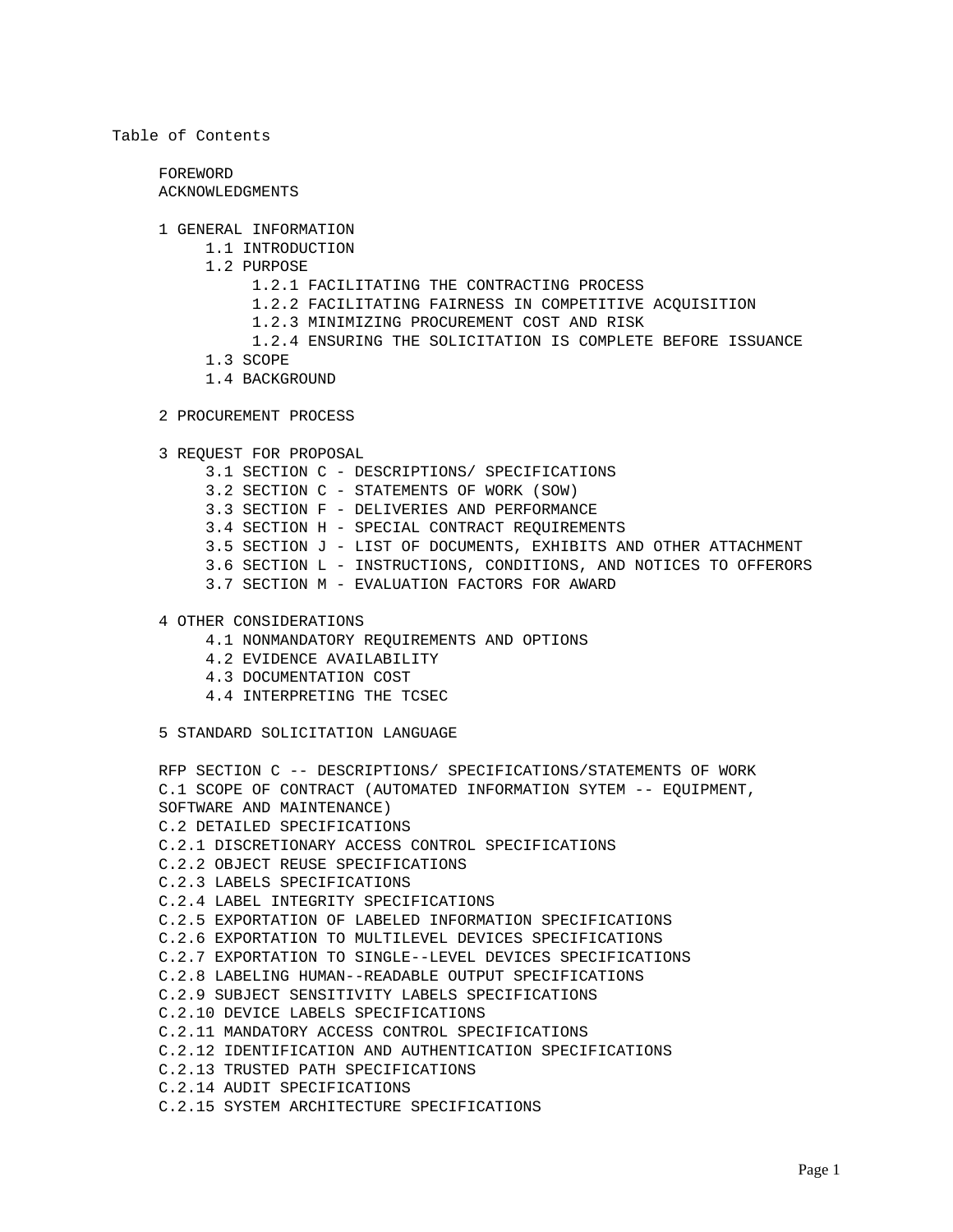C.2.16 SYSTEM INTEGRITY SPECIFICATIONS C.2.17 COVERT CHANNEL SPECIFICATIONS C.2.18 TRUSTED FACILITY MANAGEMENT SPECIFICATIONS C.2.19 TRUSTED RECOVERY SPECIFICATIONS C.2.20 OPERATIONAL SECURITY SPECIFICATIONS C.3 STATEMENTS OF WORK C.3.1 COVERT CHANNEL ANALYSIS STATEMENT OF WORK C.3.2 TRUSTED RECOVERY STATEMENT OF WORK C.3.3 SECURITY TESTING STATEMENT OF WORK C.3.4 DESIGN SPECIFICATION AND VERIFICATION STATEMENT OF WORK C.3.5 CONFIGURATION MANAGEMENT STATEMENT OF WORK C.3.6 TRUSTED DISTRIBUTION STATEMENT OF WORK C.3.7 SECURITY FEATURES USER'S GUIDE STATEMENT OF WORK C.3.8 TRUSTED FACILITY MANUAL STATEMENT OF WORK C.3.10 DESIGN DOCUMENTATION STATEMENT OF WORK RFP SECTION F -- DELIVERIES AND PERFORMANCE RFP SECTION J -- LIST OF DOCUMENTS, EXHIBITS AND OTHER ATTACHMENTS RFP SECTION L -- INSTRUCTIONS, CONDITIONS, AND NOTICES TO OFFERORS RFP ATTACHMENT A - CONTRACT DATA REQUIREMENTS LIST (CDRL) FORM DD1423 RFP ATTACHMENT B - GLOSSARY RFP ATTACHMENT C - ACRONYMS RFP ATTACHMENT D - REFERENCES

APPENDIX A BIBLIOGRAPHY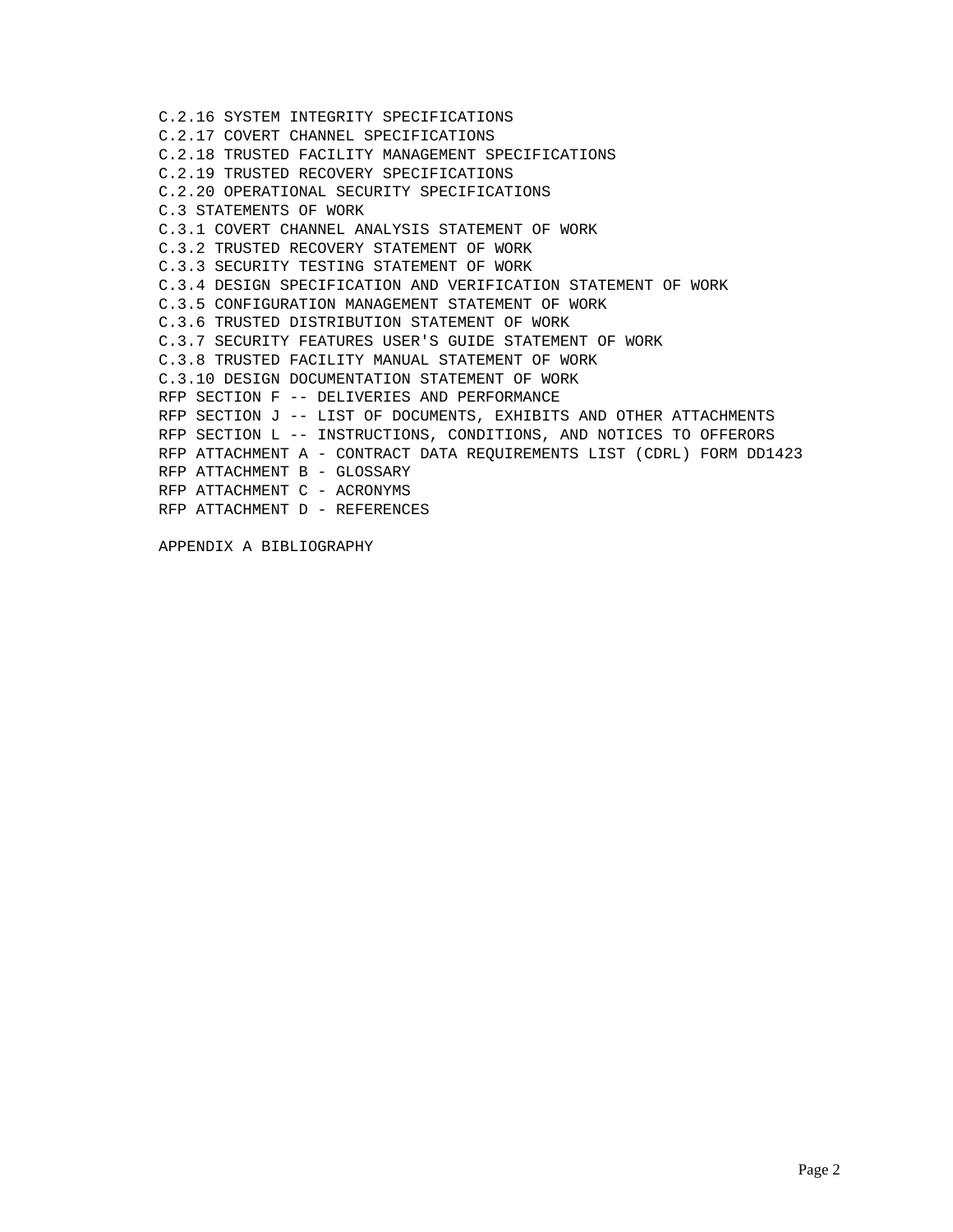NCSC-TG-024 Volume 2/4 Library No S-239,689 Version 1

## FOREWORD

This guideline, Volume 2 of 4 in the Procurement Guideline Series, is written to help facilitate the acquisition of trusted computer systems in accordance with DoD 5200.28-STD, Department of Defense Trusted Computer System Evaluation Criteria. It is designed for new or experienced automated information system developers, purchasers, or program managers who must identify and satisfy requirements associated with security-relevant acquisitions. Volume 2 addresses the way by which trusted computer system evaluation criteria are translated into language for use in the Request for Proposal Specifications and Statements of Work.

Information contained within the Procurement Guideline Series will facilitate subsequent development of procurement guidance for the "Federal Criteria." This series also includes information being developed for certification and accreditation guidance.

The business of computers, security, and acquisitions is complex and dynamic. As the Director, National Computer Security Center, I invite your recommendations for revision to this technical guideline. Our staff will work to keep this guideline current. However, experience of users in the field is the most important source of timely information. Please send comments and suggestions to:

National Security Agency 9800 Savage Road Fort George G. Meade, MD 20755-6000 ATTN: Standards, Criteria, and Guidelines Division

30 June 1993

Patrick R. Gallagher, Jr. Director National Computer Security Center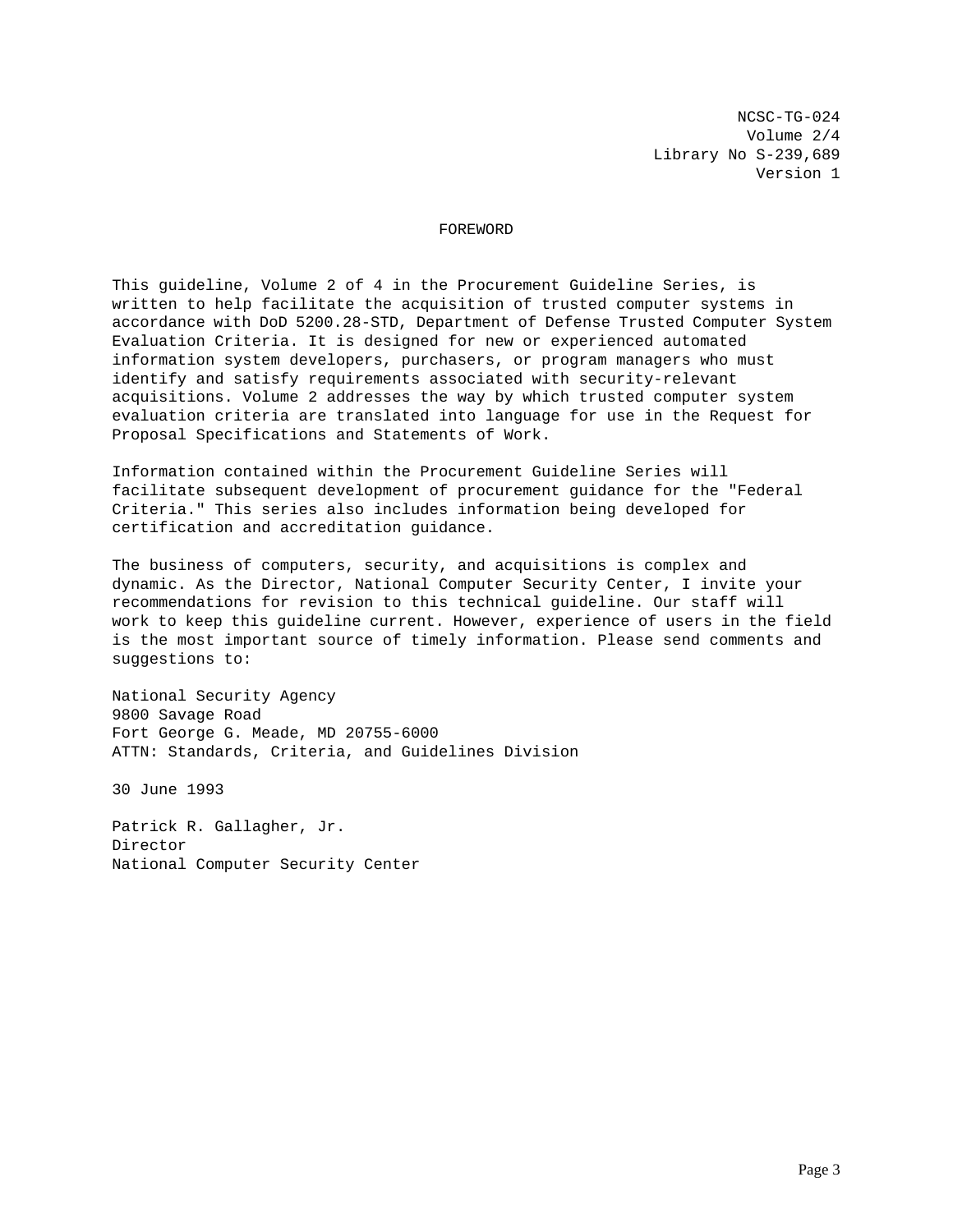# ACKNOWLEDGMENTS

This document has been produced under the guidance of U.S. Army Major Melvin L. DeVilbiss, assisted by Captain Michael Gold, Captain Scott M. Carlson and Mary Whittaker, from the National Security Agency (NSA). This version of this document was developed by Howard L. Johnson, Information Intelligence Sciences, Inc. Reviewing organizations supporting this effort, besides many NSA organizations, included: Contel Federal Systems; CTA, Inc; DCA; DLA; DOE; Grumman Data Systems; GSA; MITRE; USA, CECOM; USA, OSA; USAF, USCINCPAC/ C3; USAF, AFCC; USAF, AFCSC; USMC; USN, ITAC; USN, NCTC; and USN, NISMC. Individuals in these organizations gave generously of their time and expertise in the useful review and critique of this document.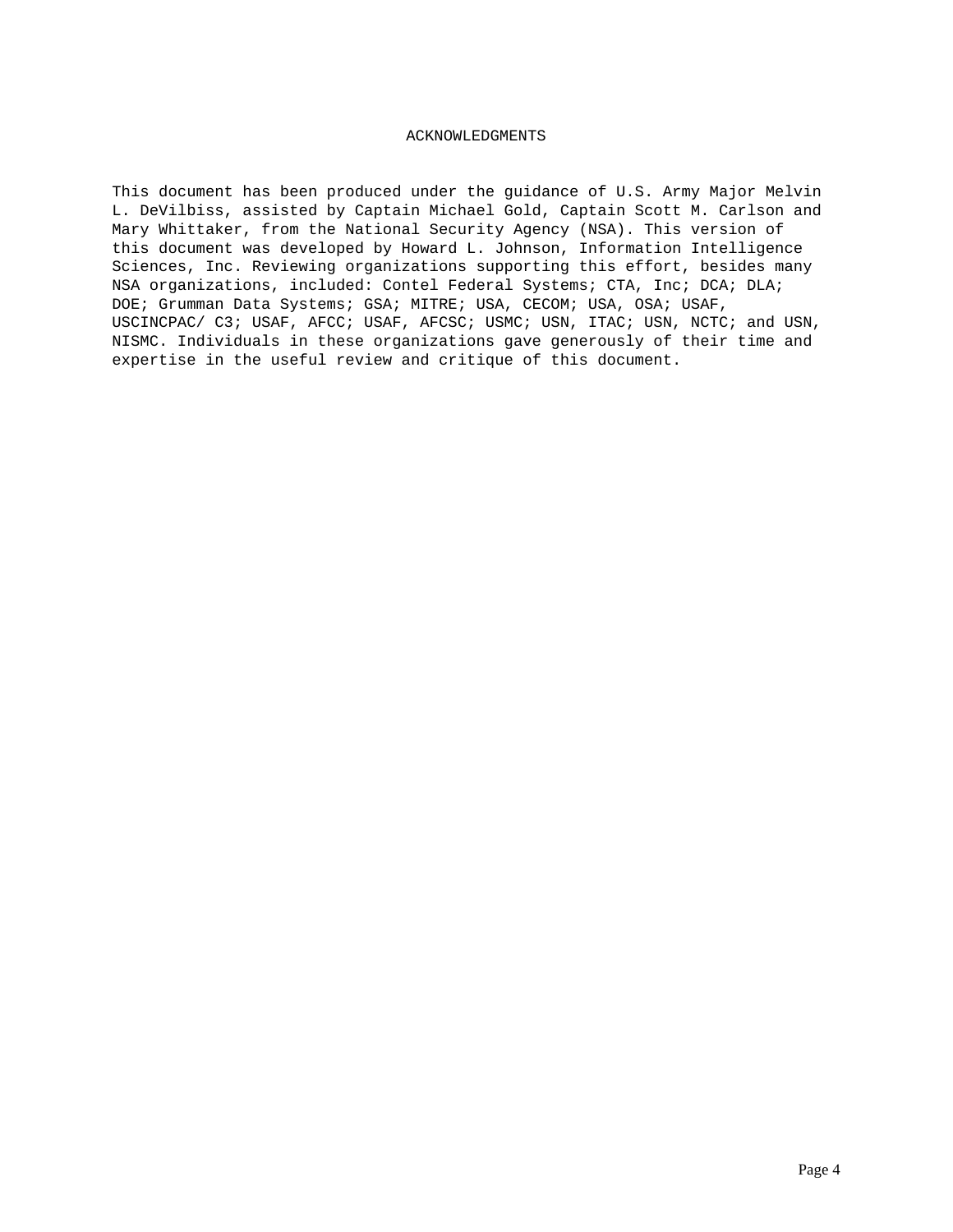# LIST OF FIGURES

Figure 2-1 Security Related Areas 5

LIST OF TABLES

Table 1 Procurement Guideline Series 1

Table 2 RFP Organization 7

Table 3 Data Deliverables 37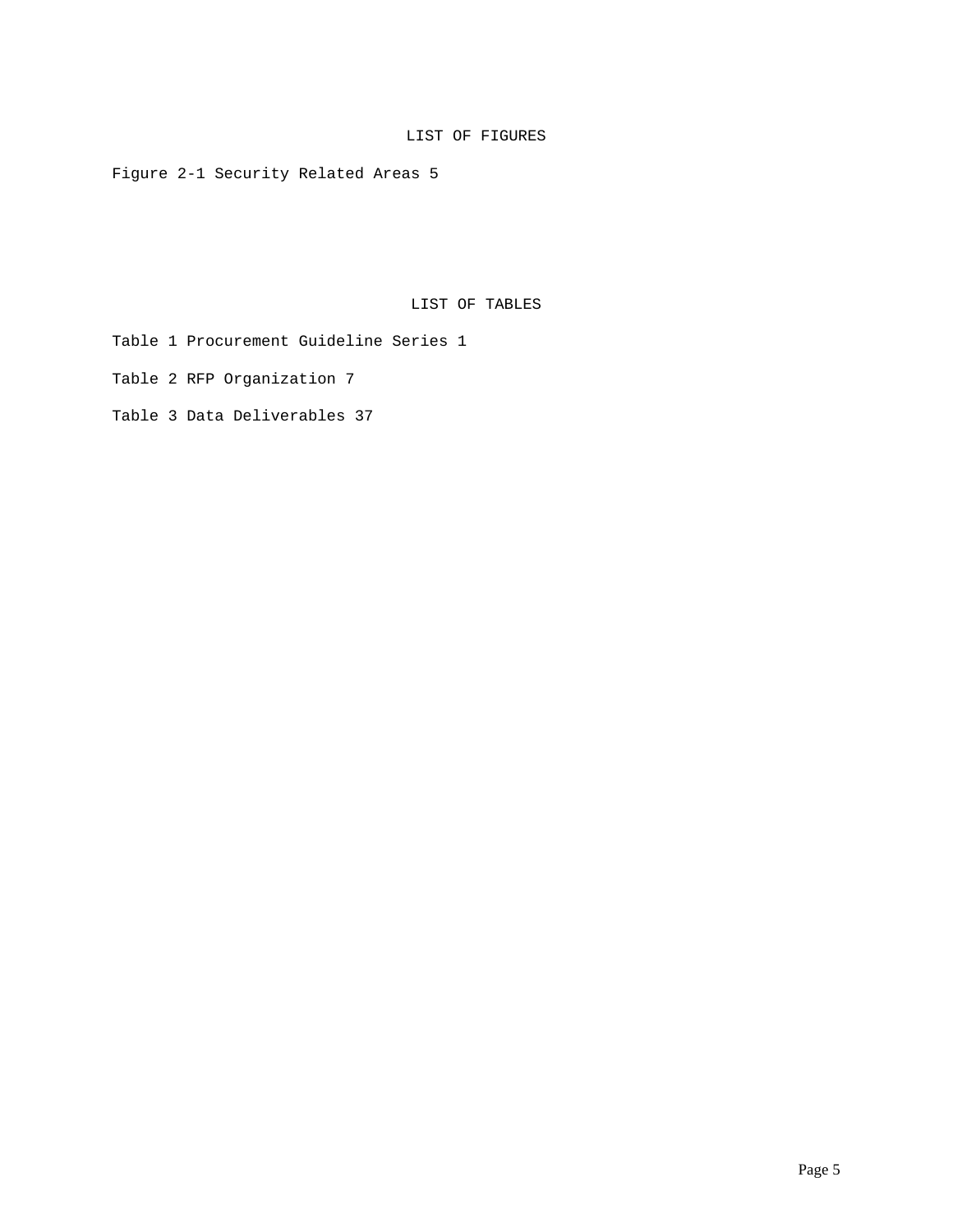### 1 GENERAL INFORMATION

### 1.1 INTRODUCTION

The National Security Agency (NSA) wants to clarify the computer security aspects of the Department of Defense (DoD) automated information system (AIS) acquisition process. Therefore, it is producing a four volume guideline series (referenced in Table 1 and more complete titles in the Bibliography). This document is the second volume. These guidelines are intended for Federal agency use in acquiring trusted systems.

Table 1: Procurement Guideline Series

An Introduction to Procurement Initiators on Computer Security Requirements, December 1992.

Language for RFP Specifications and Statements of Work---An Aid to Procurement Initiators (this guideline).

Computer Security Contract Data Requirements List and Data Item Descriptions Tutorial (to be published in 1993).

How to Evaluate a Bidder's Proposal Document---An Aid to Procurement Initiators and Contractors (to be published in 1993).

DoD Directive 5200.28, Security Requirements for Automated Information Systems (AISs), provides security requirements concerning all protection aspects of automated information systems. It specifies DoD 5200.28-STD, DoD Trusted Computer System Evaluation Criteria (TCSEC), as the requirement source for trusted computer systems. The second page of DoD 5200.28-STD states: "This document is used to provide a basis for specifying security requirements in acquisition specifications."

## 1.2 PURPOSE

The intended user of the document is the "procurement initiator," to include Program Managers, users, and security managers. These individuals must write the Request for Proposal (RFP), specifically Section C; and the Specification and Statement of Work (SOW). Volume 1 of this guideline series discusses the responsibilities of different roles in procurement initiation.

The purpose of this document is to facilitate the contracting process, provide uniformity in competitive acquisitions, minimize procurement cost and risk, avoid delays in the solicitation process, and help ensure the solicitation is complete before its issuance.

# 1.2.1 FACILITATING THE CONTRACTING PROCESS

This guideline provides Specification and Statement of Work contract language to procure a trusted system, hopefully satisfied by a product from the NSA Evaluated Product List (EPL). (Note: The EPL is found in the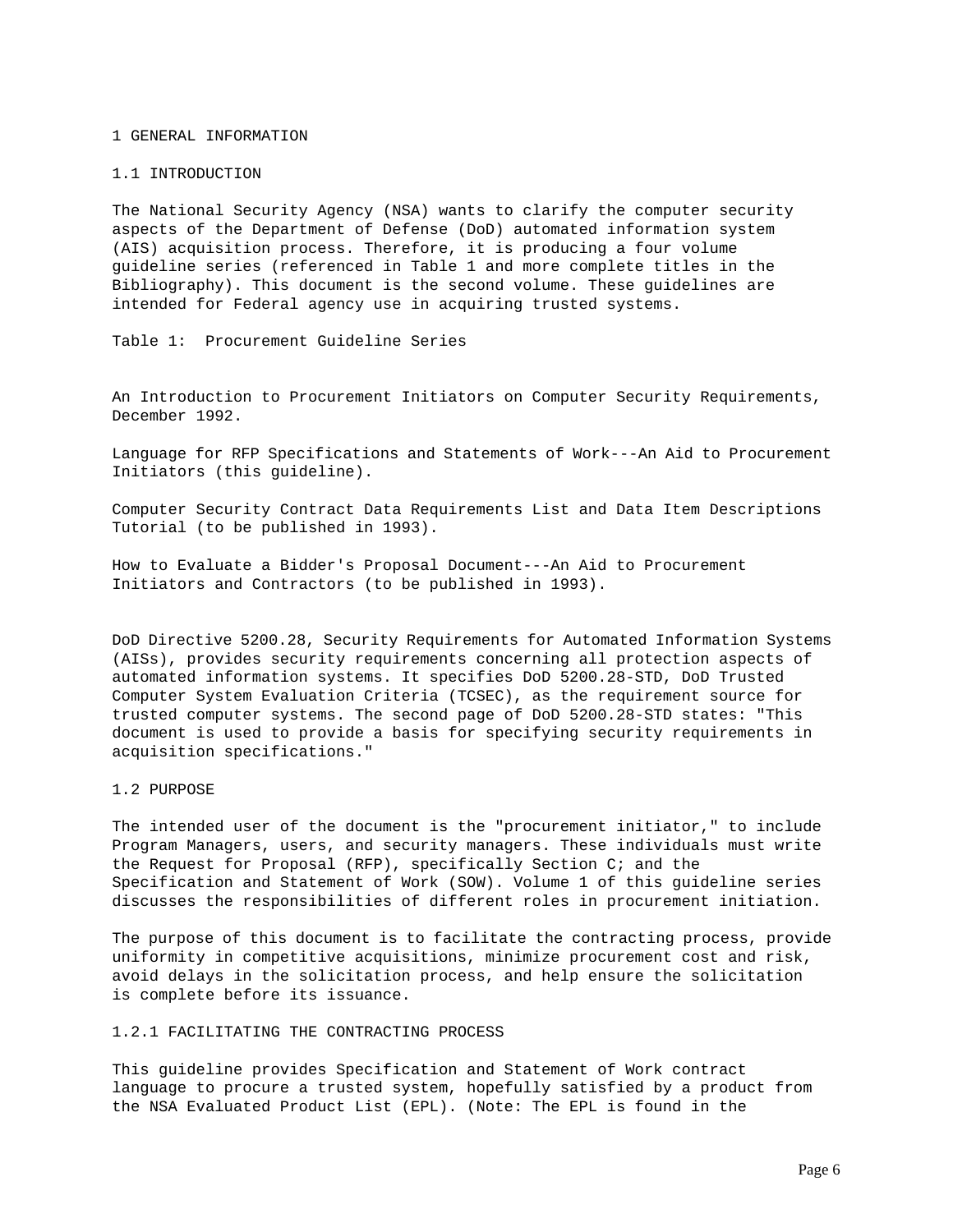Information Systems Security Products and Services Catalogue.) This guideline does not address Government certification and accreditation tasks. The guideline is written to ensure the selected system will provide adequate security, while avoiding a costly solution. This document has no intent beyond the security aspects of the system.

DoD agencies should use this document whenever considering the acquisition of trusted computer systems. System security requirements are provided in contract language for direct incorporation into an RFP. The language duplicates the words and intent of the TCSEC.

1.2.2 FACILITATING FAIRNESS IN COMPETITIVE ACQUISITION

The guidelines in this document support the procurement of EPL products and can only be implemented if the requirements for fair competition are satisfied. If these requirements have not been satisfied, the procurement can result in a protest and the selection may possibly be nullified. These requirements include:

a. Public Law 98-369, "Competition in Contracting Act of 1984."

b. Title 41, United States Code, Section 418, "Advocates for Competition."

c. Title 10, United States Code, Section 2318, "Advocates for Competition."

d. DoD Instruction 5000.2, Defense Acquisition Management Policy, February 23, 1991, pp. 5-A-2 through 4.

e. DoD 5000.2-M, Defense Acquisition Management Documentation and Reports, February, 1991, p. 4-D-1-3 d.(1).

1.2.3 MINIMIZING PROCUREMENT COST AND RISK

Version 1 of this procurement guideline series is written solely to acquire products on the EPL, that is, to enable the procurement initiator to obtain those EPL products available for integration into an application, as opposed to developing a system through specification.

For solutions that use EPL products, not only have the specifications of the evaluated Division/Class been satisfied, but the assurance tasks have been completed and the required documentation produced. Certification evidence, analyses, and operational documents previously produced for an NSA evaluation may be available to ensure trustworthiness and used directly for certification and satisfaction of required proposal and contract data. The results are less development risk and a lower overall cost to the bidder and, consequently, to the Government.

For a defined entity of a system to be regarded as secure in the TCSEC sense means that, at a minimum, all of the requirements of some specified TCSEC Division/Class must be met. This is discussed further in Volume 1, Chapter 3. To call that entity, for example, a Class B2 entity, would require NSA evaluation as a product satisfying the Class B2 criteria. (This convention has evolved over the past several years so that products would not be misrepresented in their evaluation status.)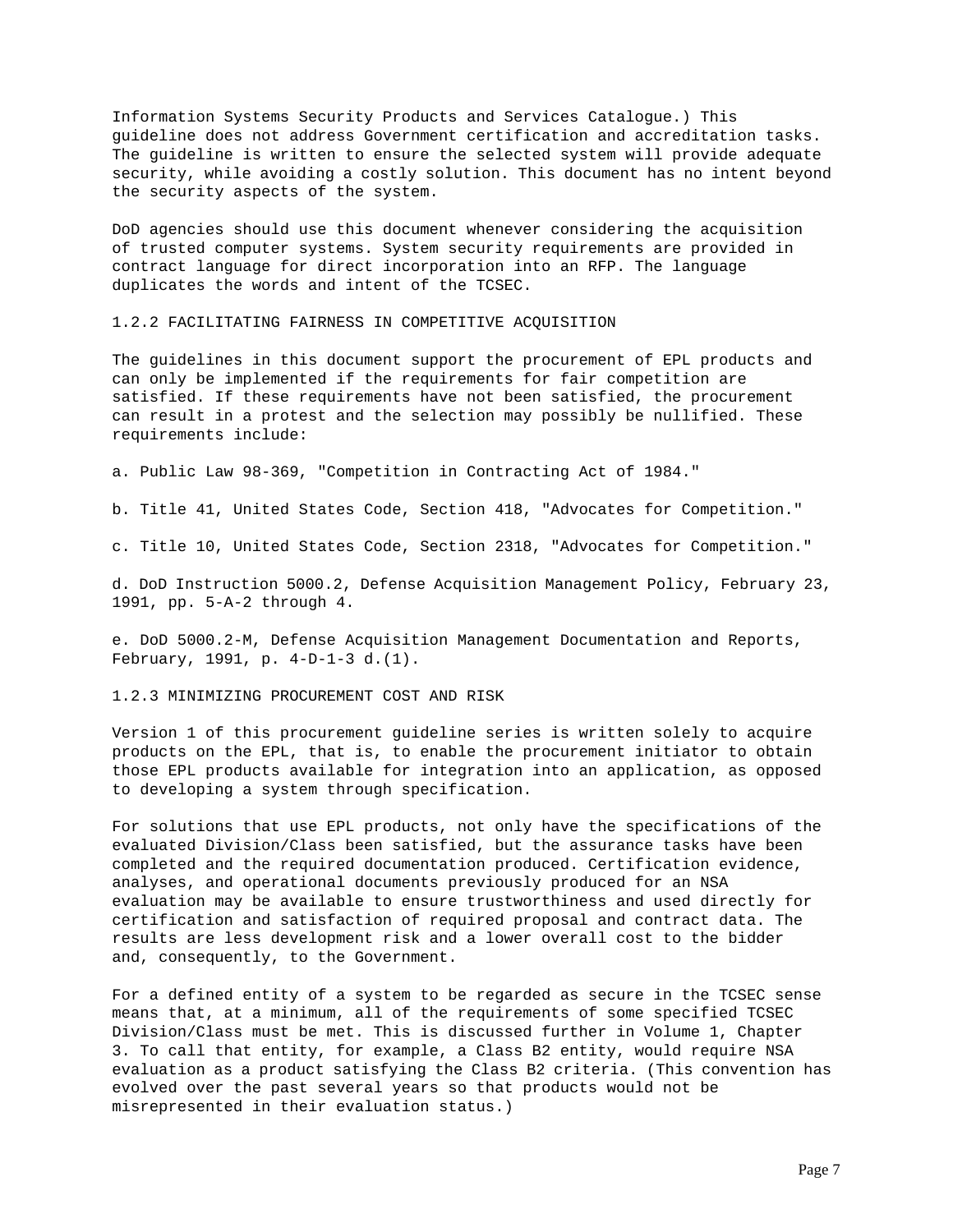A successful certification evaluation of an entity (which has not been placed on the NSA EPL) can only state that evaluation and approval have been completed as part of a certification process against the Class B2 set of requirements.

The rationale for this approach is as follows:

a. Although a Division/Class of the TCSEC is used as the basis for the secure part of a system, the procurement and build process can introduce new, conflicting requirements and relax, reinterpret, or change the intent of some of the existing TCSEC requirements. Only an exact evaluation can determine this.

b. The certification evaluation process addresses the needs of a single implementation. It has generally not experienced the finely honed expertise of the NSA evaluation process and personnel and does not have the same assurance for additional applications as does an EPL product.

If there are fewer than five items on the EPL meeting the stated requirements (not just security requirements), the RFP will not dictate that an item come from the EPL. Also, the process for placement on the EPL is itself a restricted, Government controlled process. To state such a requirement in the RFP would constitute a discrimination against other vendors desiring to bid. It also cannot be stated that, for example, "a B2 system is required" because that implies the solution must be taken from the EPL. Therefore, the specific TCSEC requirements necessary to meet a certain Division/Class rating must be spelled out, without stating that the B2 product is desired. However, the desire for decreased risk and cost (common to EPL products) is normally a strong factor for source selection.

# 1.2.4 ENSURING THE SOLICITATION IS COMPLETE BEFORE ISSUANCE

If we try to use the TCSEC criteria as RFP requirements in existent form, it is found that those TCSEC criteria are not presented in the same form and order required by the RFP. The TCSEC mixes system specifications, work statements and products to be delivered. This guideline organizes the TCSEC requirements into an RFP format.

# 1.3 SCOPE

This guideline reformates and reorders the requirements into a form suitable for use in contractual documents and does not revise the words in DoD 5200.28- STD. This document might be thought of as an adaptation of the TCSEC for procurement. Procurement considerations are documented within the guideline to advise the procurement initiator of factors that may influence procurement decisions, including cost control. All of the factors are addressed as possible augmentations to the specification language provided.

This set of four acquisition documents is not to be misunderstood as DoD policy when it comes to addressing the situation of acquiring complex systems composed of many heterogeneous components. The reason is that the DoD policy has not been finalized that addresses systems with combinations of EPL products and "built and certified" system entities, which may or may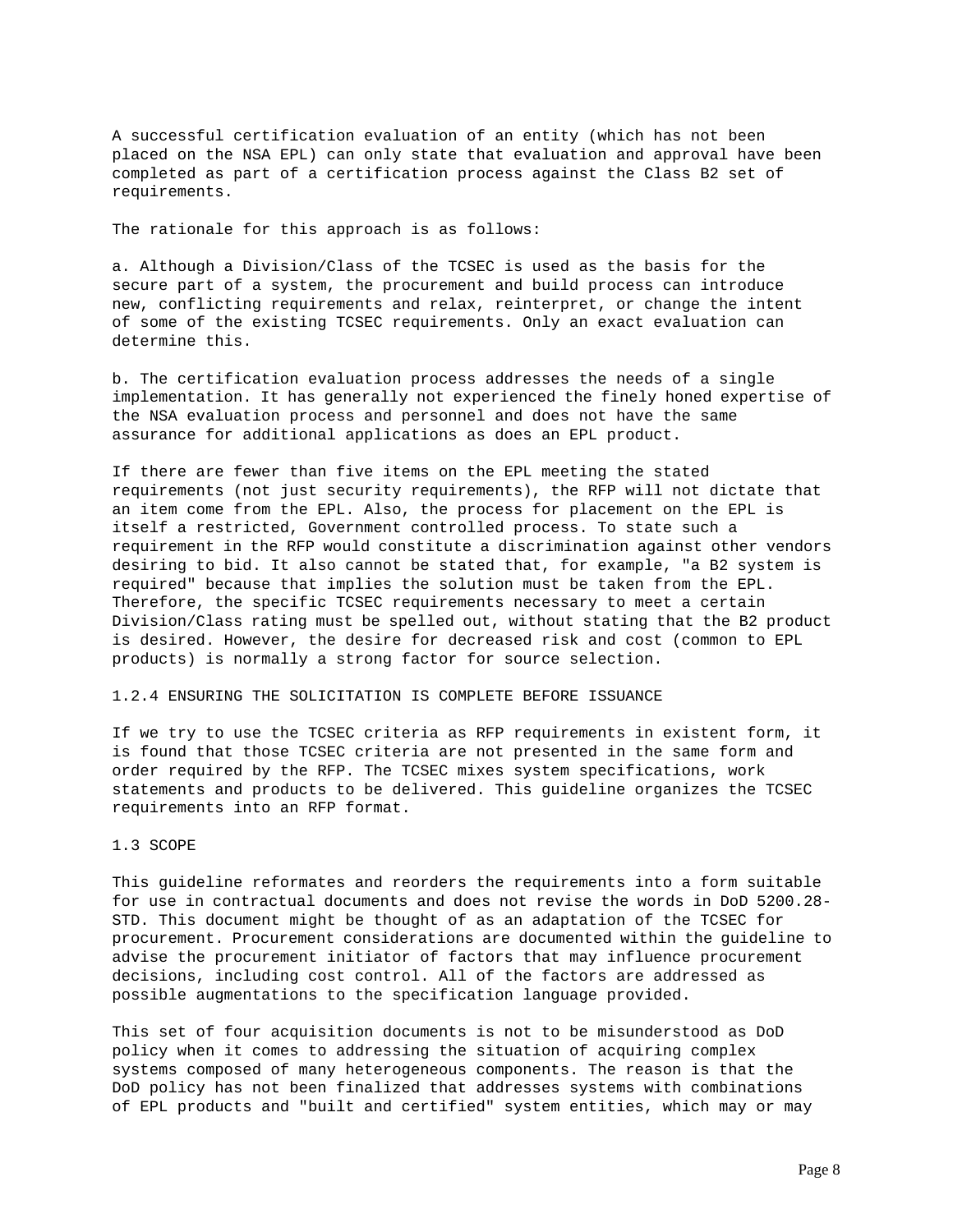not use Division/Class criteria as requirements from DoD 5200.28- STD.

What will be required for more complicated systems will be a policy for integrating entities, to include determining interface requirements and global policies to be supported across entities. As soon as these composition policies are issued by the DoD, this guideline series will be updated to reflect policy changes. In the meantime, for Program Managers faced with the more complicated situations not currently dealt with in this series, it is hoped that the principles of these guidelines can be extrapolated, using guidance from the NCSC-TG-005, Trusted Network Interpretation (TNI) of the Trusted Computer System Evaluation Criteria (TCSEC); NCSC-TG-021, Trusted Database Management System Interpretation (TDI) of The Trusted Computer System Evaluation Criteria; and NCSC-TG-009, Computer Security Subsystem Interpretation (CSSI) of the Trusted Computer System Evaluation Criteria.

#### 1.4 BACKGROUND

A Federal Government awareness of the lack of guidance in the security arena led to the formation of the DoD Computer Security Evaluation Center (later the National Computer Security Center). The Trusted Product Evaluation Program (TPEP) was started to provide an "independent laboratory" assessment of commercial products.

The TCSEC was published in 1983 and revised to become a DoD standard in December 1985 to provide criteria for evaluating security features and assurance requirements available in "trusted, commercially available, automatic data processing systems."

The process for acquiring trusted systems is slightly different than other acquisitions. The major differences are that 1) the security requirements may become a major constraining factor in determining the solution needed to meet the remaining requirements and 2) there exists a void of acquisition guidance for AIS security.

The challenge for the procurement initiator is to specify the requirements with sufficient clarity and flexibility to achieve the desired security functions without limiting the ingenuity and ability of the offerors to supply a compliant overall solution.

## 2 PROCUREMENT PROCESS

The procurement process is governed by policy. Here three types of policy are distinguished. The first kind of policy is referred to simply as security policy or regulatory policy. This is security policy that applies to all DoD systems, personnel, and operations. Next, computer security policy or COMPUSEC policy is represented by the Division/Class criteria in the TCSEC. Finally, operational security policy is that security policy associated with a given application including range of classifications, range of clearances, categories, mode, and other specific operational security decisions that are made. Operational security policy determines which Division/Class should be used.

The procurement process begins with various Government personnel determining operational requirements. Personnel include, but are not limited to, mission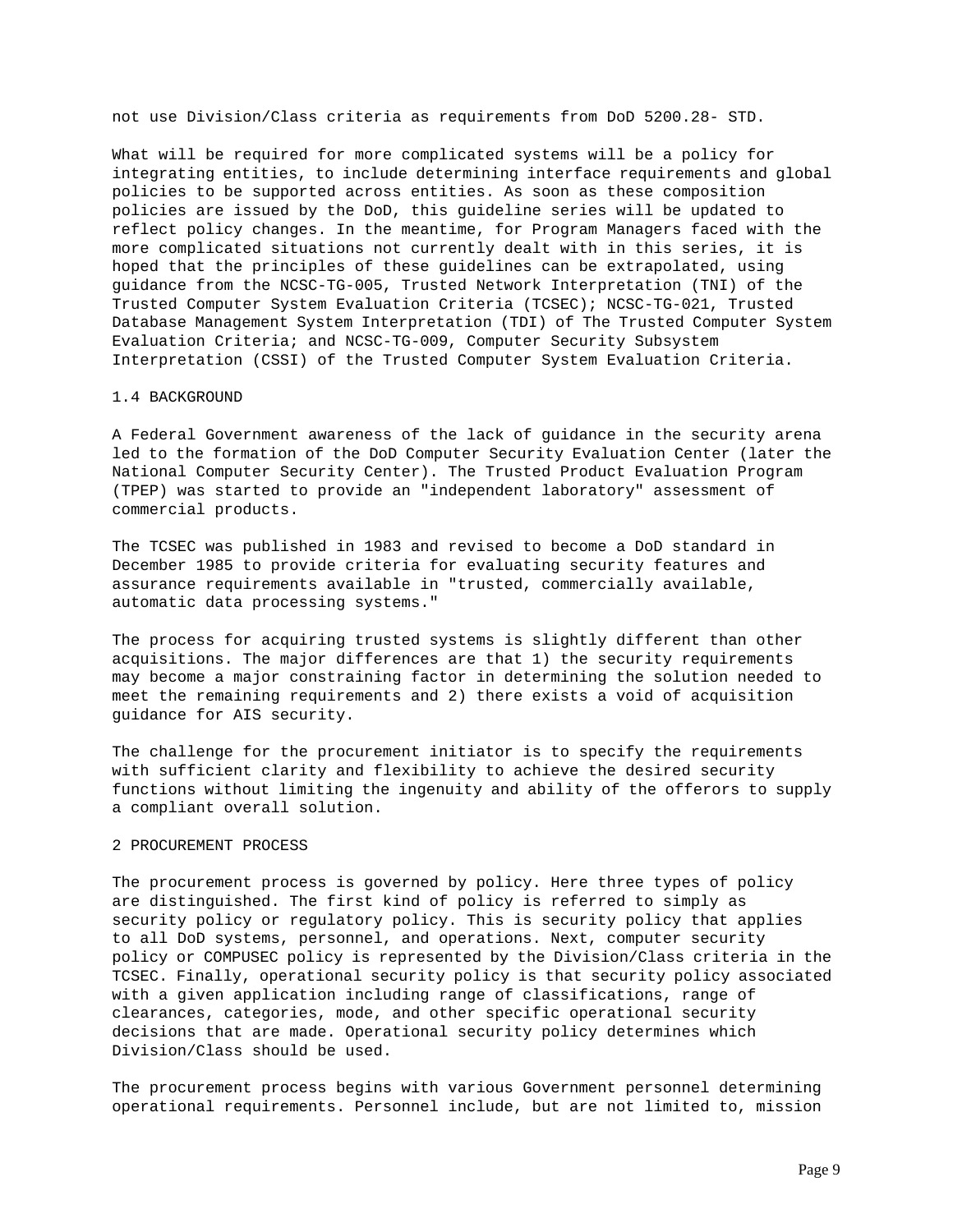users, Program Managers, and acquisition representatives. The primary goals during this phase include determining the Division/Class and mode of operation, as well as identifying the required security features and assurances.

Selection of these security specifications requires a clear understanding of the system users' operational and mission needs, the relevant DoD security policies, available technologies, and the system's operational environment. Procurement initiators and offerors must also consider the security--related areas listed in Figure 2-1 below. More detailed information concerning these security areas can be found in DoD 5200.1-R, DoD Directive 5200.28, and DoD 5200.28-M.

Physical Security

Communications Security

Procedural Security

Emission Security

Personnel Security

The Designated Approving Authority (DAA) is responsible under Enclosure 4 of DoD Directive 5200.28 to determine the minimum AIS computer--based security requirements for the mission profile of the system being acquired. Any adjustments to computer security evaluation Division/Class (per step 6 of enclosure 4) will have been completed prior to using this guideline. The Division/Class that results from this assessment may be changed based on other factors considered by the DAA. The final Division/Class assigned to the system will be used to isolate the appropriate section of the evaluation criteria in the TCSEC, (which is organized by Division/Class).

Later in Chapter 5 of this document, we will address specific protection topics in the TCSEC. The paragraph will be used that corresponds to the Division/Class being supported in this procurement. Chapter 5 will identify both Division/Class and the corresponding TCSEC paragraph number to assist the procurement initiator in construction of the RFP.

Working with acquisition personnel, the procurement initiators should consult this guideline using the Division/Class selected for the system. The specification language contained in or referenced by this guideline can be applied directly to selected features and assurances. The statements can be amplified to meet specific operational requirements. Procurement initiators and acquisition personnel must ensure that the security specifications and work statements in Section C of the RFP allow EPL solutions, do not preclude other solutions, and are compliant with the DAA's accreditation requirements. NSA is eager to help in this determination. The requirements of the TCSEC will be carried through the development life cycle of the system: RFP, contract, test, certification, and accreditation.

# 3 REQUEST FOR PROPOSAL

The RFP is the focus of this procurement guideline series. A standard RFP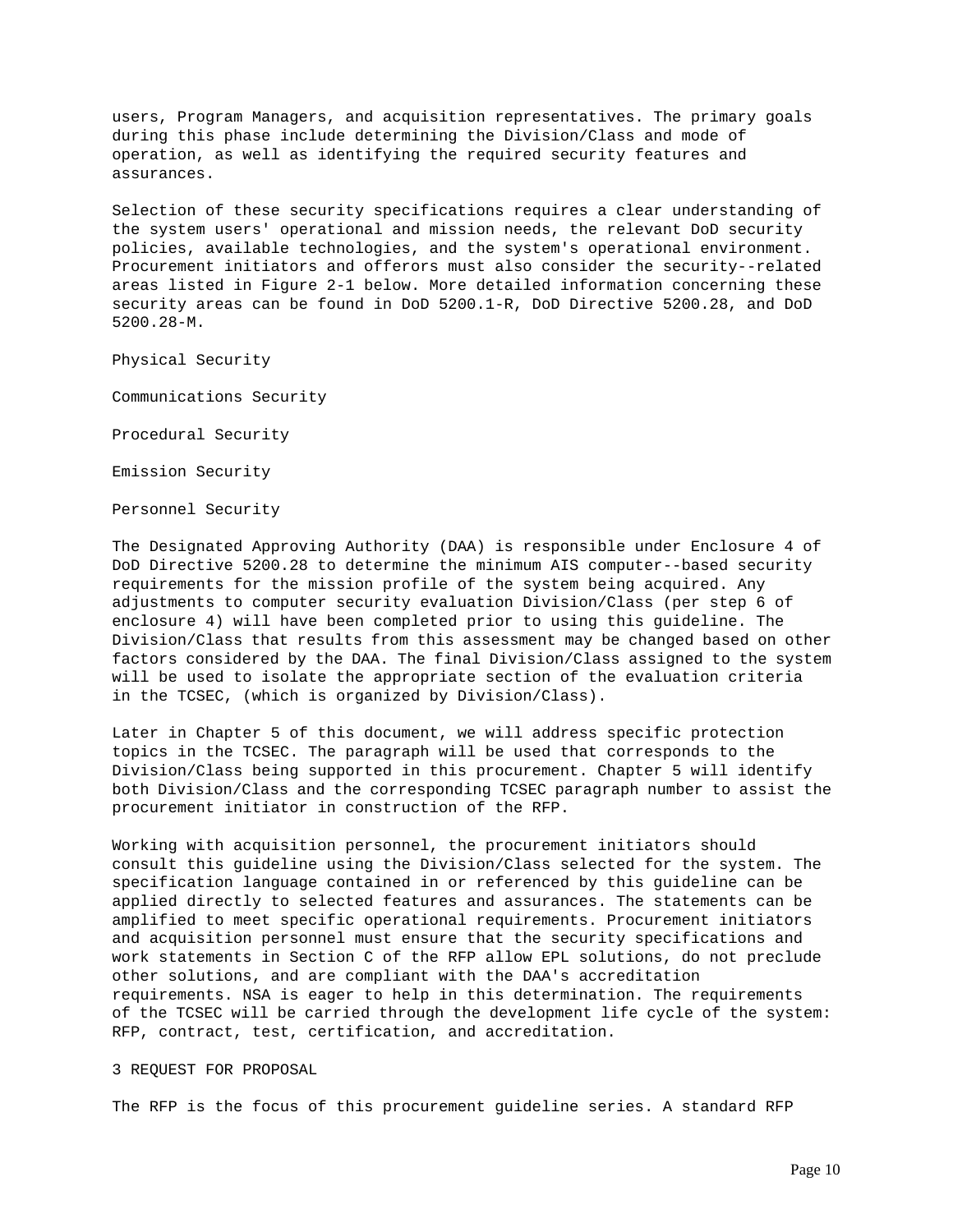has thirteen sections, each designated by a letter of the alphabet (see Table 2). The procurement initiator provides input to and review of all of these sections. The majority of the procedural information is controlled directly by the procurement activity. Security relevant sections important to the procurement initiator and addressed in the remainder of this document are highlighted.

Table 2: RFP Organization

| Letter       | Section Title                                                                  |
|--------------|--------------------------------------------------------------------------------|
| Α            | Solicitation/Contract Form, Standard Form 33                                   |
| B            | Supplies or Services with Prices and Costs                                     |
| C            | Descriptions/Specifications/Statement of Work                                  |
| D            | Packaging and Marking                                                          |
| E            | Inspection and Acceptance                                                      |
| F            | Deliveries and Performance                                                     |
| G            | Contract Administration Data                                                   |
| Н            | Special Contract Requirements                                                  |
| I            | Contract Clauses                                                               |
| $\mathbf{J}$ | List of Documents, Exhibits and Other<br>Attachments                           |
| K            | Representations, Certifications and Other<br>Statements of Offerors or Quoters |
| L            | Instructions, Conditions, and Notices to<br>Offerors                           |
| M            | Evaluation Factors for Award                                                   |

3.1 SECTION C - DESCRIPTIONS/SPECIFICATIONS

The first part of Section C describes the technical requirements to the offeror, including the security requirements. The section is mission useroriented, and will normally contain a Specification or Requirements section that lays out the features and capabilities to included in the system to satisfy mission security requirements. The guideline has consolidated the security functionality requirements of the TCSEC. This will be addressed in detail in Chapter 5.

3.2 SECTION C - STATEMENTS OF WORK (SOW) The second part of Section C identifies the specific tasks the contractor will perform during the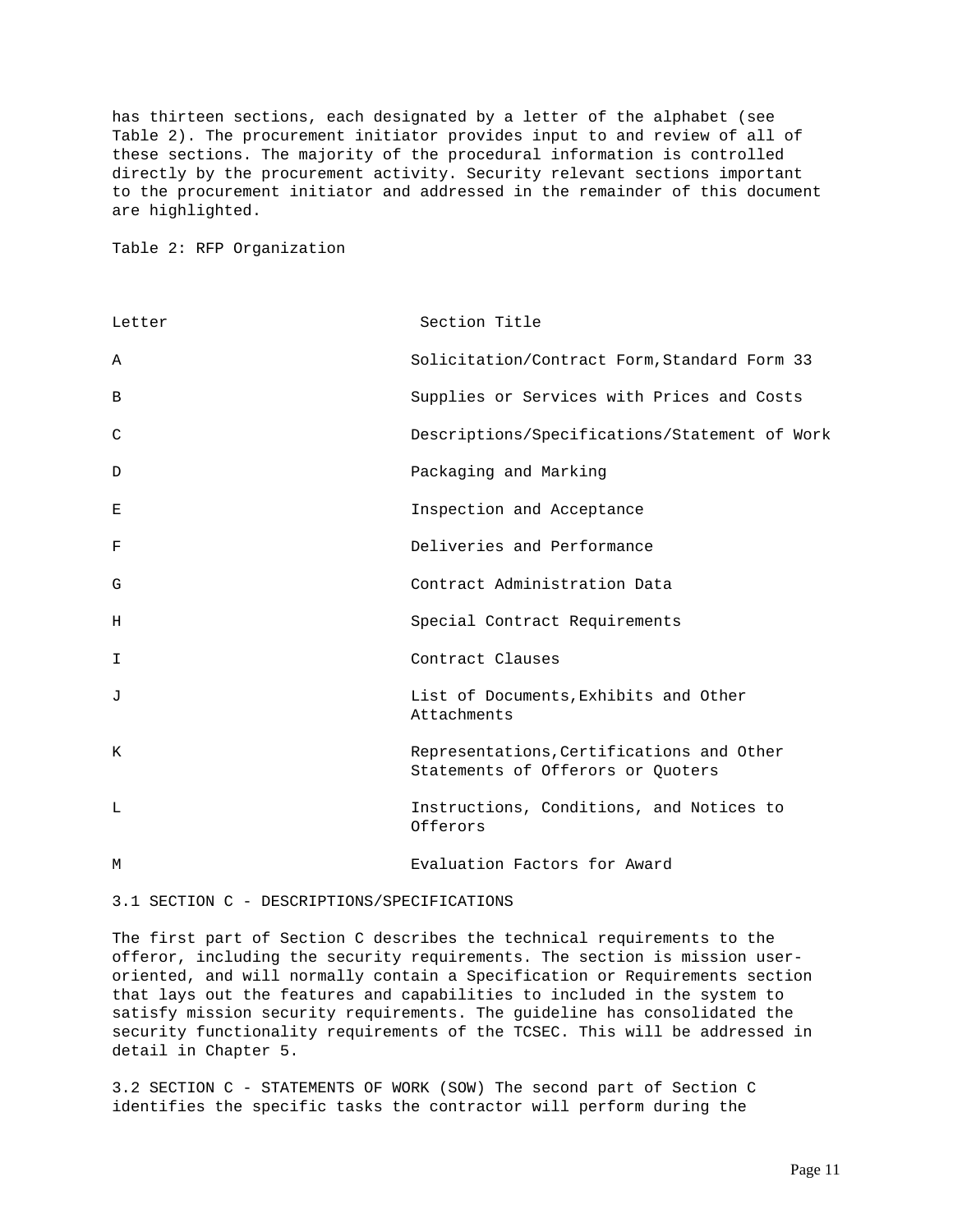contract period and include security related tasking. The SOW could include tasks such as system engineering, design, and build. For security, Statements of Work include contractor tasking necessary to achieve specific levels of assurance, including studies and analyses, configuration management, security test and evaluation support, delivery, and maintenance of the trusted system. These work statements also specify the development of the required documentation to be provided under the Contract Data Requirements Lists (CDRLs). This will be addressed in detail in Chapter 5.

3.3 SECTION F - DELIVERIES AND PERFORMANCE This section covers delivery and installation requirements. Special delivery requirements, as specified in the TCSEC, need to be included. Performance requirements for the trusted system will also be discussed. This section will be addressed further in Chapter of the guideline.

3.4 SECTION H - SPECIAL CONTRACT REQUIREMENTS

This section of the solicitation contains clauses that are specially tailored for each acquisition. Typical topics covered include: site access and preparation, data rights, maintenance, liquidated damages, and training responsibilities. Although these are not addressed specifically in this guideline, they are often topics of concern to the procurement initiator of trusted systems.

3.5 SECTION J - LIST OF DOCUMENTS, EXHIBITS AND OTHER ATTACHMENT

This section contains a list of documents, exhibits, attachments, and other forms used to build and execute the RFP. There are usually a series of attachments, each one dedicated to a list of specific items. Attachments addressed by this guideline series include the following:

a. The Contract Data Requirements List (CDRL). It references specific Data Item Description (DID) requirements, which are provided in Volume 3 of the Procurement Guideline Series and also are referenced in RFP Attachment A contained in Chapter 5. Each SOW task is linked to one or more CDRLs; each CDRL identifies a document or other data that the offeror is required to deliver, along with specific information about that document (e.g. schedule, number and frequency of revisions, distribution). Associated with each CDRL is a DID that specifies the document's content and format. Where requirements differ, there are unique DIDs for each Division/Class.

b. Glossary. Even though it is presented separately, the glossary is an important part of the specifications and the Statements of Work because it precisely defines terms and further clarifies the language intent. The glossary is included as RFP Attachment B in Chapter 5 of this guideline.

c. Acronyms. Acronyms used in the RFP must be defined in their first us and must also be identified in the accompanying acronym list. Acronyms are included as RFP Attachment C in Chapter 5 of this guideline.

d. References. References have been identified for incorporation into the RFP. Terms support and are compatible with the specification language, and as such, become an integral part. The references are for technical supporting information and should not be interpreted as requirements. References are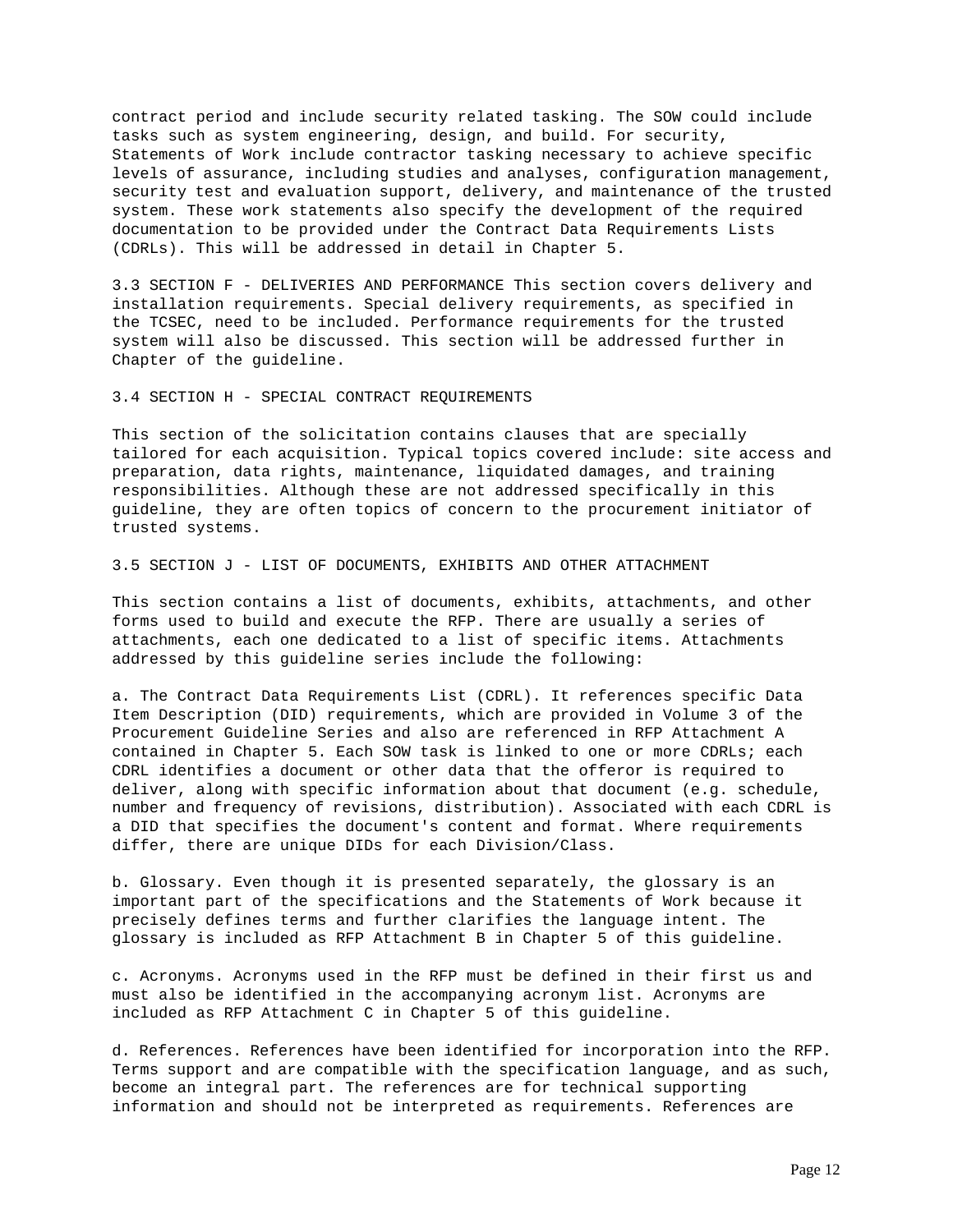included as RFP Attachment D Chapter 5 of this guideline.

3.6 SECTION L - INSTRUCTIONS, CONDITIONS, AND NOTICES TO OFFERORS

This section contains the instructions and conditions of the acquisition. It informs offerors of their actions and responsibilities, if they are planning to submit a proposal. It covers such things as proposal format, oral presentations, and the proposal preparation instructions. Proposal preparation instructions can be used to an advantage by requiring the offerors to submit outlines of how they will conduct SOW tasking. This will assist in understanding the offeror's technical approach and allow assessment of their understanding of the technical requirements. This will be addressed in detail in Chapter 5 of this guideline.

3.7 SECTION M - EVALUATION FACTORS FOR AWARD

This presents to the bidder the basis of award and how proposals will be evaluated. It should be taken from the Government's proposal evaluation criteria, addressed in Volume 4 of this guideline series.

# 4 OTHER CONSIDERATIONS

There are other important factors to consider before the RFP language is presented.

4.1 NONMANDATORY REQUIREMENTS AND OPTIONS An alternative for procurement initiators is to specify nonmandatory requirements. These requirements are placed in the RFP. The bidder may respond to these requirements or choose not to respond. The bidder will not be penalized for not responding or for proposing an unacceptable response. The bidder can, however, gain points if the approach is deemed acceptable by the evaluators.

Nonmandatory requirements and solutions can also be proposed by the bidder if this is allowed by the RFP. Again bidders will not be penalized for not proposing nonmandatory requirements, for proposing unacceptable requirements, for proposing unacceptable solutions, or for proposing unacceptable desirable options or features. They can gain points by proposing acceptable solutions to acceptable requirements, whether these requirements become part of the contract or not.

Options are requirements that may be proposed by the Government, but that are not necessarily intended to be purchased at the same time as the rest of the features. The Government may still want these options addressed in the proposal and evaluated as if they were mandatory requirements.

# 4.2 EVIDENCE AVAILABILITY

Though a vendor supplies NSA with evidence to support a product evaluation, the Government does not necessarily have rights to that documentation. In order to obtain certification evidence, even the identical documents provided for product evaluation, the Government must task the development of the documentation in the Statement of Work and delivery in the CDRL. Of course, only that documentation that is required for certification and operation should be specified.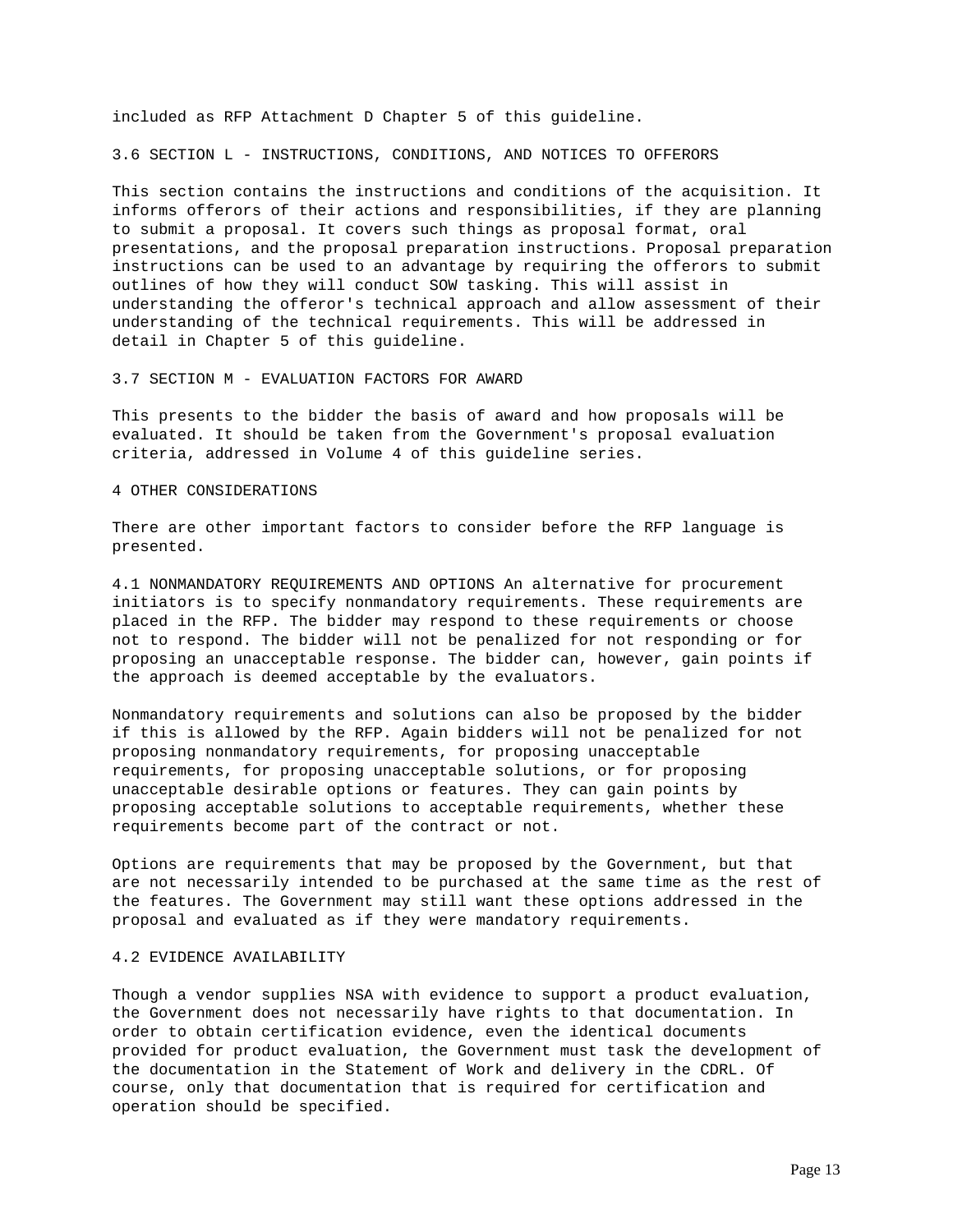## 4.3 DOCUMENTATION COST

The cost for operational security documentation (e.g. Security Feature User's Guide and Trusted Facility Manual) can be incurred within the contract or directly by the Government. A contract cost is incurred if the operational security documentation is specifically called out in the RFP and therefore generated to Government standards by the offeror. The cost would be incurred directly by the Government if the acquiring agency Program Manager intends to develop the documentation internally. This makes the system appear less expensive. Unfortunately, users seldom have the experience and expertise necessary to generate this unique type of documentation. This can lead to cost growth manifested in contract Engineering Change Proposals (ECPs).

#### 4.4 INTERPRETING THE TCSEC

The philosophy of this document is to present the words of the TCSEC and then place the responsibility for changes in the hands of the procurement initiator, all the while warning of the pitfalls. The best approach is for the initiator to propose changes and have them reviewed by NSA, or some other equivalent security organization, to assess impact. Care must be taken not to restrict potentially valid solutions when writing the specification or Statement of Work sections of the RFP.

The features and assurances for a given TCSEC Division/Class are inseparable. If requirements or taskings are eliminated from a specific level of trust, then that level cannot be certified. If requirements are added, existing EPL solutions could be eliminated.

The Trusted Computing Base (TCB) is the totality of protection mechanisms, hardware, software and/or firmware, the collection of which is responsible for enforcing security. The TCB is the trusted part, but not necessarily the total, of the offeror's solution.

## 5 STANDARD SOLICITATION LANGUAGE

To assist the reader, the paragraph numbering that follows is as one might expect to find it in the RFP. This chapter identifies the language to be used in the RFP.

Certain conventions are used in this chapter. The words in bold are either words intended for use in the RFP or references to words intended for use in the RFP. For example, bold paragraphs normally reference specific paragraphs of DoD 5200.28-STD that are suggested for use verbatim in the RFP document. Paragraphs applicable to only a Division/Class range will have that range in parentheses prior to the paragraph or group of paragraphs. Paragraphs in which the Division/Class are absent are applicable to all Divisions/Classes (C2-- A1).

Topics in Section C are divided into paragraphs as follows:

a. Text of the Specification or Statement of Work. These are words or references to words suggested for inclusion in the RFP.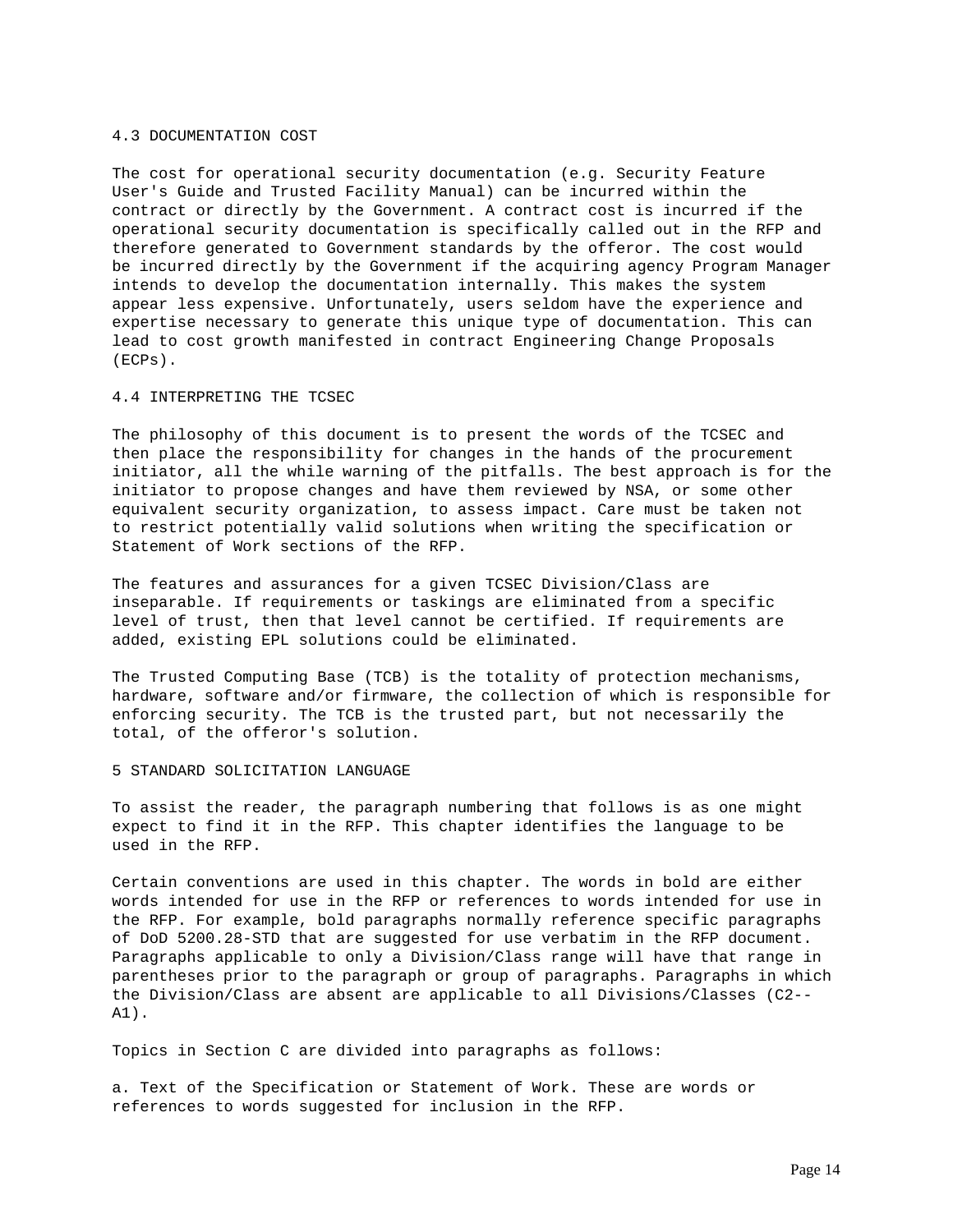b. Important References. These references should be included in the RFP. They are generally guidelines intended to explain and interpret the TCSEC for the bidder. These references will be redundantly contained in the list of references accompanying the RFP. It is important to emphasize that even though these references are bold and will be contained in the RFP, they are not RFP requirements.

c. Procurement Considerations. Here issues are discussed that have arisen in previous procurements or are apt to arise in future procurements. These issues should be considered by the procurement initiator in the context of his/her particular procurement to circumvent possible later contractual or certification problems. These considerations are not complete, but offer guidance based on known experiences. They are not in bold and therefore we do not automatically intend their inclusion in the RFP. Only if the procurement initiator decides to make them requirements will they be included in the RFP.

The standard language and form for the trusted elements of a secure system, along with important discussion, are provided in the remainder of this chapter, organized according to a subset of the sections of the RFP.

RFP SECTION C -- DESCRIPTIONS/SPECIFICATIONS/STATEMENTS OF WORK

C.1 SCOPE OF CONTRACT (AUTOMATED INFORMATION SYTEM -- EQUIPMENT, SOFTWARE AND MAINTENANCE)

The contractor shall furnish the equipment, software, documentation, and other contractor work required for installation and support of all items supplied under this contract. Such items shall be supplied in conformance with the terms and conditions of the contract.

# C.2 DETAILED SPECIFICATIONS

Detailed technical specifications are found in this section. The glossary and acronyms referenced in Section J and attached to this RFP are considered to be part of this specification.

C.2.1 DISCRETIONARY ACCESS CONTROL SPECIFICATIONS Text of the Specification

Where the given Division/Class is applicable, the corresponding section of the TCSEC should be repeated in the specification portion of the RFP verbatim:

For Class C2, repeat TCSEC Section 2.2.1.1.

For Class B1, repeat TCSEC Section 3.1.1.1.

For Class B2, repeat TCSEC Section 3.2.1.1.

For Class B3, repeat TCSEC Section 3.3.1.1.

For Class A1, repeat TCSEC Section 4.1.1.1.

Important References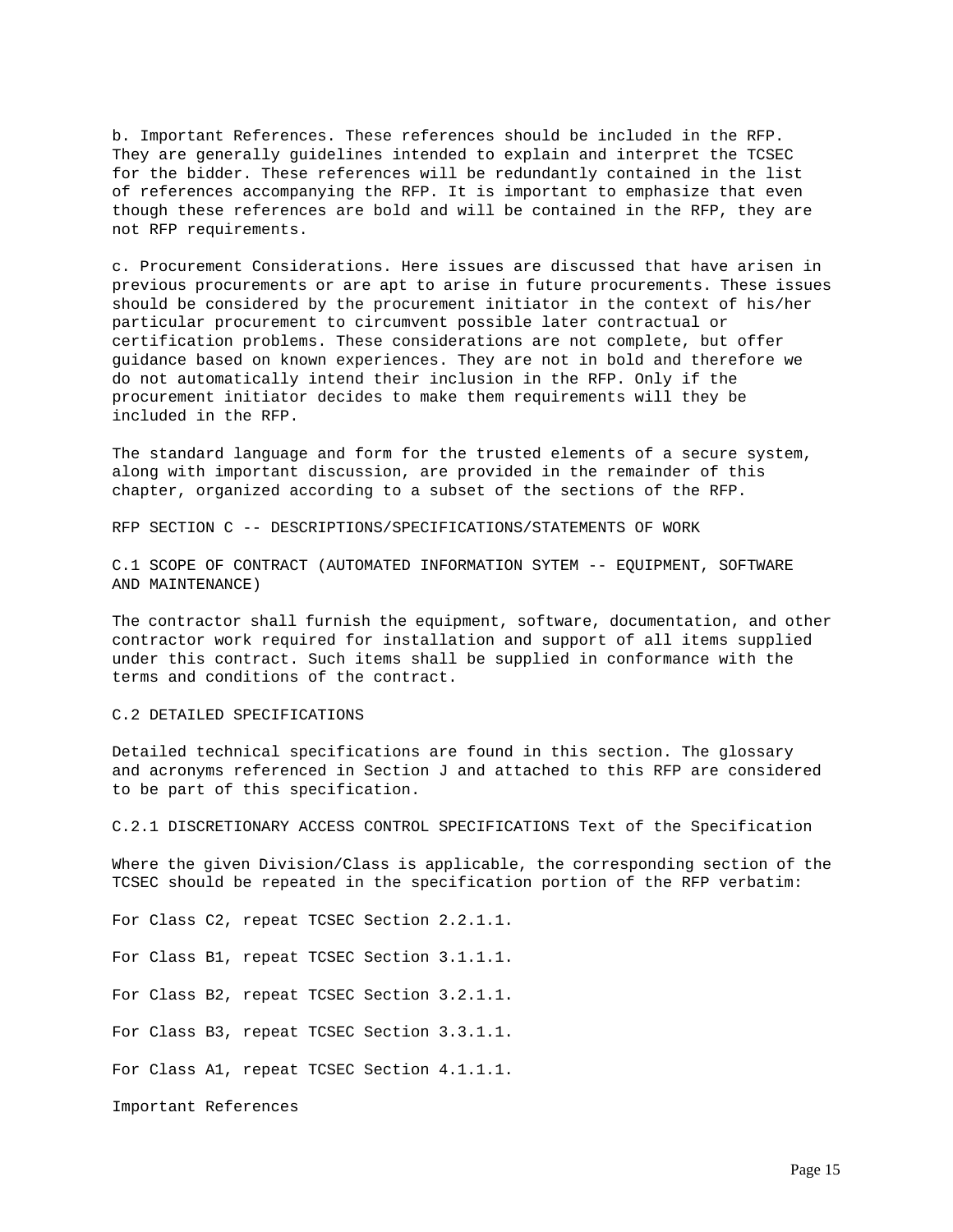Note: References are for information only and, unless specified elsewhere, are not to be taken as requirements.

NCSC-TG-003, A Guide to Understanding Discretionary Access Control in Trusted Systems, September 30, 1987.

Discretionary Access Control Procurement Considerations

Unauthorized users include both those not authorized to use the system and legitimate users not authorized to access a specific piece of information being protected.

"Users" do not include "operators," "system programmers," "Security Officers," and other system support personnel. The latter are distinct from users and are subject to the Trusted Facility Management and the System Architecture requirements.

Deletion of subjects (e.g., users) and objects (e.g., data) is a potential problem. The mechanism should handle the deletion effectively, making certain that dangling references do not grant unintended access.

The ability to assign access permissions to an object by a user should be controlled with the same precision as the ability to access the objects themselves. Four basic models for control exist: hierarchical, concept of ownership, laissez--faire, and centralized. These are discussed in NCSC-TG-003.

The TCB should enforce need--to--know access restrictions placed on information managed by the information system. The need--to--know access restrictions for the information, when created or changed, should be determined by the office of primary responsibility or the originator of the information. Only users determined to have appropriate clearances in addition to required "need-to-know" for information should be allowed to access the information.

The design must consider that discretionary access control is usually used for both user access control and system access control. For example, the system may contain several types of objects (known as public objects) that are designed to be read by all users, or executed by all users, but allowing only trusted subjects modification privileges.

Discretionary access control will not stop Trojan horses. An attacker can trick a more privileged user to run a program containing a Trojan horse that in turn copies the user access files to the attackers address space. Trojan horses are addressed in NCSC-TG-003.

The commercial--off--the--shelf (COTS) systems may vary with respect to the granularity of objects to which discretionary access control is applied. Generally, they are organized to provide discretionary access control (DAC) at the file level or at the application level. Database design can often handle the cases when a different level of granularity is desired by the procuring agency so that EPL products can apply. The procuring agency should take particular care, whenever possible, to write RFP specifications for DAC that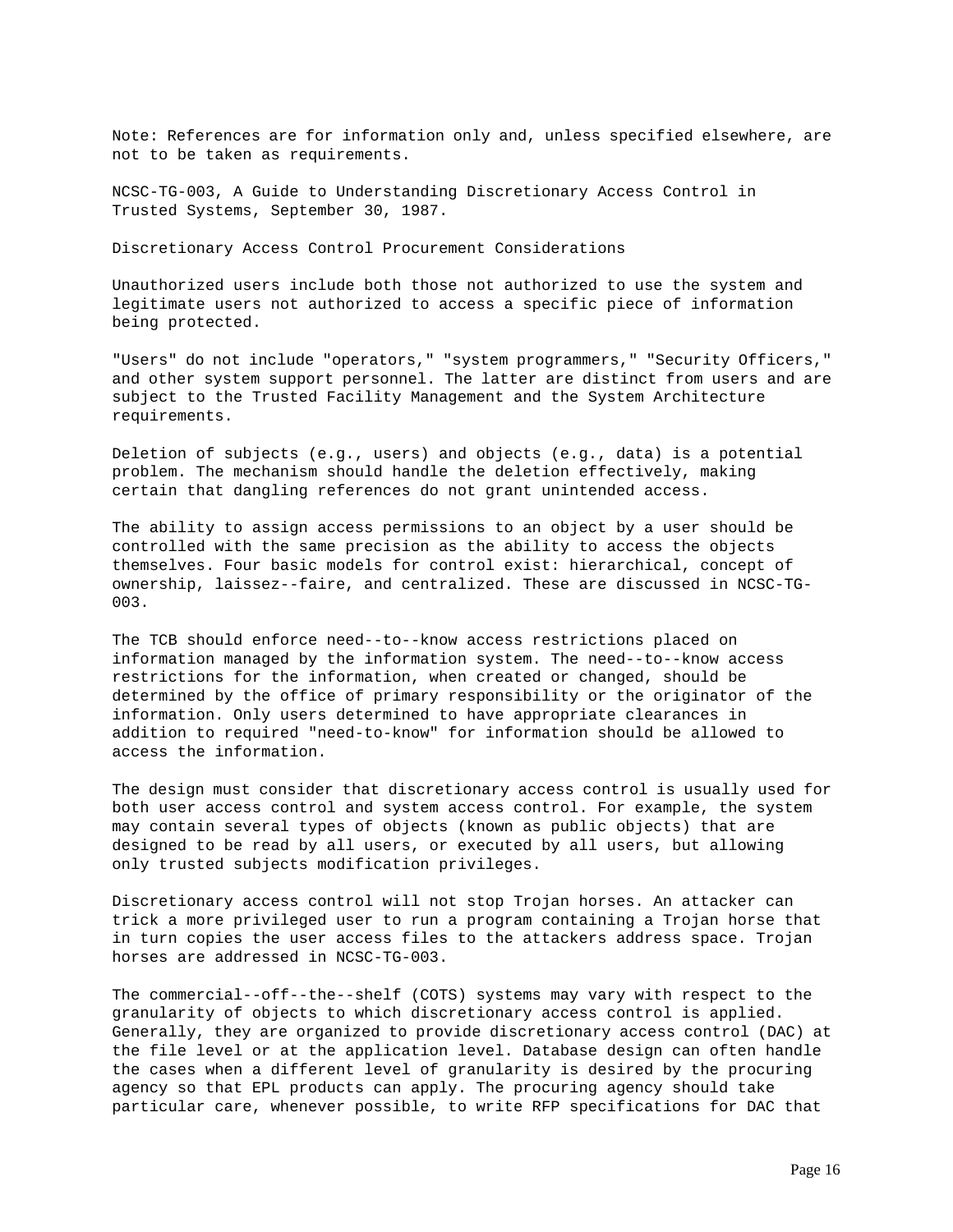can be met by at least some existing commercially available products. (This is further addressed in Volume 1, Chapter 3.)

C.2.2 OBJECT REUSE SPECIFICATIONS

Text of the Specification

Where the given Division/Class is applicable, the corresponding section of the TCSEC should be repeated in the specification portion of the RFP verbatim:

For Class C2, repeat TCSEC Section 2.2.1.2.

For Class B1, repeat TCSEC Section 3.1.1.2.

For Class B2, repeat TCSEC Section 3.2.1.2.

For Class B3, repeat TCSEC Section 3.3.1.2.

For Class A1, repeat TCSEC Section 4.1.1.2.

Important References

Note: References are for information only and, unless specified elsewhere, are not to be taken as requirements.

NCSC-TG-025, A Guide to Understanding Data Remanence in Automated Information Systems, September 1991.

NCSC-TG-018, A Guide to Understanding Object Reuse in Trusted Systems, July, 1992.

Object Reuse Procurement Considerations

The purpose of object reuse mechanisms is to prevent disclosure of sensitive information by ensuring that residual information is no longer available. This objective can be achieved by clearing objects either upon allocation or deallocatation.

Object reuse is a concern when an object is not fully allocated, that is the granularity is larger than the data. The object reuse requirement must be satisfied based on the object size, not the data allocation.

C.2.3 LABELS SPECIFICATIONS

Text of the Specification

Where the given Division/Class is applicable, the corresponding section of the TCSEC should be repeated in the specification portion of the RFP verbatim:

For Class B1, repeat TCSEC Section 3.1.1.3.

For Class B2, repeat TCSEC Section 3.2.1.3.

For Class B3, repeat TCSEC Section 3.3.1.3.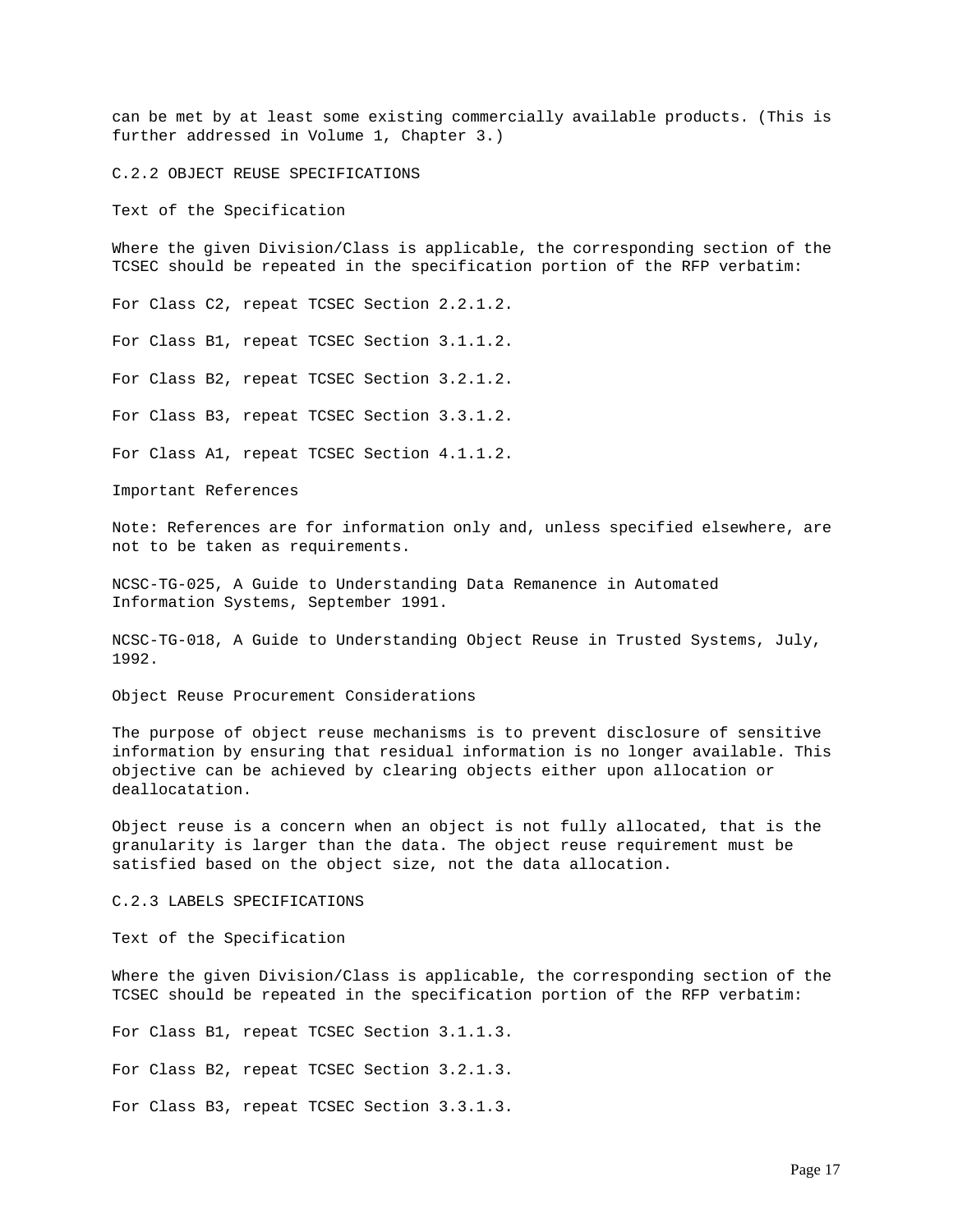For Class A1, repeat TCSEC Section 4.1.1.3.

Important References

(None)

Labels Procurement Considerations

The tranquillity principle states that the security level of an object cannot change while the object is being processed by a system. The same can be stated about changes to security clearances. This is a critical area, both from the standpoint of changes only being invocable by an authorized individual under the direct control of the TCB and ensuring the system cannot be spoofed when such changes are being made.

Labeling of data is not used solely to control classified information. The mandatory policy can also be used for unclassified sensitive or privacy applications.

A distinction must be made between objects that are explicitly labeled and those that are implicitly labeled. For example, a labeled file may contain many tuples or records mediated by the reference monitor.

Internal TCB variables that are not visible to untrusted subjects need not be labeled, provided they are not directly or indirectly accessible by subjects external to the TCB. However, it is important to understand that such internal variables can function as covert signalling channels when untrusted subjects are able to detect changes in these variables by observing system behavior.

C.2.4 LABEL INTEGRITY SPECIFICATIONS

Text of the Specification

Where the given Division/Class is applicable, the corresponding section of the TCSEC should be repeated in the specification portion of the RFP verbatim:

For Class B1, repeat TCSEC Section 3.1.1.3.1. For Class B2, repeat TCSEC Section 3.2.1.3.1. For Class B3, repeat TCSEC Section 3.3.1.3.1. For Class A1, repeat TCSEC Section 4.1.1.3.1. Important References

None

Label Integrity Procurement Considerations

Care is needed when specifying the means of binding an object and its label. A cryptographic mechanism is one of many approaches adequate to provide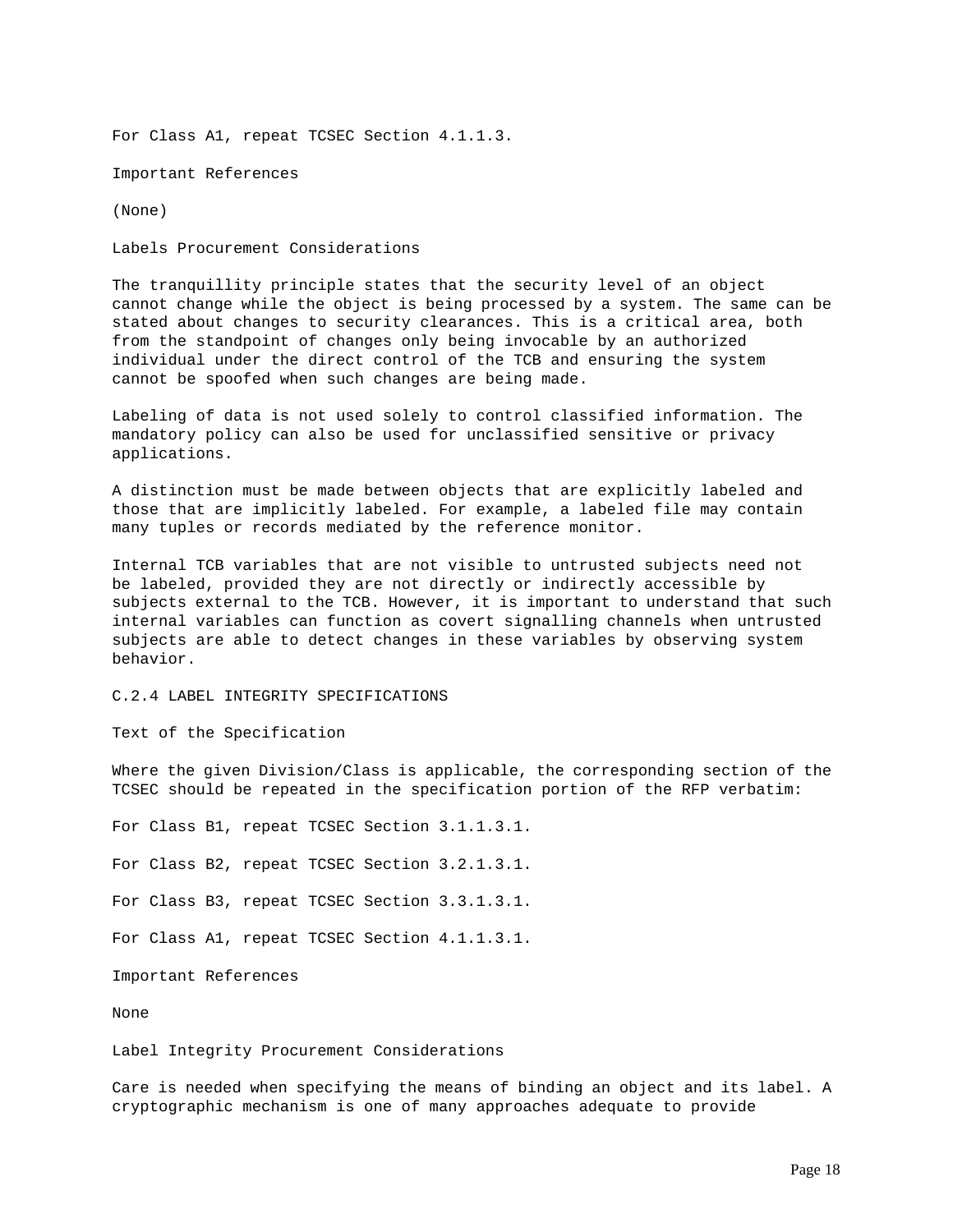assurance of the binding since the relationship and content are preserved, and there is protection from disclosure.

The form of internal sensitivity labels may differ from their external (exported) form, but the meaning must be retained.

C.2.5 EXPORTATION OF LABELED INFORMATION SPECIFICATIONS

Text of the Specification

Where the given Division/Class is applicable, the corresponding section of the TCSEC should be repeated in the specification portion of the RFP verbatim:

For Class B1, repeat TCSEC Section 3.1.1.3.2.

For Class B2, repeat TCSEC Section 3.2.1.3.2.

For Class B3, repeat TCSEC Section 3.3.1.3.2.

For Class A1, repeat TCSEC Section 4.1.1.3.2.

Important References

None

Exportation of Labeled Information Procurement Considerations

Changes in designation should be made by a properly authorized individual, normally the System Administrator or the Security Officer, considering the tranquillity principle. Such changes are auditable.

C.2.6 EXPORTATION TO MULTILEVEL DEVICES SPECIFICATIONS

Text of the Specification

Where the given Division/Class is applicable, the corresponding section of the TCSEC should be repeated in the specification portion of the RFP verbatim:

For Class B1, repeat TCSEC Section 3.1.1.3.2.1.

For Class B2, repeat TCSEC Section 3.2.1.3.2.1.

For Class B3, repeat TCSEC Section 3.3.1.3.2.1.

For Class A1, repeat TCSEC Section 4.1.1.3.2.1.

Important References

None

Exportation to Multilevel Devices Procurement Considerations

The sensitivity label of an object imported to a multilevel device must be within the range of the device and considered to be accurate by the TCB. It is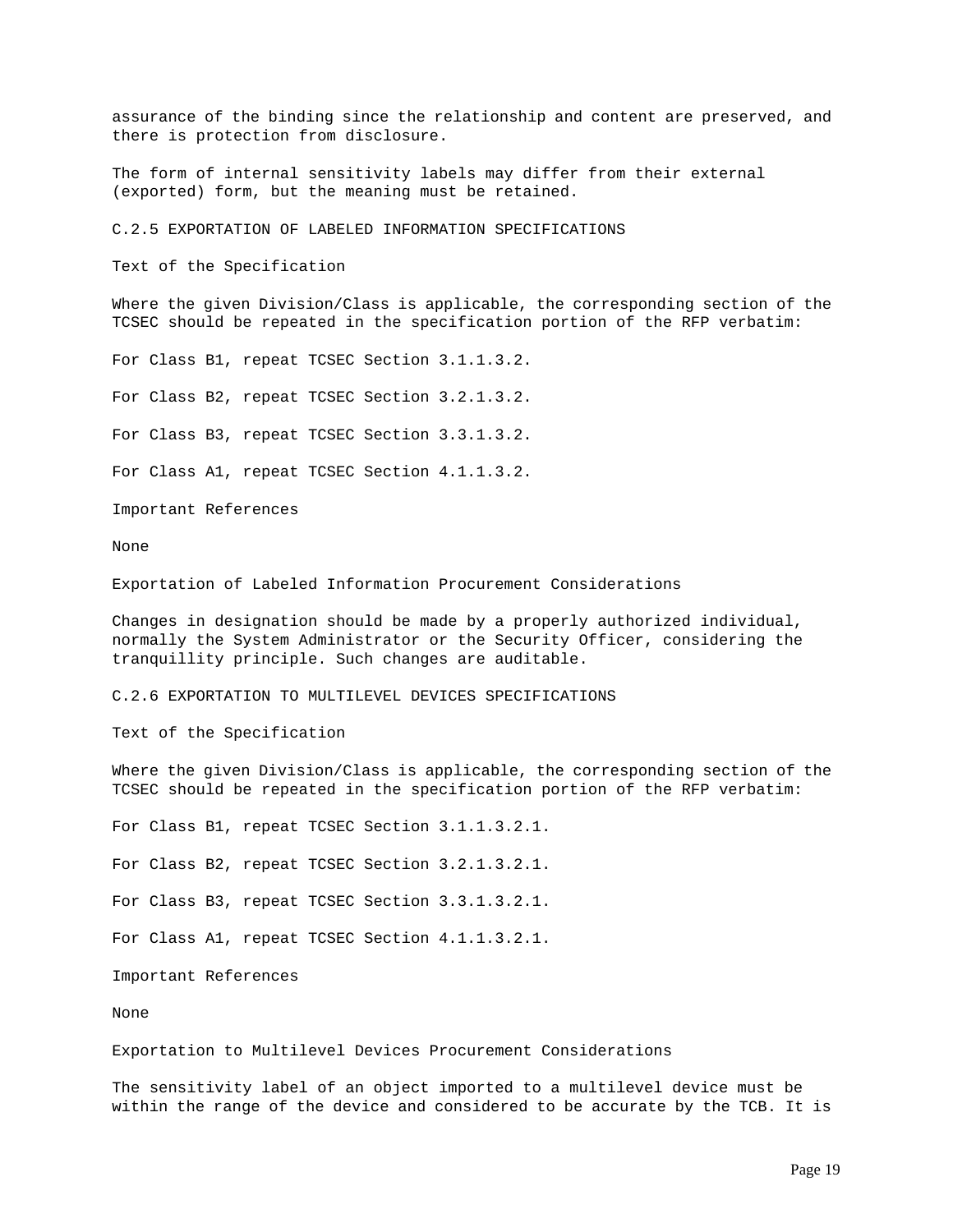considered to be accurate because it has been protected by the security mechanisms of the environment through which it has traversed before it reaches the multilevel device.

C.2.7 EXPORTATION TO SINGLE--LEVEL DEVICES SPECIFICATIONS

Text of the Specification

Where the given Division/Class is applicable, the corresponding section of the TCSEC should be repeated in the specification portion of the RFP verbatim:

For Class C2, repeat TCSEC Section 2.2.1.3.2.2.

For Class B1, repeat TCSEC Section 3.1.1.3.2.2.

For Class B2, repeat TCSEC Section 3.2.1.3.2.2.

For Class B3, repeat TCSEC Section 3.3.1.3.2.2.

For Class A1, repeat TCSEC Section 4.1.1.3.2.2.

Important References

None

Exportation to Single--Level Devices Procurement Considerations

Sometimes operational use of a single level device is actually to be at one level for a period of time and then to switch to another level. Here it is wise to employ labels. If labels are not used, then tranquillity must be observed during configuration change with a positive action to ensure the level of the device is known to users and observed by the reference validation mechanism.

C.2.8 LABELING HUMAN--READABLE OUTPUT SPECIFICATIONS

Text of the Specification

Where the given Division/Class is applicable, the corresponding section of the TCSEC should be repeated in the specification portion of the RFP verbatim:

For Class B1, repeat TCSEC Section 3.1.1.3.2.3.

For Class B2, repeat TCSEC Section 3.2.1.3.2.3.

For Class B3, repeat TCSEC Section 3.3.1.3.2.3.

For Class A1, repeat TCSEC Section 4.1.1.3.2.3.

Important References

None

Labeling Human--Readable Output Procurement Considerations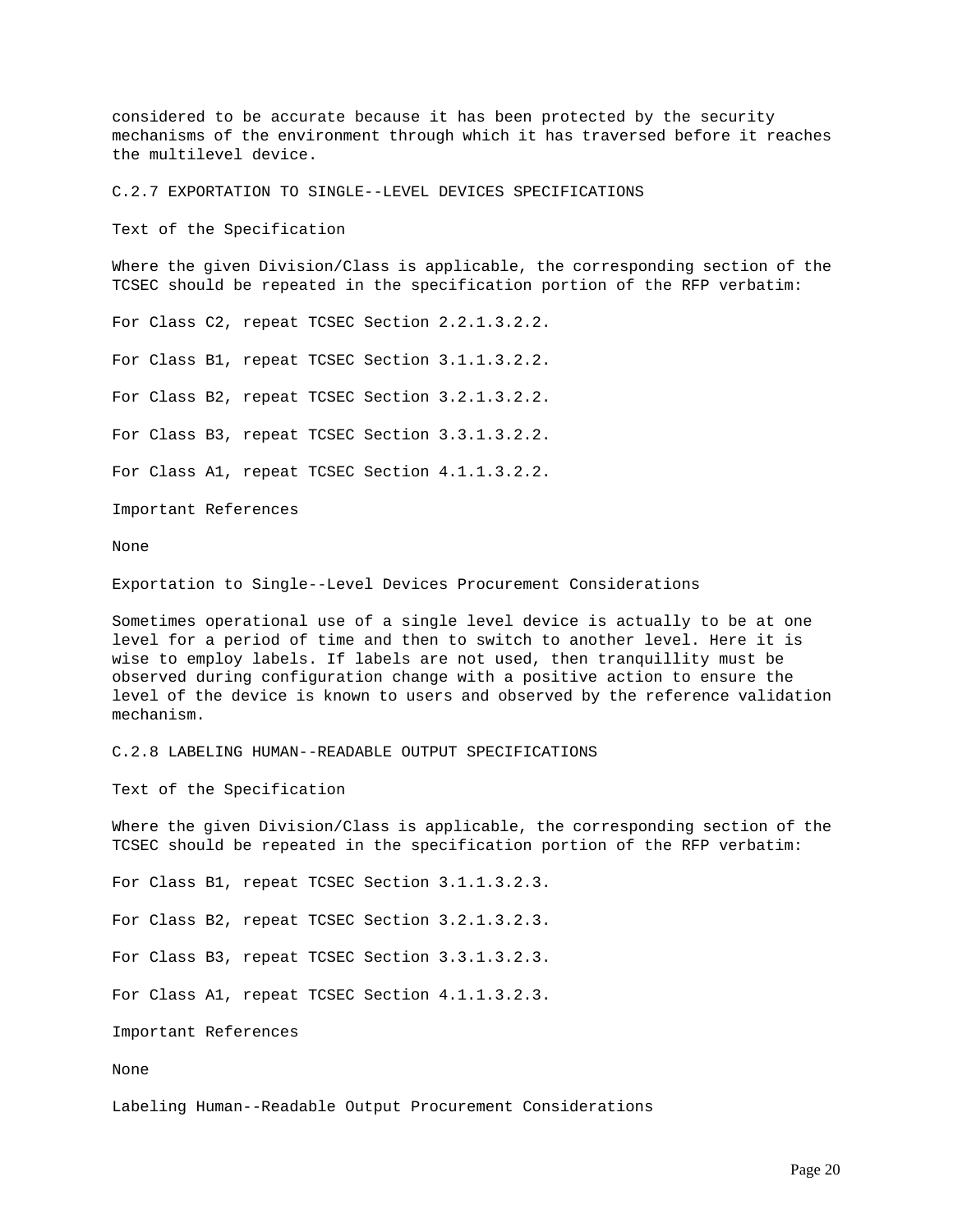The System Administrator is the "user" designated to specify the printed or displayed sensitivity label that is to be associated with exported information. The TCB is required to mark the beginning and end of all human readable, paged, hard--copy output with sensitivity labels that properly represent the sensitivity of the output. This helps users protect data they are using.

C.2.9 SUBJECT SENSITIVITY LABELS SPECIFICATIONS Text of the Specification

Where the given Division/Class is applicable, the corresponding section of the TCSEC should be repeated in the specification portion of the RFP verbatim:

For Class B2, repeat TCSEC Section 3.2.1.3.3.

For Class B3, repeat TCSEC Section 3.3.1.3.3.

For Class A1, repeat TCSEC Section 4.1.1.3.3.

Important References

None

Subject Sensitivity Labels Procurement Considerations

None

C.2.10 DEVICE LABELS SPECIFICATIONS

Text of the Specification

Where the given Division/Class is applicable, the corresponding section of the TCSEC should be repeated in the specification portion of the RFP verbatim:

For Class B2, repeat TCSEC Section 3.2.1.3.4.

For Class B3, repeat TCSEC Section 3.3.1.3.4.

For Class A1, repeat TCSEC Section 4.1.1.3.4.

Important References

None

Device Labels Procurement Considerations

None

C.2.11 MANDATORY ACCESS CONTROL SPECIFICATIONS

Text of the Specification

Where the given Division/Class is applicable, the corresponding section of the TCSEC should be repeated in the specification portion of the RFP verbatim: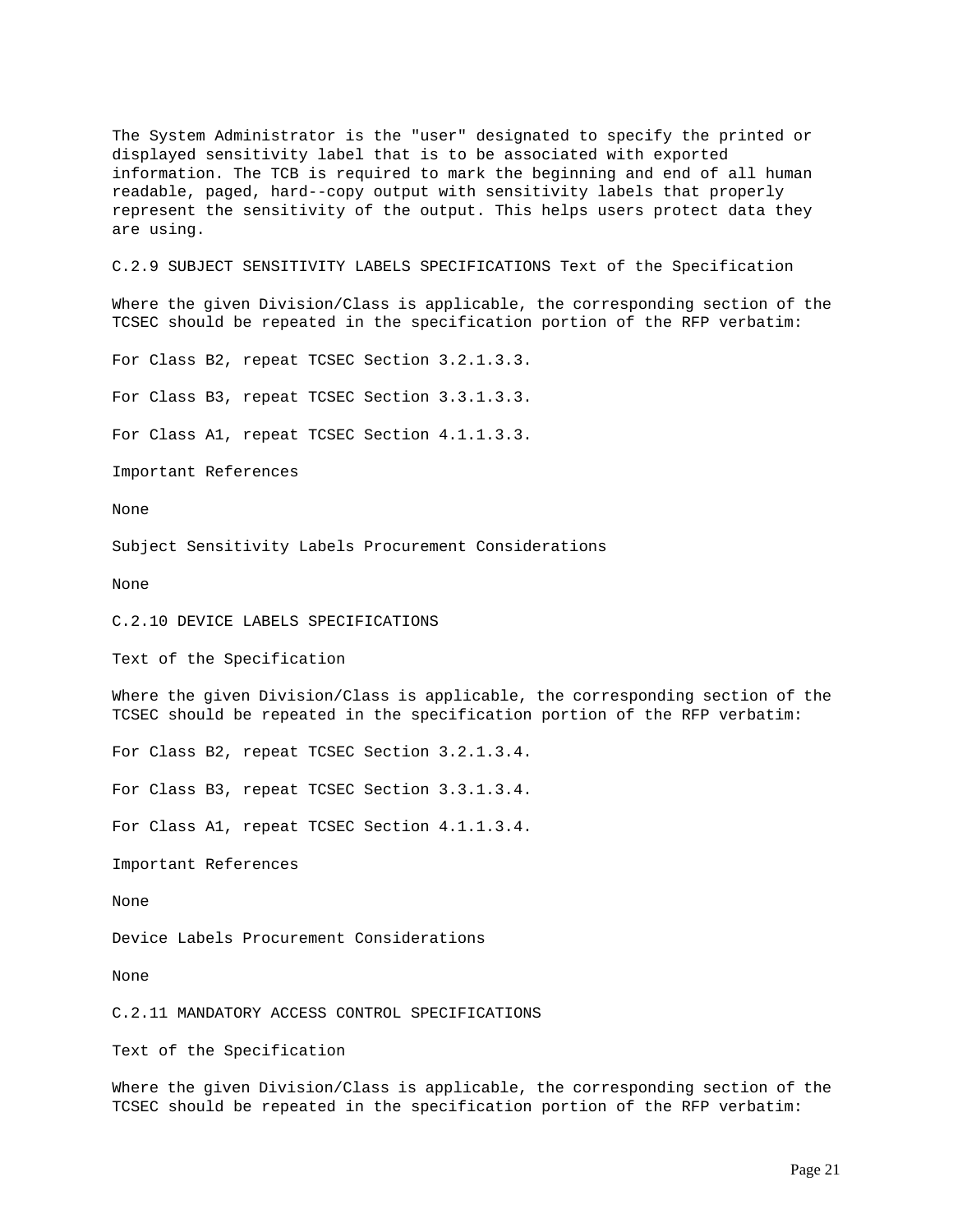For Class B2, repeat TCSEC Section 3.2.1.4.

For Class B3, repeat TCSEC Section 3.3.1.4.

For Class A1, repeat TCSEC Section 4.1.1.4.

TCSEC Section 9.0, "A Guideline on Configuring Mandatory Access Control Features."

Important References

None

Mandatory Access Control Procurement Considerations

None

C.2.12 IDENTIFICATION AND AUTHENTICATION SPECIFICATIONS

Text of the Specification

Where the given Division/Class is applicable, the corresponding section of the TCSEC should be repeated in the specification portion of the RFP verbatim:

For Class C2, repeat TCSEC Section 2.2.2.1.

For Class B1, repeat TCSEC Section 3.1.2.1.

For Class B2, repeat TCSEC Section 3.2.2.1.

For Class B3, repeat TCSEC Section 3.3.2.1.

For Class A1, repeat TCSEC Section 4.1.2.1.

Important References

Note: References are for information only and, unless specified elsewhere, are not to be taken as requirements.

CSC-STD-002-85, Department of Defense (DoD) Password Management Guideline, April 12, 1985.

NCSC-TG-017, A Guide to Understanding Identification and Authentication in Trusted Systems, September 1, 1991.

Identification and Authentication Procurement Considerations

This subject is discussed in Volume 1, Chapter 3 of the Procurement Guideline Series.

Technology has provided techniques and products that vary greatly in terms of reducing attack risk while satisfying these requirements. The procurement initiator should ensure that the solution that satisfies the requirements is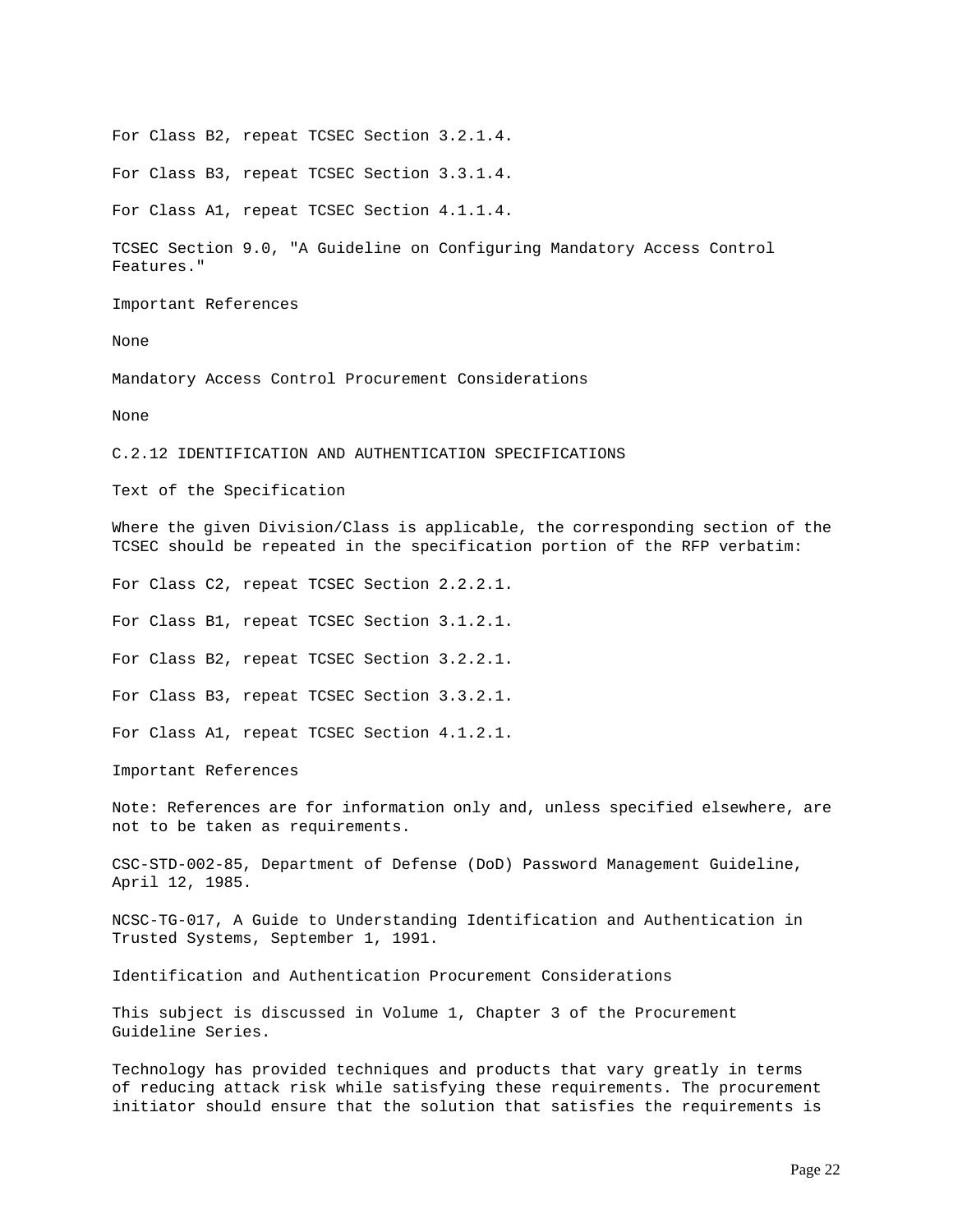also state-of-the-art in level of protection and consistent with the requirements of this particular application.

To be effective, authentication mechanisms must uniquely and unforgeably identify an individual. Identification and authentication data is vulnerable to interception by an intruder interposed between a user and the TCB. Compromise may result from mishandling off--line versions of the data (e.g., backup files, fault induced system dumps, or listings). Even a one--way encrypted file can be compared with an encryption dictionary of probable authentication data, if the encryption algorithm and key are known.

(Classes B1--A1) Authorizations include functional roles assigned to individuals. Most roles can only be occupied by one person at a time. A role has its own set of authorizations that are normally different than the authorizations given to the individuals who can assume the role. An individual should not be allowed to assume a role and operate as an individual at the same time.

If passwords are to be used, an automatic password generator is strongly recommended. If users are allowed to pick their own specific authenticators, their behavior is stereotypical enough to permit guessing or reproducing. Password generators are available that have been endorsed by NSA and can be obtained as Government off-the-shelf items.

Password aging is an important consideration that can be enforced administratively or by the identification/authentication function.

Smart cards and biometric approaches are effective, especially when they augment a password approach.

Whenever the subject is an operating computer program  $(i.e., a process)$ , that process shall be directly associated with just one individual user, i.e., the person being served by the process. If the process is a system--owned process (e.g., a background process such as a print spooler), the person associated with the process is generally considered to be the Security Officer, the System Administrator, or the operator who initiated the process. The security level and other subject data that can influence access decisions shall be within the range of personnel security clearances associated with the individual user.

# C.2.13 TRUSTED PATH SPECIFICATIONS

Text of the Specification

Where the given Division/Class is applicable, the corresponding section of the TCSEC should be repeated in the specification portion of the RFP verbatim:

For Class B2, repeat TCSEC Section 3.2.2.1.1.

For Class B3, repeat TCSEC Section 3.3.2.1.1.

For Class A1, repeat TCSEC Section 4.1.2.1.1.

Important References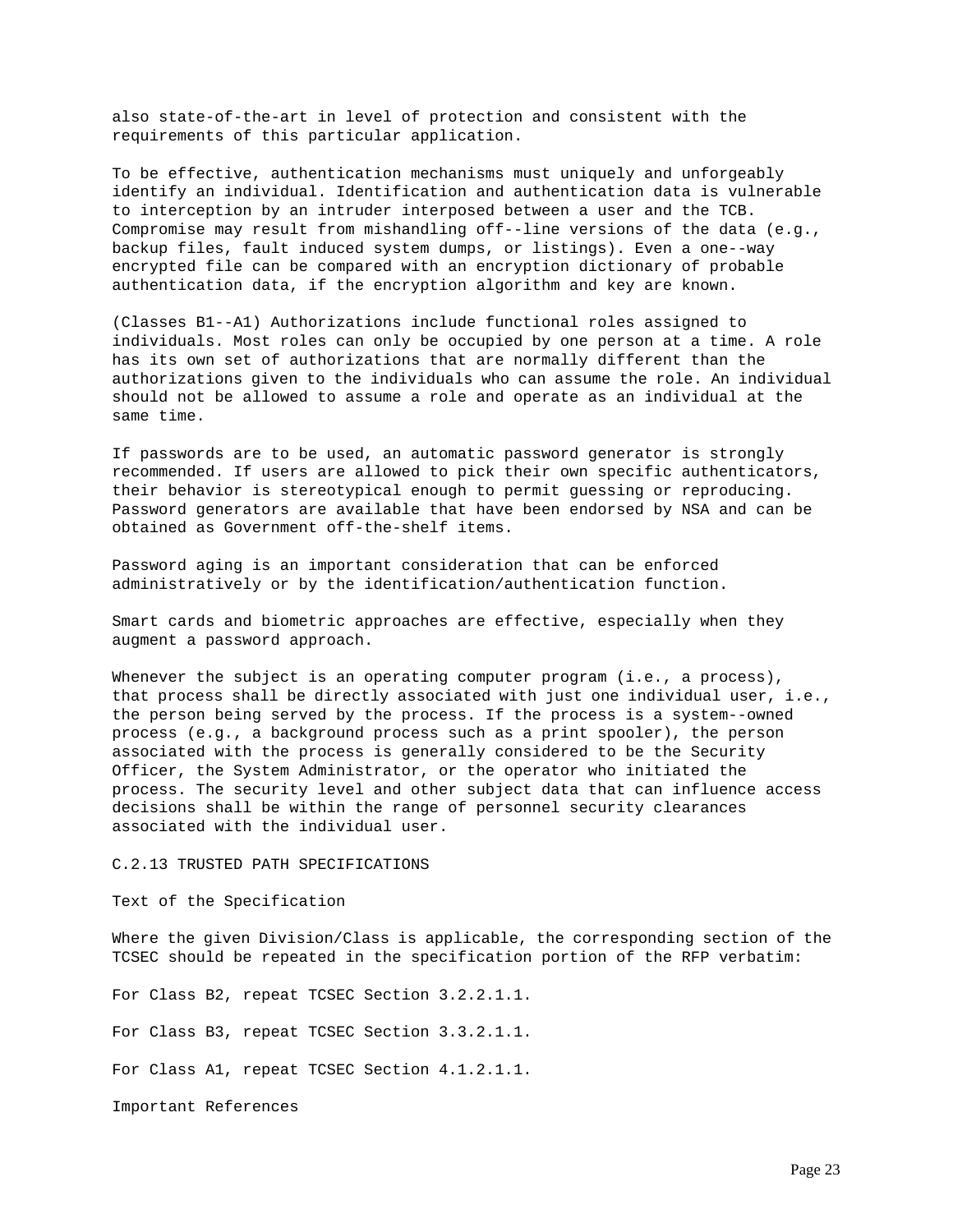None

Trusted Path Procurement Considerations

It is important to note that the intent is to protect identification and authentication data at the B2 level, while at the B3 and A1 levels all intercommunications between the TCB and the user can be protected.

Technology is providing products that greatly reduce the possibility of successful attacks involving the trusted path. The procurement initiator should ensure that the solution that satisfies the requirements is also stateof-the-art in level of protection.

C.2.14 AUDIT SPECIFICATIONS

Text of the Specification

Where the given Division/Class is applicable, the corresponding section of the TCSEC should be repeated in the specification portion of the RFP verbatim:

For Class C2, repeat TCSEC Section 2.2.2.2.

For Class B1, repeat TCSEC Section 3.1.2.2.

For Class B2, repeat TCSEC Section 3.2.2.2.

For Class B3, repeat TCSEC Section 3.3.2.2.

For Class A1, repeat TCSEC Section 4.1.2.2.

Important References

Note: References are for information only and, unless specified elsewhere, are not to be taken as requirements.

NCSC-TG-001, A Guide to Understanding Audit in Trusted Systems, June 1, 1988.

Audit Procurement Considerations

The option should exist that either some maximum of security related activities be audited or that the System Administrator select events to be audited based on overhead considerations.

An audit control switch available to the System Administrator can allow selection of audit levels, but never to allow less than some required minimum as determined by the DAA.

A requirement exists that authorized personnel shall be able to read all events recorded on the audit trail. A selection option is required that may either be a preselection or a post selection option. The preselection option limits the audit data recorded. The post selection option reduces the data analyzed from that recorded.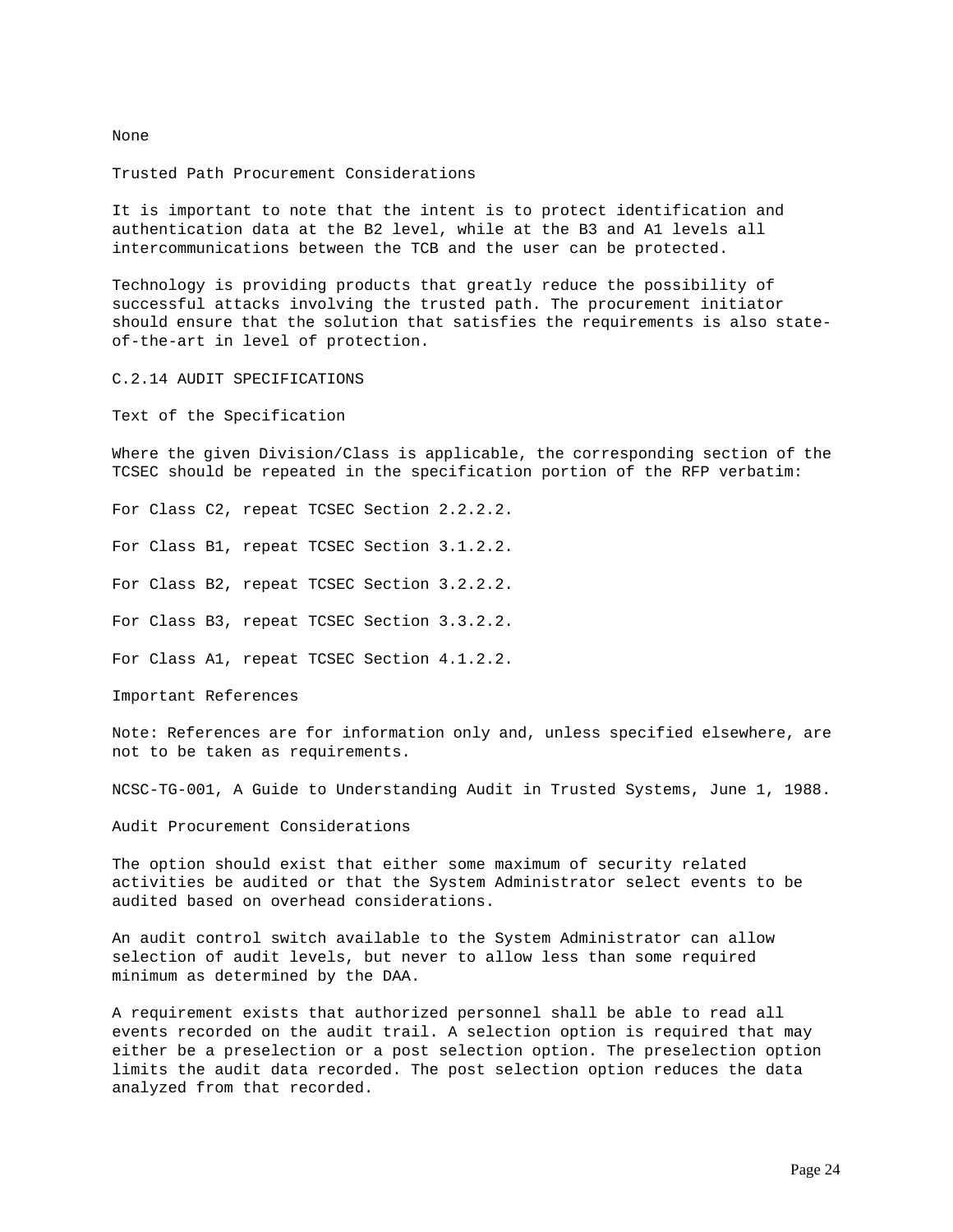Switches and options must not violate the requirements and intent of the TCSEC.

The audit information should be sufficient to reconstruct a complete sequence of security related events. Audit analysis tools can greatly enhance the efficiency of the audit control function for the System Administrator. (See NCSC-TG-001 for further discussion.)

The capability should be provided to prevent System Administrator and Security Officer functions from turning off auditing or modifying those results.

Only the System Administrator or Security Officer should be able to select what is to be audited from other events.

(Classes B3--A1) The requirement to "monitor the occurrence or accumulation of security auditable events that may indicate an imminent violation of security policy" is subject to interpretation. It is the topic of an entire subfield of security known as intrusion detection. The DAA must determine what is reasonable in the context of the particular application.

(Classes B3--A1) "If the occurrence or accumulation of these security relevant events continues, the system shall take the least disruptive action to terminate the event." The approach taken is very application peculiar and the DAA must further specify the action to be taken.

C.2.15 SYSTEM ARCHITECTURE SPECIFICATIONS

Text of the Specification

Where the given Division/Class is applicable, the corresponding section of the TCSEC should be repeated in the specification portion of the RFP verbatim:

For Class C2, repeat TCSEC Section 2.2.3.1.1.

For Class B1, repeat TCSEC Section 3.1.3.1.1.

For Class B2, repeat TCSEC Section 3.2.3.1.1.

For Class B3, repeat TCSEC Section 3.3.3.1.1.

For Class A1, repeat TCSEC Section 4.1.3.1.1.

Important References

None

System Architecture Procurement Considerations

"Domain" as used in the TCSEC refers to the set of objects a subject has the ability to access. It is, for example, the protection environment in which a process is executing. Domain is sometimes also called "context" or "address space."

Protection granularity can be an issue. Finer granularity (e.g., a few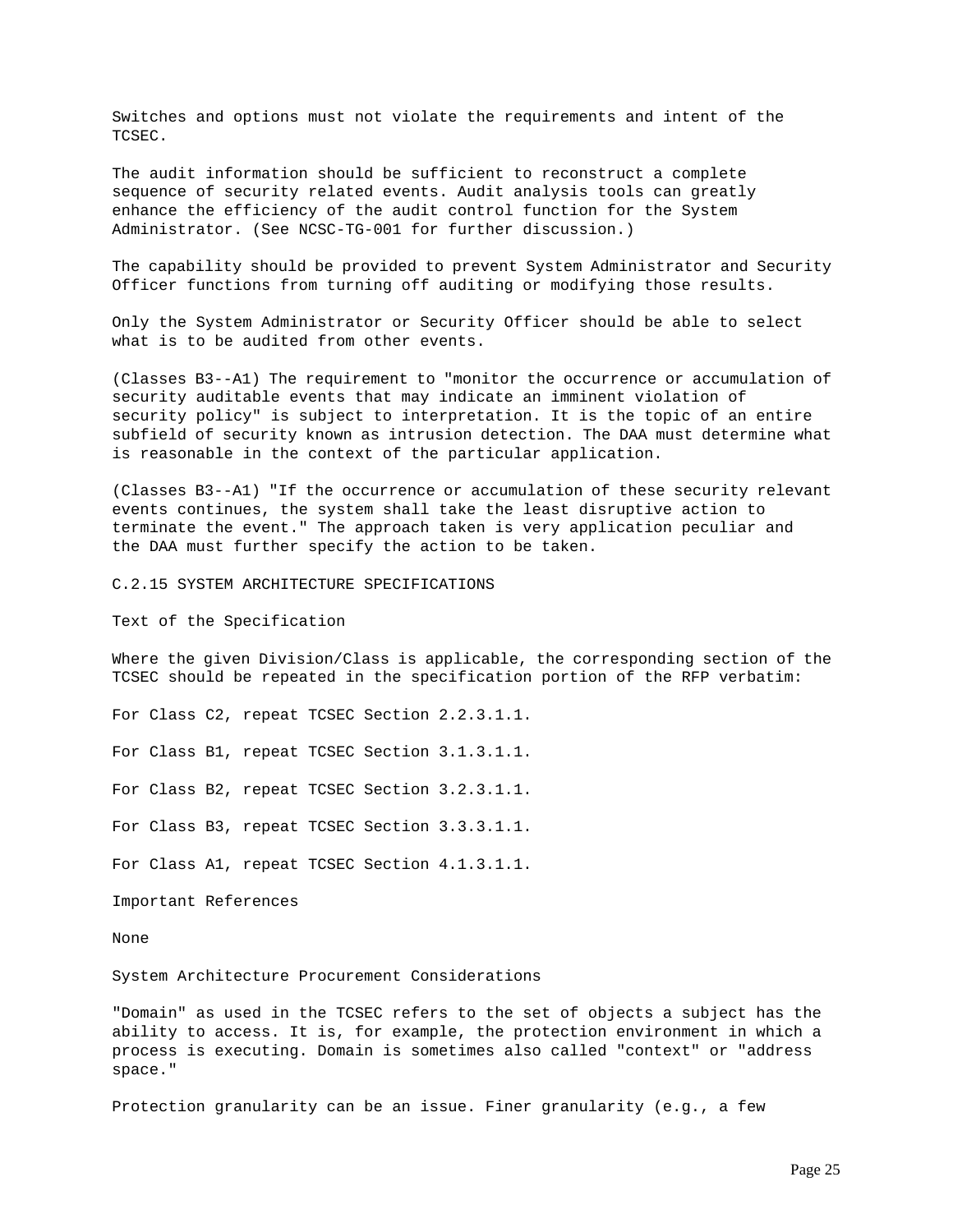bytes) is ideal for providing precise control (down to the byte or word level), but requires a significant amount of computer overhead to maintain. The trade-off usually made is to have coarser granularity (e.g., 1024 byte blocks) to reduce hardware complexity and retain acceptable performance. (See Volume 1, Chapter 3 of this guideline series.)

An important consideration is sensitivity label mapping to protection domain mechanisms. Hardware features (usually called "keys") allow the TCB to associate specific hardware "registers" with the main memory areas (domains) they are protecting. There should be sufficient types and numbers of "registers" to ensure the number of sensitivity labels for information in the system can be adequately mapped. Common ways to achieve these capabilities are through "Descriptor Base Registers," "Bounds Registers," and "Virtual Memory Mapping Registers," although other approaches may also be used.

Asynchronous events are not predictable (e.g., arrival of a message, the printer running out of paper, or communications link errors). Asynchronous event mechanisms are hardware features that handle the unpredictable, usually by "interrupting" the processor. Once interrupted, the processor then deals with the event. Interpretation of DoD 5200.28-STD will probably require hardware features that will cause the processor to recognize and respond to specific asynchronous events, such as "security policy violations" (in DoD 5200.28-STD phrasing, violations of the Simple Security Property or Star Property). Unless hardware features support these properties, software must interpret the results of every operation, causing a severe performance penalty. The penalty may come into conflict with mission performance requirements.

### C.2.16 SYSTEM INTEGRITY SPECIFICATIONS

Text of the Specification

Where the given Division/Class is applicable, the corresponding section of the TCSEC should be repeated in the specification portion of the RFP verbatim:

For Class C2, repeat TCSEC Section 2.2.3.1.2.

For Class B1, repeat TCSEC Section 3.1.3.1.2.

For Class B2, repeat TCSEC Section 3.2.3.1.2.

For Class B3, repeat TCSEC Section 3.3.3.1.2.

For Class A1, repeat TCSEC Section 4.1.3.1.2.

Important References

None

System Integrity Procurement Considerations

System integrity requirements must be satisfied in the operational system, not just demonstrated as part of test. The DAA shall establish the frequency with which system integrity validation must be accomplished and it should be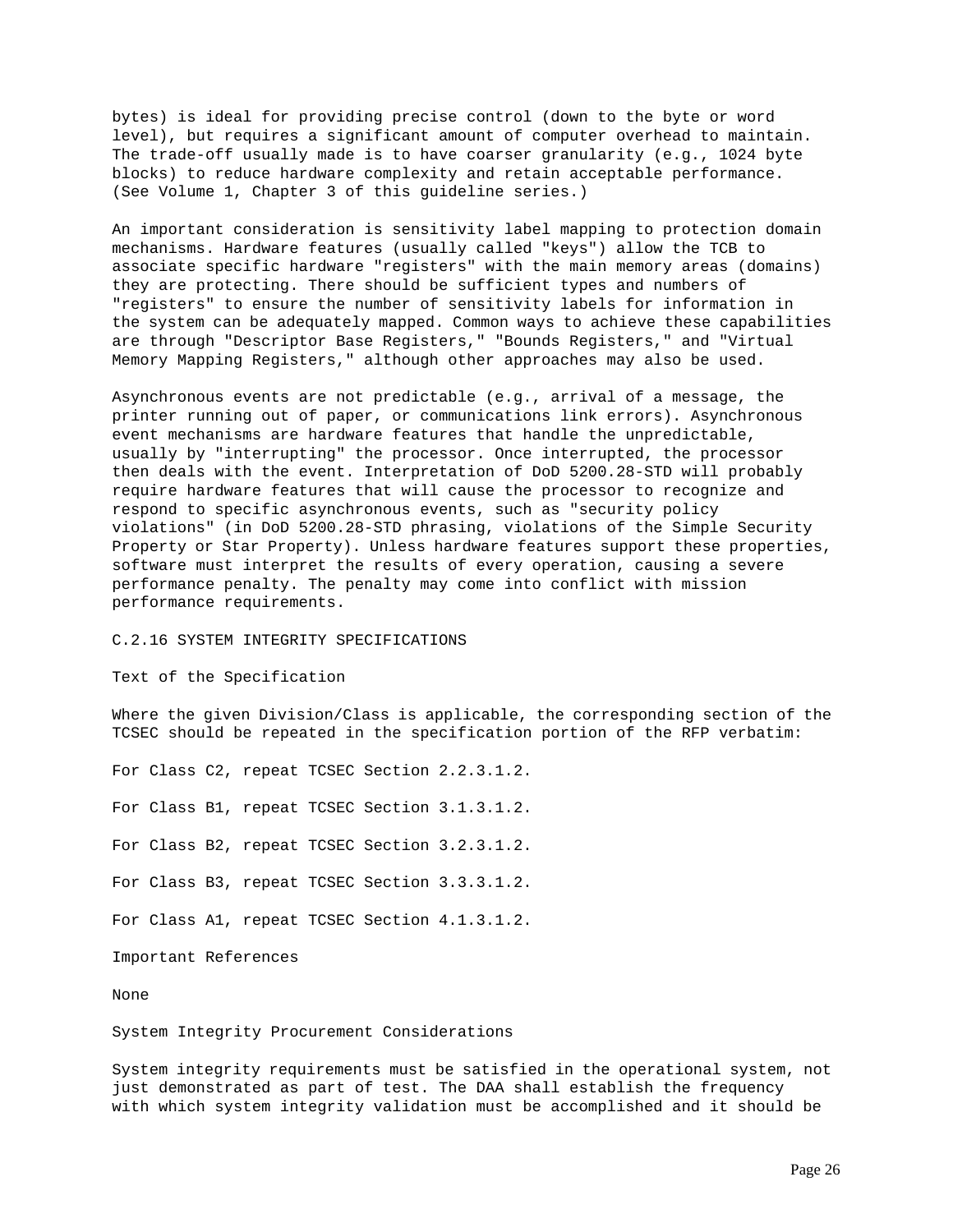incorporated into procedural security.

C.2.17 COVERT CHANNEL SPECIFICATIONS

Text of the Specification

(Classes B2--A1) Wherever possible, covert channels identified by the covert channel analysis with bandwidths that exceed a rate of one bit in ten seconds should be eliminated or the TCB should provide the capability to audit their use.

Important References

Note: References are for information only and, unless specified elsewhere, are not to be taken as requirements.

For Class B2, TCSEC Section 3.2.3.1.3.

For Class B3, TCSEC Section 3.3.3.1.3.

For Class A1, TCSEC Section 4.1.3.1.3.

TCSEC Section 8.0, "A Guideline on Covert Channels."

Covert Channel Procurement Considerations

The TCSEC only requires the analysis of covert channels, tradeoffs involved in restricting the channels, and identification of the auditable events that may be used in the exploitation of known channels. Here it requires that some action be taken for correcting them. The procurement initiator should clearly specify in the RFP what will be expected of a contractor. Proposal evaluation should further determine what is intended by the bidder. This issue must be clearly understood by the Government and the bidder and documented in the specification before an award is made.

Covert channel auditing and control mechanisms can vary widely from one system to another. In general, the ability to meet both performance and security requirements increases as the security protection mechanisms become more flexible.

C.2.18 TRUSTED FACILITY MANAGEMENT SPECIFICATIONS Text of the Specification

Where the given Division/Class is applicable, the corresponding section of the TCSEC should be repeated in the specification portion of the RFP verbatim:

For Class C2, repeat TCSEC Section 2.2.3.1.4.

For Class B1, repeat TCSEC Section 3.1.3.1.4.

For Class B2, repeat TCSEC Section 3.2.3.1.4.

For Class B3, repeat TCSEC Section 3.3.3.1.4.

For Class A1, repeat TCSEC Section 4.1.3.1.4.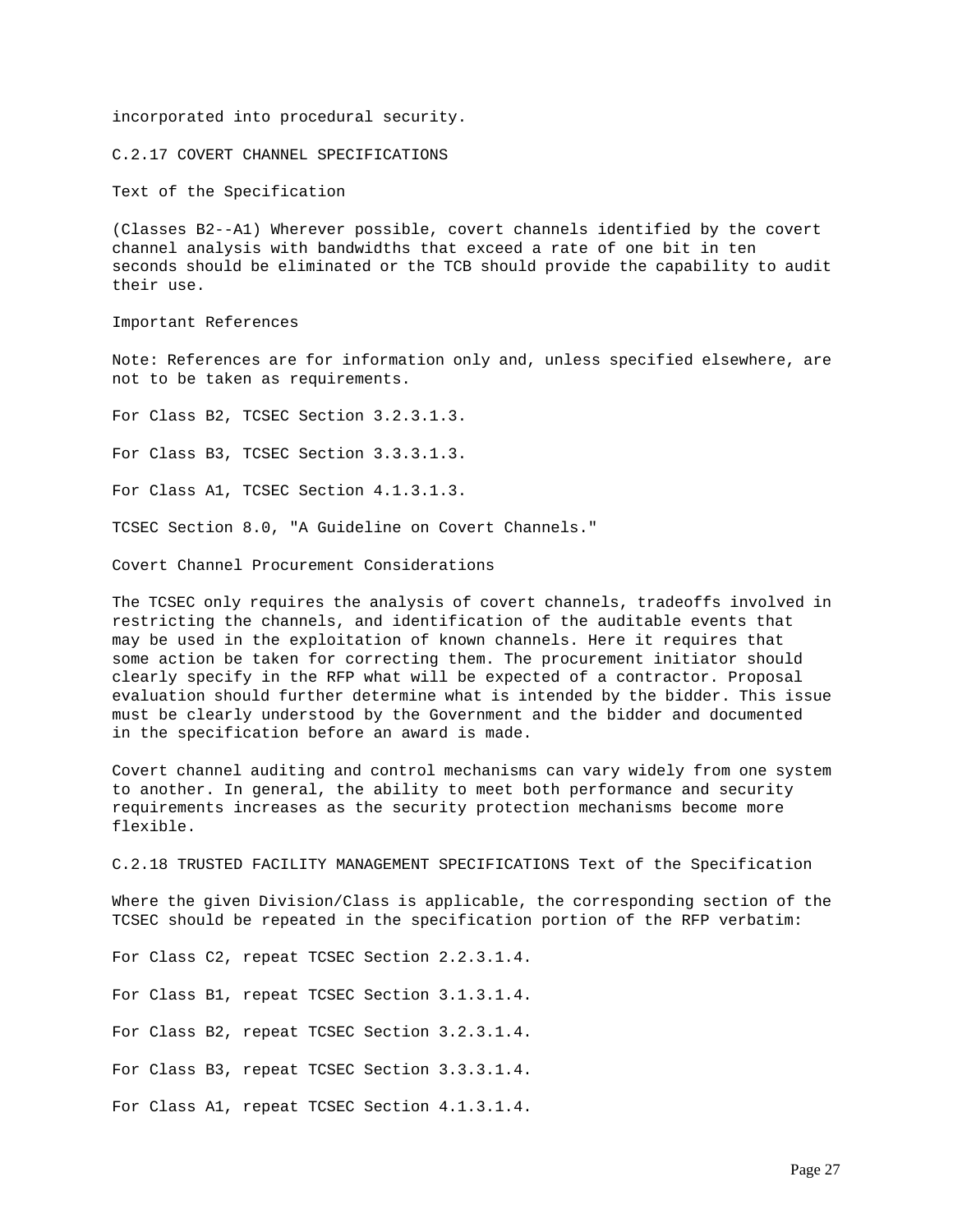Important References

Note: References are for information only and, unless specified elsewhere, are not to be taken as requirements.

NCSC-TG-015, A Guide to Understanding Trusted Facility Management, October 18, 1989.

Trusted Facility Management Procurement Considerations

The TCSEC addresses System Administrator functions and operator functions and specifically identifies the Automated Data Processing (ADP) System Administrator. The roles and individuals must be specifically identified for this particular application and the RFP should show the mapping of particular roles and those called out in the TCSEC. For example, if the Security Officer and the ADP System Administrator are one and the same, it should be stated or only one title should be used consistently throughout the RFP. If there is more than one operator role, this should be identified.

The acquisition authority must carefully consider the division of functions between the operator and the System Administrator because the cost of changing them is often high.

C.2.19 TRUSTED RECOVERY SPECIFICATIONS

Text of the Specification

(For B3 through A1) Based on the recommendations of a trusted recovery decision, mechanisms shall be provided to assure that, along with procedures, recovery without a protection compromise is obtained after a computer system failure or other discontinuity.

Important References

Note: References are for information only and, unless specified elsewhere, are not to be taken as requirements.

For Class B3, TCSEC Section 3.3.3.1.5.

For Class A1, TCSEC Section 4.1.3.1.5.

NCSC-TG-022, A Guide to Understanding Trusted Recovery in Trusted Systems, December 30, 1991.

Trusted Recovery Procurement Considerations

Satisfactory recovery can have significantly different meaning to different applications because of differences in the time criticality of operational results. The procurement initiator must be certain that the true operational requirements for this particular application are reflected in the RFP.

Note that satisfaction of this requirement does not guarantee data recovery. It keeps the system from blindly compromising data and allows the System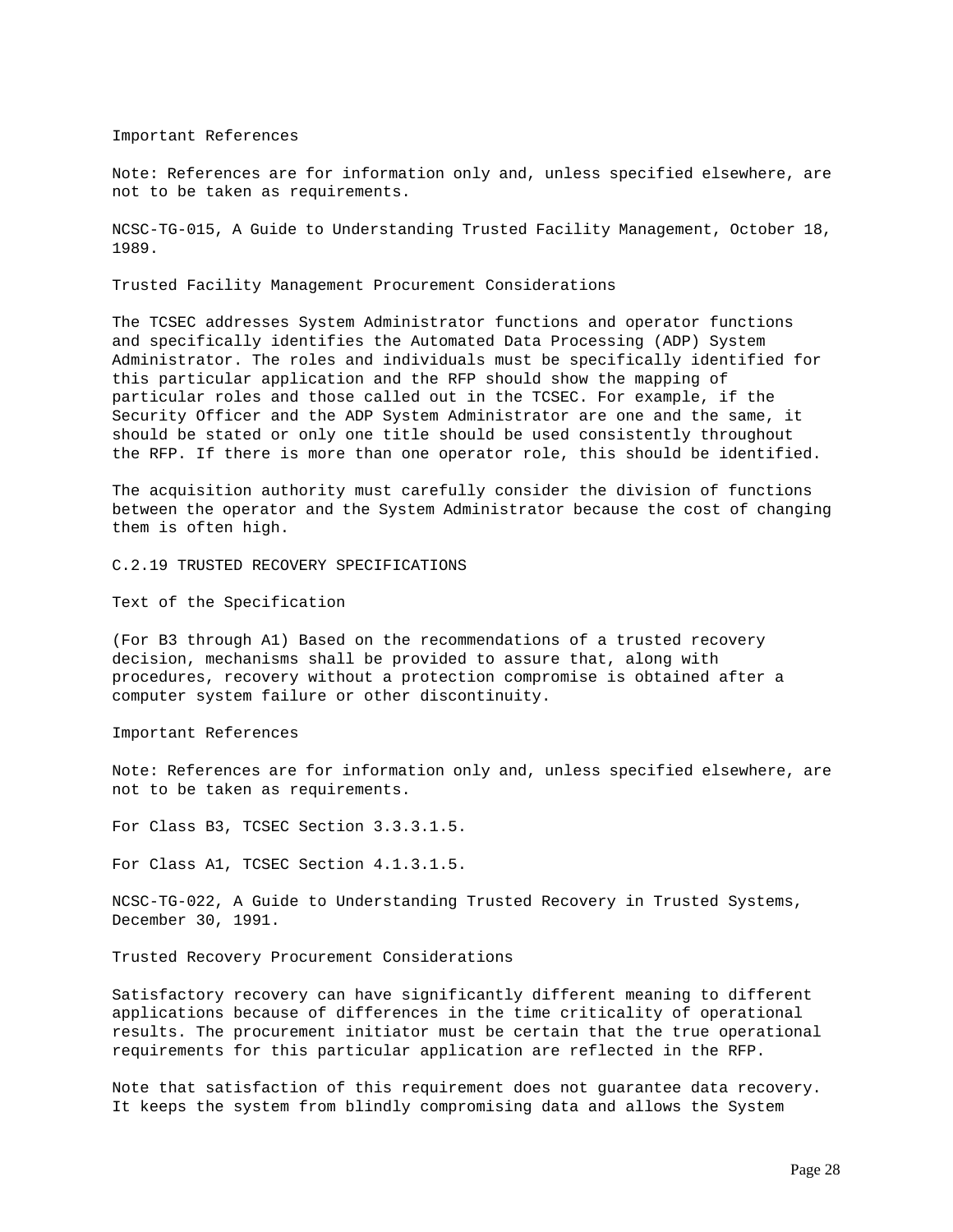Administrator to reach a known good point in the process where other mission mechanisms (e.g., backup) can safely proceed. Trusted recovery does not obviate the need for responsible backup procedures and practices.

C.2.20 OPERATIONAL SECURITY SPECIFICATIONS

Text of the Specification

The bidder shall consider and/or recommend security support other than COMPUSEC, especially physical security, emission security, and communications security, that shall also be used to protect the system.

The system shall be shown to be compatible with all operational security requirements identified, ensuring that there is nothing in the design of the proposed solution to preclude their satisfaction.

Important References

None

Operational Security Procurement Considerations

The procurement initiator, working with the DAA, shall specify the operational security specifications in this section of the RFP. The following candidate list should be considered along with any others identified:

Division/Class to be satisfied.

Security levels supported.

Security clearances supported.

Security mode(s) to be supported.

Categories, compartments, and caveats supported with rules of support.

Statement of all interfaces and any interface policy required to be supported.

Statement of operational positions and responsibilities of each associated with security.

Statement concerning the intended frequency of mechanism integrity checking during operations.

Minimum audit functionality to be supported at all times, plus other increasing levels of audit support and rules for their use.

Maximum number of users.

Intended hours of operations.

Hard copy output.

Environment for software development.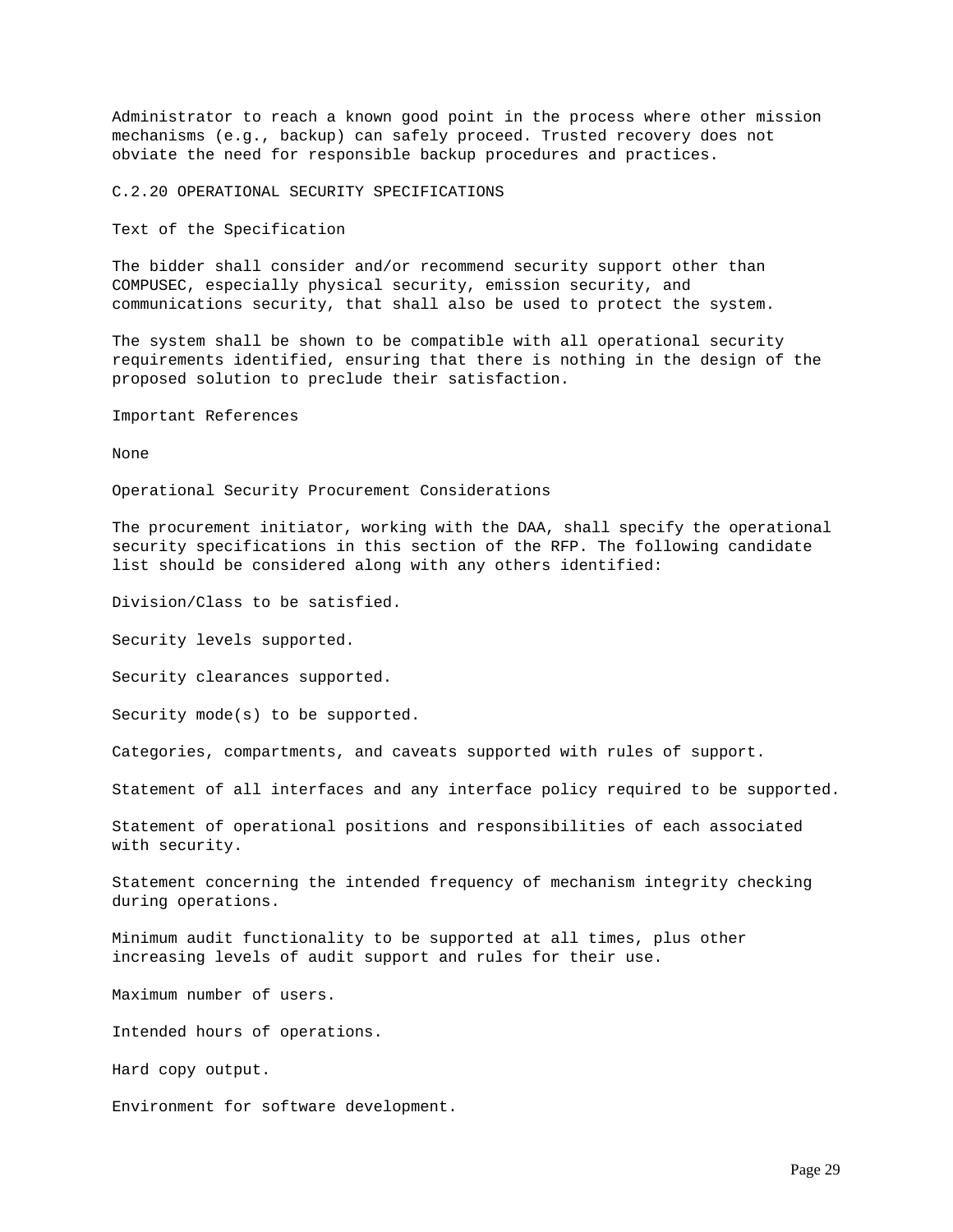C.3 STATEMENTS OF WORK

Detailed Statements of Work can be found in this section. The glossary and acronyms referenced in Section J and attached to this RFP are considered to be part of this Statement of Work.

For each task, the requirements of the SOW describe the work the contractor is expected to do. The specification of the deliverable is accomplished within a CDRL and its associated DID. Here we have provided sample CDRL numbers to correspond with Section F.

C.3.1 COVERT CHANNEL ANALYSIS STATEMENT OF WORK Text of the Statement of Work

Where the given Division/Class is applicable, the corresponding section of the TCSEC should be repeated in the Statement of Work portion of the RFP verbatim:

For Class B2, repeat TCSEC Section 3.2.3.1.3.

For Class B3, repeat TCSEC Section 3.3.3.1.3.

For Class A1, repeat TCSEC Section 4.1.3.1.3.

(Classes B2--A1)

The contractor shall conduct an analysis of all auditable events that may occur in the exploitation of the identified covert channels.

The contractor shall conduct an analysis of identified covert channels and bandwidths that are non detectable by the auditing mechanisms. The contractor shall determine the auditability of channels that have a bandwidth in excess of one bit in ten seconds.

A report of the results of these analyses shall be provided in the form of a Covert Channel Analysis Report, written in accordance with CDRL 010.

Important References

Note: References are for information only and, unless specified elsewhere, are not to be taken as requirements.

TCSEC Section 8.0 "A Guideline on Covert Channels."

Covert Channel Analysis Procurement Considerations

None

C.3.2 TRUSTED RECOVERY STATEMENT OF WORK

Text of the Statement of Work

(Classes B3--A1)

The contractor shall conduct an analysis of the computer system design to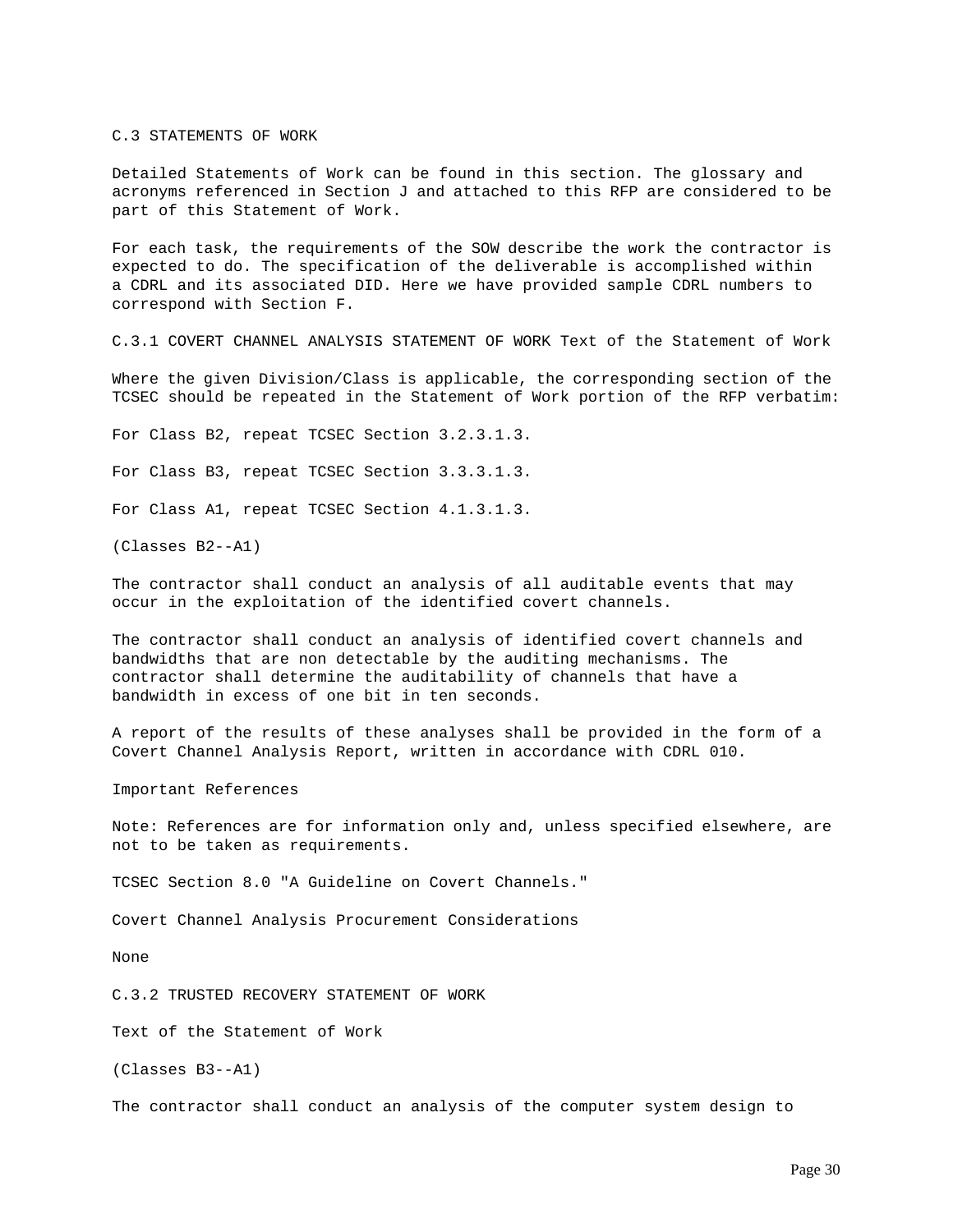determine procedures and/or mechanisms that need to be activated in case of a system failure or other discontinuity.

Where procedures are recommended they should be thoroughly documented in CDRL 002, Trusted Facility Manual.

Where design is recommended it is delivered in the form of system design in accordance with CDRL 005, Formal Security Policy Model; CDRL 006, Descriptive Top Level Specification; CDRL 008, Design Specification; and CDRL 012, Security Test Plan.

Important References

Note: References are for information only and, unless specified elsewhere, are not to be taken as requirements.

For Class B3, TCSEC Section 3.3.3.1.5.

For Class A1, TCSEC Section 4.1.3.1.5.

NCSC-TG-022, A Guide to Understanding Trusted Recovery in Trusted Systems, December 30, 1991.

TCSEC Section 5.3.3, "Assurance Control Objective," p. 63.

Trusted Recovery Procurement Considerations

None

C.3.3 SECURITY TESTING STATEMENT OF WORK

Text of the Statement of Work

Where the given Division/Class is applicable, the corresponding section of the TCSEC should be repeated in the Statement of Work portion of the RFP verbatim:

For Class C2, repeat TCSEC Section 2.2.3.2.1 and TCSEC Section 10.1.

For Class B1, repeat TCSEC Section 3.1.3.2.1 and TCSEC Section 10.2.

For Class B2, repeat TCSEC Section 3.2.3.2.1 and TCSEC Section 10.2.

For Class B3, repeat TCSEC Section 3.3.3.2.1 and TCSEC Section 10.2.

For Class A1, repeat TCSEC Section 4.1.3.2.1 and TCSEC Section 10.3.

The contractor shall deliver test results in the form of Test Reports in accordance with CDRL 014. A final summary Test Report is called out under Section C.3.9, "Test Documentation Statement of Work."

## Important References

Note: References are for information only and, unless specified elsewhere, are not to be taken as requirements.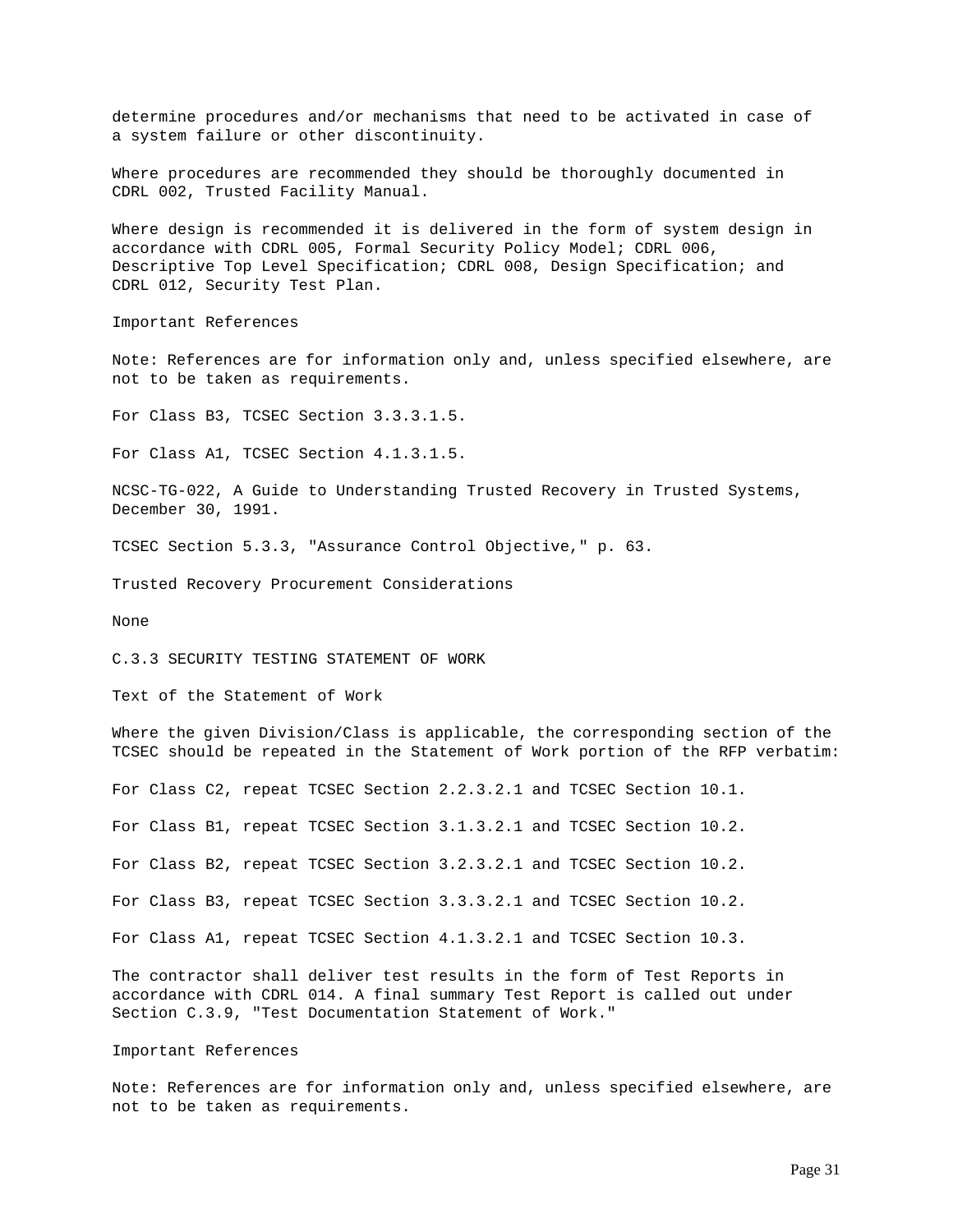NCSC-TG-002, Trusted Product Evaluations: A Guide for Vendors, June 22, 1990. NCSC-TG-019, Trusted Product Evaluation Questionnaire, May 2, 1992. NCSC-TG-028, Assessing Controlled Access Protection, May 25, 1992.

Security Testing Procurement Considerations

Many of the statements in the security testing requirements are subject to interpretation, (e.g., "relatively resistant to penetration," "consistency with top level specifications," "no more than a few correctable flaws," and "reasonable confidence that few remain"). The procurement initiator in the RFP must attempt to convey in any manner possible what will be expected by the Government, not only in satisfying the security testing requirement, but in terms of meeting the certification evaluation. Similarly, in evaluation of the bidder's response to testing requirements of the RFP, the Government must be very careful to understand that the contractor understands what is required. As an example, there is a great advantage in identifying who will conduct the penetration analysis (B2 and above) and how the results of that penetration will be dealt with. A clear understanding must exist and be documented before an award is made.

C.3.4 DESIGN SPECIFICATION AND VERIFICATION STATEMENT OF WORK

Text of the Statement of Work

Where the given Division/Class is applicable, the corresponding section of the TCSEC should be repeated in the Statement of Work portion of the RFP verbatim:

For Class B1, repeat TCSEC Section 3.1.3.2.2.

For Class B2, repeat TCSEC Section 3.2.3.2.2.

For Class B3, repeat TCSEC Section 3.3.3.2.2.

For Class A1, repeat TCSEC Section 4.1.3.2.2.

(Class B1)

Documentation developed under CDRL 004, Informal Security Policy Model, and CDRL 008, Design Specification, shall be maintained as a result of this effort with updates delivered according to the CDRL.

Initial delivery of CDRL 004, Informal Security Policy Model, and CDRL 008, Design Specification, is addressed in Section C.3.10, "Design Documentation Statement of Work." Subsequent deliveries shall be delivered under this task.

(Class B2)

Documentation developed under CDRL 005, Formal Security Policy Model; CDRL 006, Descriptive Top Level Specification; and CDRL 008, Design Specification; shall be maintained as a result of this effort with updates delivered according to the CDRL.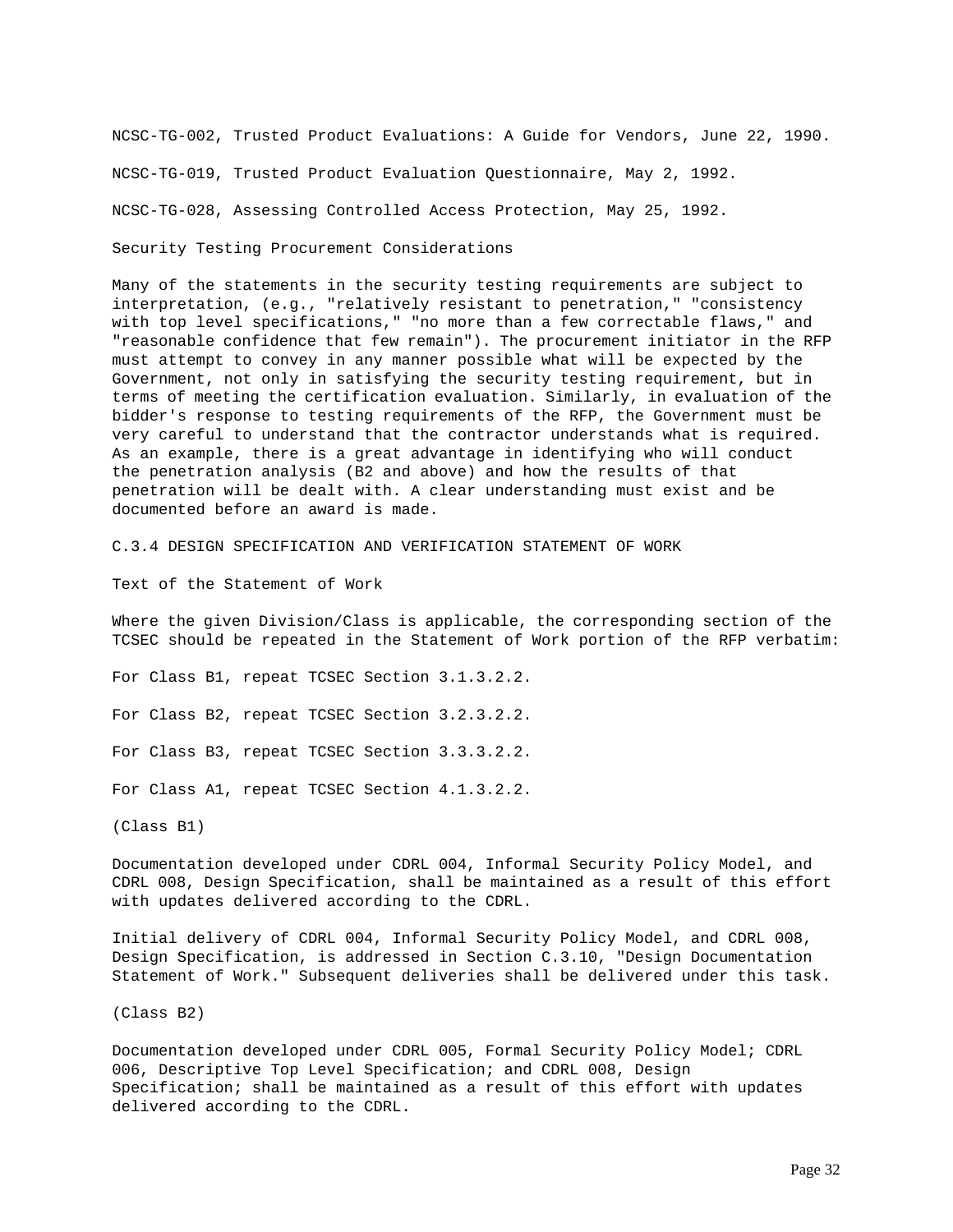Initial delivery of CDRL 005, Formal Security Policy Model; CDRL 006, Descriptive Top Level Specification; and CDRL 008, Design Specification; is addressed in Section C.3.10, "Design Documentation Statement of Work." Subsequent deliveries shall be delivered under this task.

(Class B3)

Documentation developed under CDRL 005, Formal Security Policy Model; CDRL 006, Descriptive Top Level Specification; and CDRL 008, Design Specification; shall be maintained as a result of this effort with updates delivered according to the CDRL.

Documentation resulting from this effort shall be provided in accordance with CDRL 009, Trusted Computing Base Verification Report.

Initial delivery of CDRL 005, Formal Security Policy Model; CDRL 006, Descriptive Top Level Specification; and CDRL 008, Design Specification; is addressed in Section C.3.10, "Design Documentation Statement of Work." Subsequent deliveries shall be delivered under this task.

(Class A1)

Documentation developed under CDRL 005, Formal Security Policy Model; CDRL 006, Descriptive Top Level Specification; CDRL 007, Formal Top Level Specification; and CDRL 008, Design Specification; shall be maintained as a result of this effort with updates delivered according to the CDRL.

Documentation resulting from this effort shall be provided in accordance with CDRL 009, Trusted Computing Base Verification Report.

Initial delivery of CDRL 005, Formal Security Policy Model; CDRL 006, Descriptive Top Level Specification; CDRL 007, Formal Top Level Specification; and CDRL 008, Design Specification; is addressed in Section C.3.10, "Design Documentation Statement of Work." Subsequent deliveries shall be delivered under this task.

Important References

Note: References are for information only and, unless specified elsewhere, are not to be taken as requirements.

NCSC-TG-014, Guidelines for Formal Verification Systems, April 1, 1989.

Design Specification and Verification Procurement Considerations

If there is a multifaceted policy (e.g., both mandatory access control and discretionary access control policies), then all facets must be represented in the Top Level Specification and Security Model.

(Classes B2--A1) To broaden the audience, there is often an advantage to requiring an informal policy model as well as a formal one.

C.3.5 CONFIGURATION MANAGEMENT STATEMENT OF WORK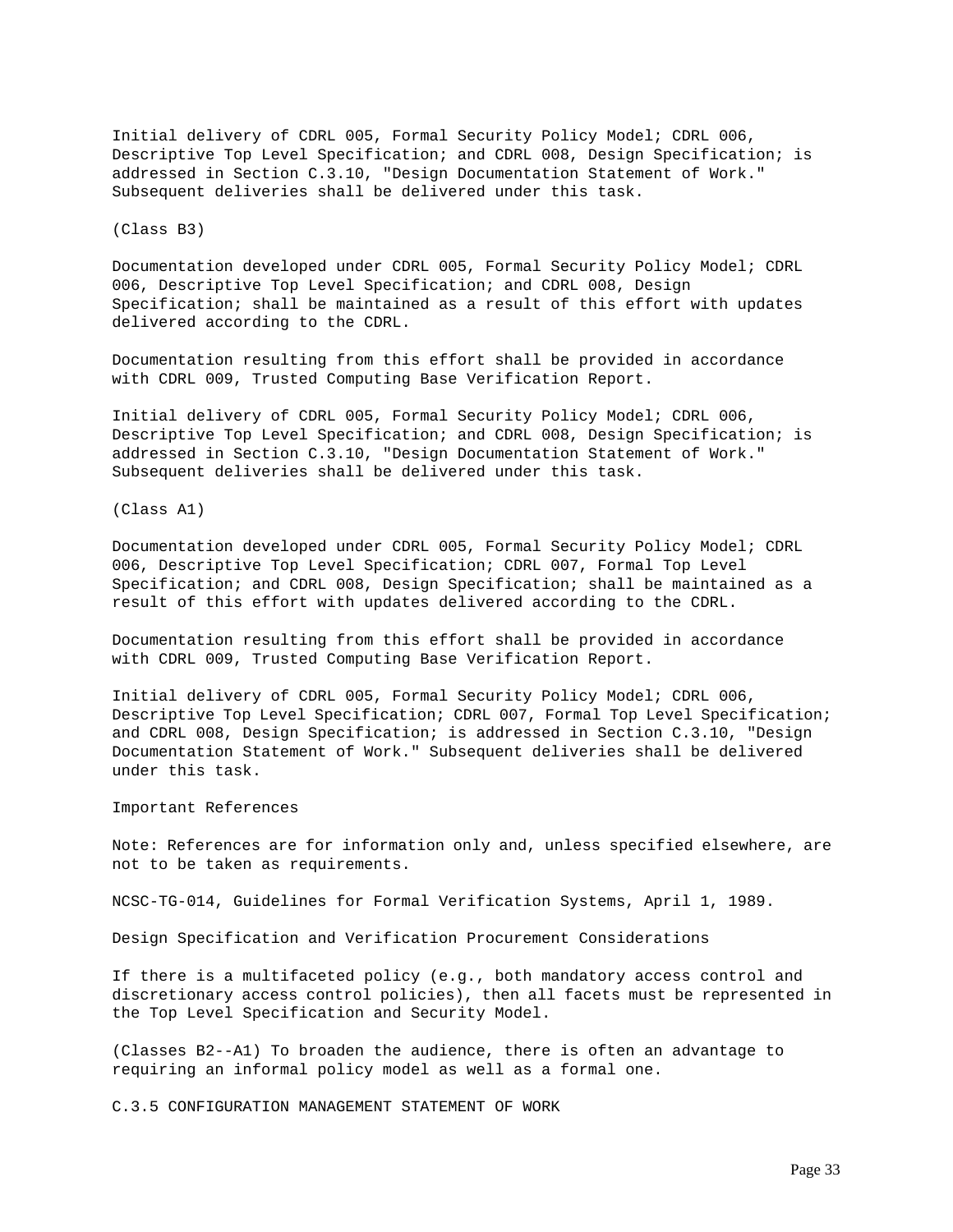Text of the Statement of Work

Where the given Division/Class is applicable, the corresponding section of the TCSEC should be repeated in the Statement of Work portion of the RFP verbatim:

For Class B2, repeat TCSEC Section 3.2.3.2.3.

For Class B3, repeat TCSEC Section 3.3.3.2.3.

For Class A1, repeat TCSEC Section 4.1.3.2.3.

(Classes B2--A1) Prepare and deliver the TCB Configuration Management Plan in accordance with CDRL 011. One section of this document is originated under Section C.3.6, "Trusted Distribution Statement of Work."

Important References

Note: References are for information only and, unless specified elsewhere, are not to be taken as requirements.

NCSC-TG-006, A Guide to Understanding Configuration Management in Trusted Systems, March 28, 1988.

Configuration Management Procurement Considerations

Master copies should be protected at the level of the operational data for which it will be used.

(Classes B2--A1) The maintenance of a consistent mapping between code and documentation may require further definition (e.g., including the response time for bringing documentation up to date with changes and the exact amount of effort to go into this requirement).

C.3.6 TRUSTED DISTRIBUTION STATEMENT OF WORK

Text of the Statement of Work

Where the given Division/Class is applicable, the corresponding section of the TCSEC should be repeated in the Statement of Work portion of the RFP verbatim:

For Class A1, repeat TCSEC Section 4.1.3.2.4.

These procedures shall be delivered as a section on trusted distribution as a part of the Trusted Computing Base Configuration Management Plan in accordance with CDRL 011. The rest of the document is developed under Section C.3.5, "Configuration Management Statement of Work."

Important References

Note: References are for information only and, unless specified elsewhere, are not to be taken as requirements.

NCSC-TG-008, A Guide to Understanding Trusted Distribution in Trusted Systems, December 15, 1988.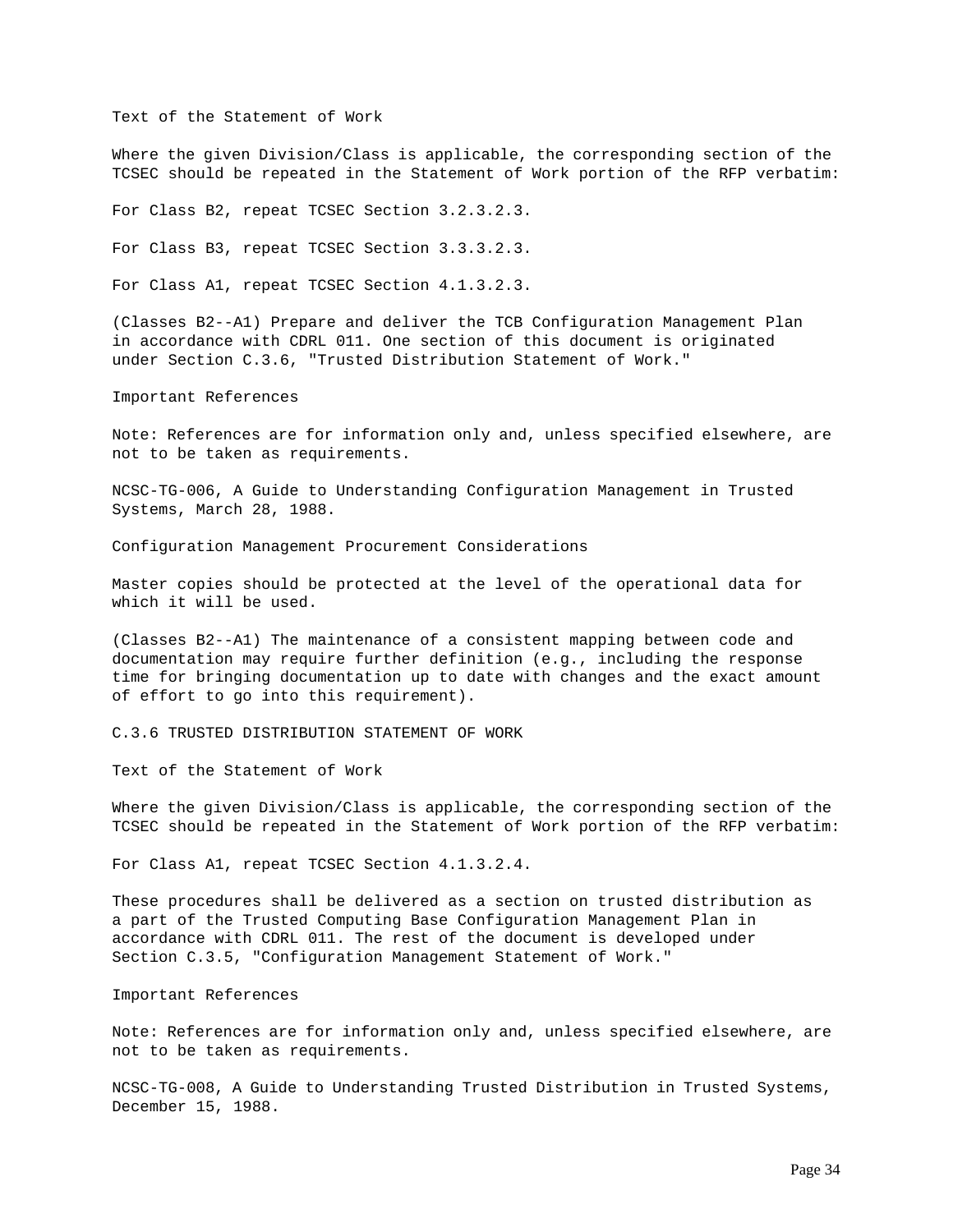Trusted Distribution Procurement Considerations

None

C.3.7 SECURITY FEATURES USER'S GUIDE STATEMENT OF WORK

Text of the Statement of Work

Where the given Division/Class is applicable, the corresponding section of the TCSEC should be repeated in the Statement of Work portion of the RFP verbatim:

For Class C2, repeat TCSEC Section 2.2.4.1.

For Class B1, repeat TCSEC Section 3.1.4.1.

For Class B2, repeat TCSEC Section 3.2.4.1.

For Class B3, repeat TCSEC Section 3.3.4.1.

For Class A1, repeat TCSEC Section 4.1.4.1.

(Classes C2--A1) The contractor shall produce and deliver the Security Features Users Guide in accordance with CDRL 001.

Important References

Note: References are for information only and, unless specified elsewhere, are not to be taken as requirements.

NCSC-TG-026, A Guide to Writing the Security Features User's Guide for Trusted Systems, September 1991.

Security Features User's Guide Procurement Considerations

The contractor should conduct a security engineering analysis to determine user functionality related to security. This analysis should also develop the user guidelines for consistent and effective use of the protection features of the proposed solution. This analysis should address a description of expected system reaction to security--related events.

C.3.8 TRUSTED FACILITY MANUAL STATEMENT OF WORK Text of the Statement of Work

Where the given Division/Class is applicable, the corresponding section of the TCSEC should be repeated in the Statement of Work portion of the RFP verbatim:

For Class C2, repeat TCSEC Section 2.2.4.2.

For Class B1, repeat TCSEC Section 3.1.4.2.

For Class B2, repeat TCSEC Section 3.2.4.2.

For Class B3, repeat TCSEC Section 3.3.4.2.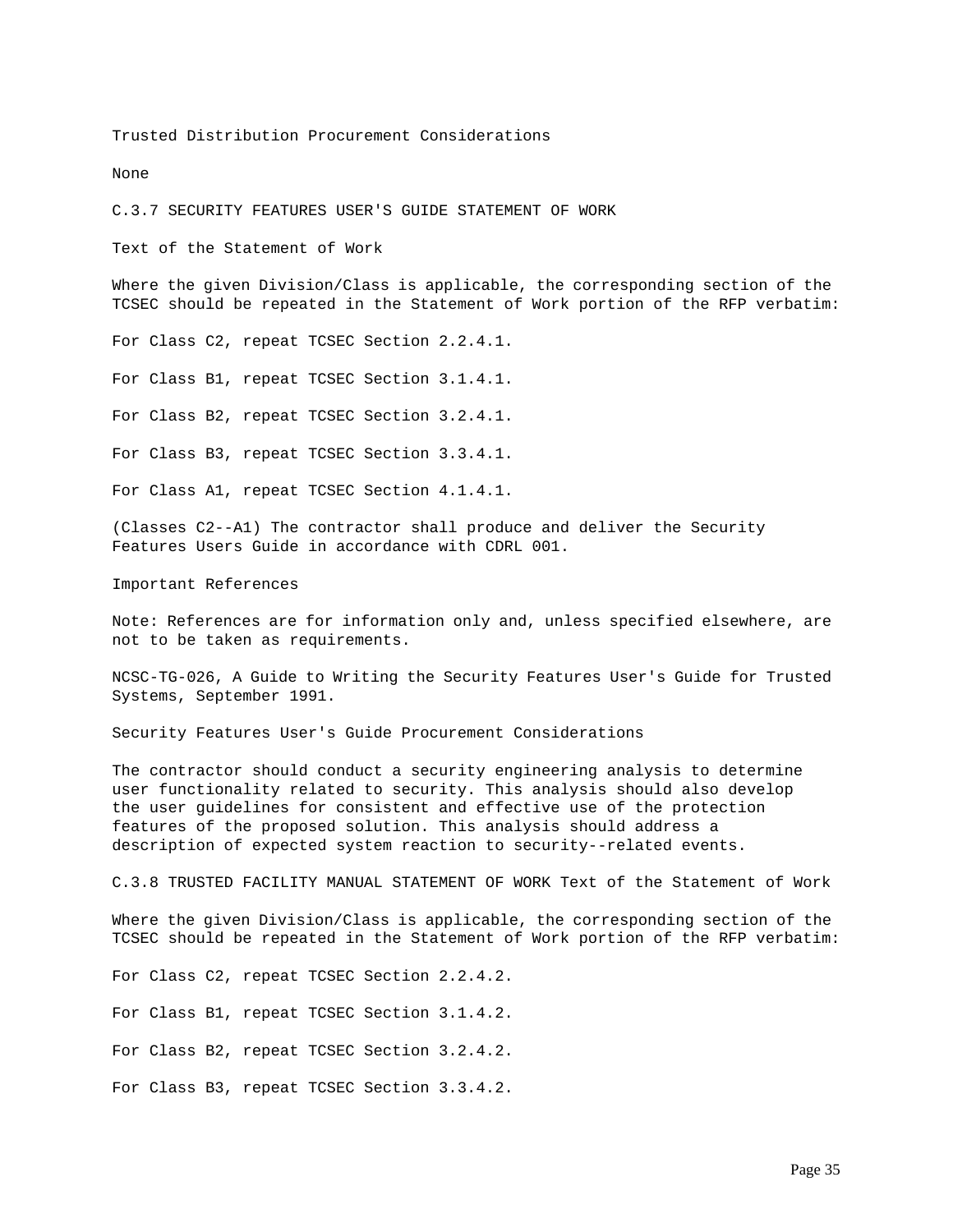For Class A1, repeat TCSEC Section 4.1.4.2.

(Classes C2--A1) The contractor shall deliver the Trusted Facility Manual in accordance with CDRL 002.

Important References

Note: References are for information only and, unless specified elsewhere, are not to be taken as requirements.

NCSC-TG-027, Information System Security Officer Guideline, June 1991.

Trusted Facility Manual Procurement Considerations

The contractor should conduct an analysis to identify the functions performed by the role of the System Administrator. This analysis should identify all nonsecurity functions that can be performed in the System Administrator role. The contractor should conduct an analysis to determine, for the operator and System Administrator, the specific cautions about functions and privileges that should be controlled while running a secure facility and the specific interactions of the protection features. The contractor should also conduct an engineering analysis of the system to identify all information and events to be audited, including rationale (i.e., cost, conformance to requirements, security, and performance impacts) for the selection of each item. The contractor should also identify the types of events that occur within the system that are not audited, along with reasons for not auditing them.

C.3.9 TEST DOCUMENTATION STATEMENT OF WORK

Text of the Statement of Work

Where the given Division/Class is applicable, the corresponding section of the TCSEC should be repeated in the Statement of Work portion of the RFP verbatim:

For Class C2, repeat TCSEC Section 2.2.4.3.

For Class B1, repeat TCSEC Section 3.1.4.3.

For Class B2, repeat TCSEC Section 3.2.4.3.

For Class B3, repeat TCSEC Section 3.3.4.3.

For Class A1, repeat TCSEC Section 4.1.4.3.

(Classes C2--A1)

The contractor shall deliver the Security Test Plan in accordance with CDRL 012.

The contractor shall deliver the Test Procedure in accordance with CDRL 013.

The contractor shall deliver the Test Report in accordance with CDRL 014 using as input Test Reports generated in Section C.3.3, "Security Testing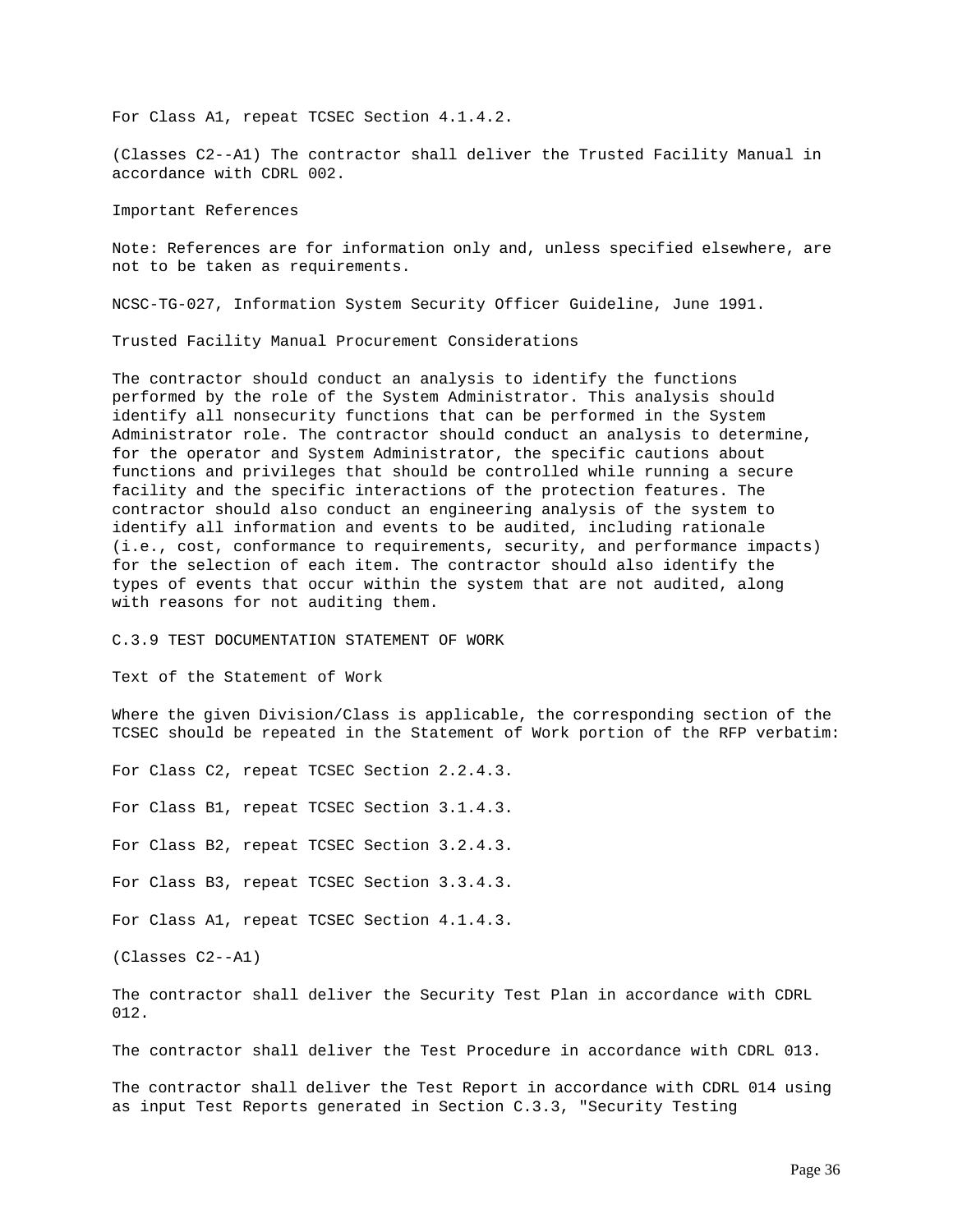Statement of Work."

Important References

None

Security Testing Procurement Considerations

The contractor should analyze the sensitivity of information processed on the delivered system, the desired mode of operation, and the DAA's certification requirements to assist in developing the test approach.

If an entity other than a contractor is to do the Security Testing and Test Report, this should be clarified in the Statement of Work. The Test Plan (which is a management tool detailing who does what and when) and Procedures (which is a step--by--step testing script) should be prepared by the contractor to ensure that specific knowledge of the TCB implementation can be included in the development. These may later be augmented or modified by the entity doing the testing under separate contract or agreement.

For B2 and above, penetration testing must consider the specific operational environment and threat model of this particular application.

C.3.10 DESIGN DOCUMENTATION STATEMENT OF WORK

Text of the Statement of Work

Where the given Division/Class is applicable, the corresponding section of the TCSEC should be repeated in the Statement of Work portion of the RFP verbatim:

For Class C2, repeat TCSEC Section 2.2.4.4.

For Class B1, repeat TCSEC Section 3.1.4.4.

For Class B2, repeat TCSEC Section 3.2.4.4.

For Class B3, repeat TCSEC Section 3.3.4.4.

For Class A1, repeat TCSEC Section 4.1.4.4.

(Class C2)

Documentation resulting from this effort shall be provided in accordance with CDRL 003, Philosophy of Protection Report, and CDRL 008, Design Specification.

(Class B1)

Documentation resulting from this effort shall be provided in accordance with CDRL 003, Philosophy of Protection Report; CDRL 004, Informal Security Policy Model; and CDRL 008, Design Specification.

Initial delivery of CDRL 004 and CDRL 008 is addressed under this task. Subsequent deliveries shall be delivered under Section C.3.4, "Design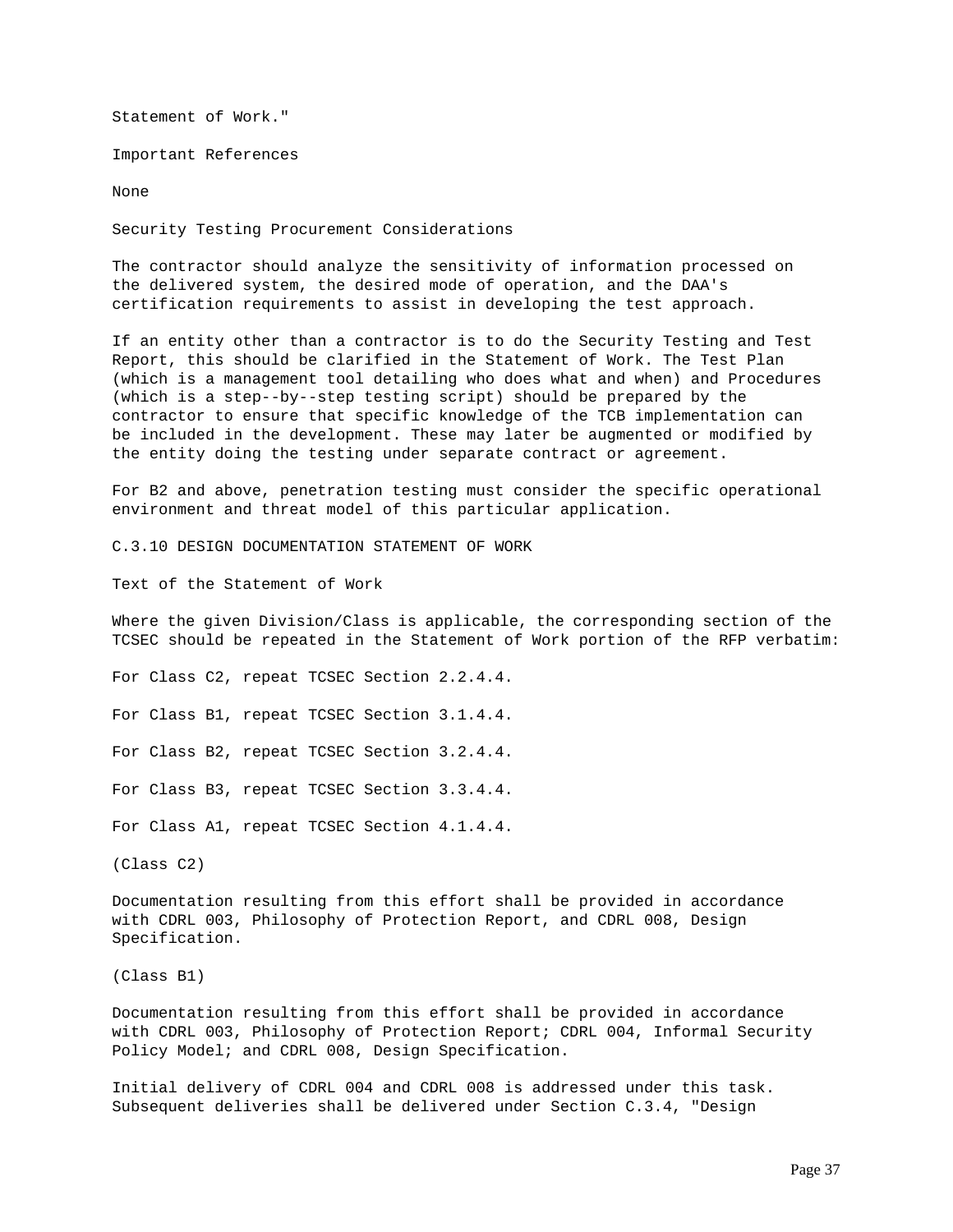Specification and Verification Statement of Work."

Initial delivery of CDRL 008 is addressed under this task. Subsequent deliveries shall be delivered under Section C.3.4, "Design Specification and Verification Statement of Work."

(Class B2)

Documentation resulting from this effort shall be provided in accordance with CDRL 003, Philosophy of Protection Report; CDRL 005, Formal Security Policy Model; CDRL 006, Descriptive Top Level Specification; and CDRL 008, Design Specification.

Initial delivery of CDRL 005, CDRL 006, and CDRL 008 is addressed under this task. Subsequent deliveries shall be delivered under Section C.3.4, "Design Specification and Verification Statement of Work."

(Class B3)

Documentation resulting from this effort shall be provided in accordance with CDRL 003, Philosophy of Protection Report; CDRL 005, Formal Security Policy Model; CDRL 006 Descriptive Top Level Specification; and CDRL 008, Design Specification.

Initial delivery of CDRL 005, CDRL 006, and CDRL 008 is addressed under this task. Subsequent deliveries shall be delivered under Section C.3.4, "Design Specification and Verification Statement of Work."

(Class A1)

Documentation resulting from this effort shall be provided in accordance with CDRL 003, Philosophy of Protection Report; CDRL 005, Formal Security Policy Model; CDRL 006, Descriptive Top Level Specification; CDRL 007, Formal Top Level Specification; and CDRL 008, Design Specification.

Initial delivery of CDRL 005, CDRL 006, CDRL 007, and CDRL 008 is addressed under this task. Subsequent deliveries shall be delivered under Section C.3.4, "Design Specification and Verification Statement of Work."

Important References

Note: References are for information only and, unless specified elsewhere, are not to be taken as requirements.

NCSC-TG-007, A Guide to Understanding Design Documentation in Trusted Systems, October 2, 1988.

Design Documentation Procurement Considerations

The contractor should conduct an analysis of the sensitivity of information to be processed on the delivered system, the desired mode of operation, and the DAA'S certification requirements to determine a philosophy of protection for the system. This should also analyze how that philosophy of protection is translated into the specific system TCB.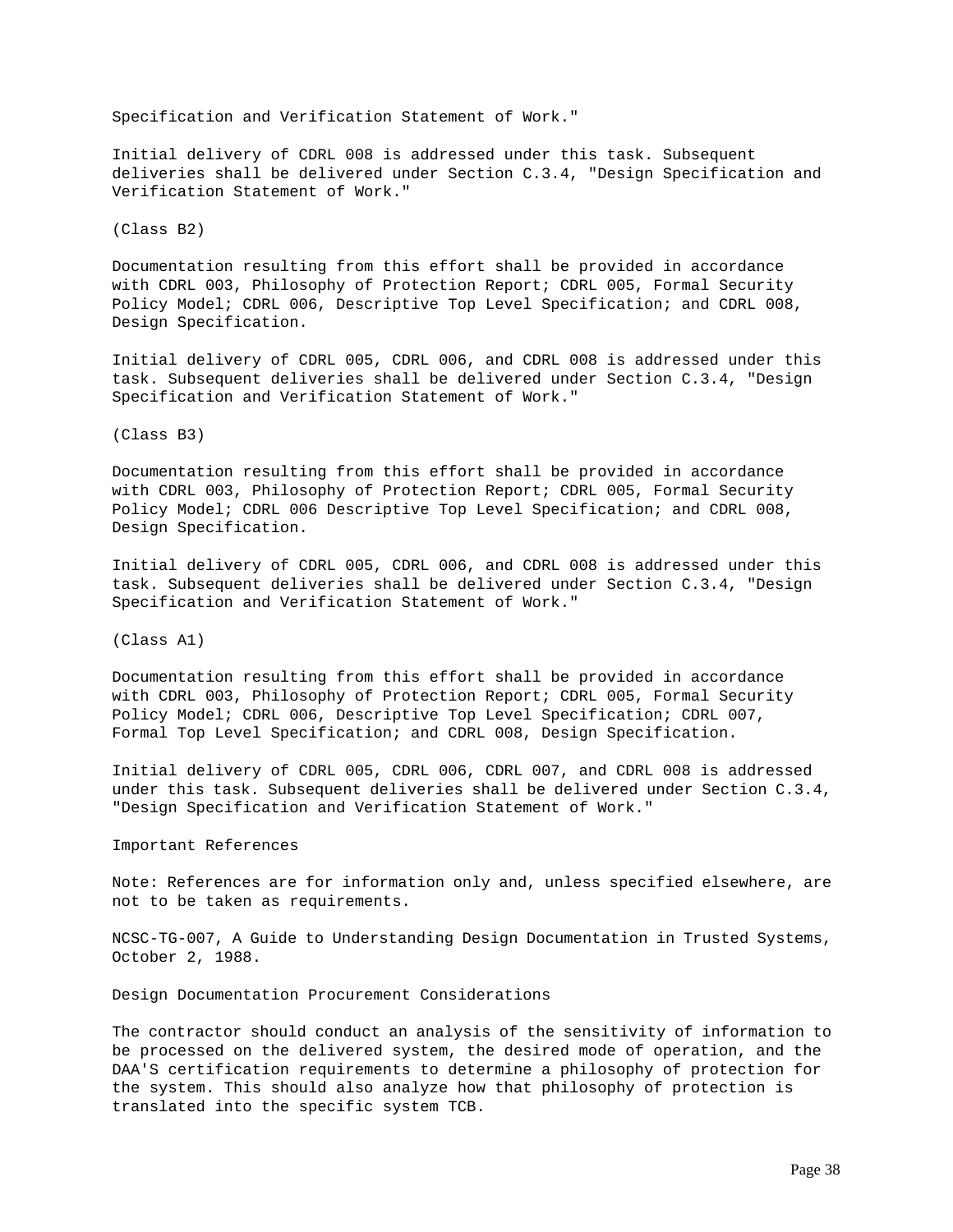The contractor should analyze the TCB enforcement of the security policy specified in the philosophy of protection document.

RFP SECTION F -- DELIVERIES AND PERFORMANCE

Text of Section F

(Class A1) Procedures generated under Trusted Distribution Statement of Work shall be followed for TCB software, firmware and hardware as well as updates. (See Section C.3.6, "Trusted Distribution Statement of Work.")

Data Deliverables. The following data deliverables in the form of Contract Data Requirements Lists are found referenced in Section J of this RFP and contained in Attachment A.

----------------------------------------------------------------------------

Table 3: DATA DELIVERABLES

CLASS CDRL\* DOCUMENT SOWs RANGE C2-A1 CDRL 001 Security Feature User's Guide C.3.7 DI-MCCR-81349 C2-A1 CDRL 002 Trusted Facility Manual C.3.2, C.3.8 DI-TMSS-81352 C2-A1 CDRL 003 Philosophy of Protection C.3.10 DI-MISC-81348 B1 CDRL 004 Informal Security Policy Model C.3.4, C.3.10 DI-MISC-81341 B2-A1 CDRL 005 Formal Security Policy Model C.3.2, C.3.4, DI-MISC-81346 C.3.10 B2-A1 CDRL 006 Descriptive Top Level Specification C.3.2, C.3.4, DI-MISC-81342 C.3.10 A1 CDRL 007 Formal Top Level Specification C.3.4, C.3.10 DI-MISC-81347 C2-A1 CDRL 008 Design Specification C.3.2, C.3.4, DI-MCCR-81344 C.3.10 B3-A1 CDRL 009 Trusted Computing Base Verification Report C.3.4 DI-MISC-81350 B2-A1 CDRL 010 Covert Channel Analysis Report C.3.1 DI-MISC-81345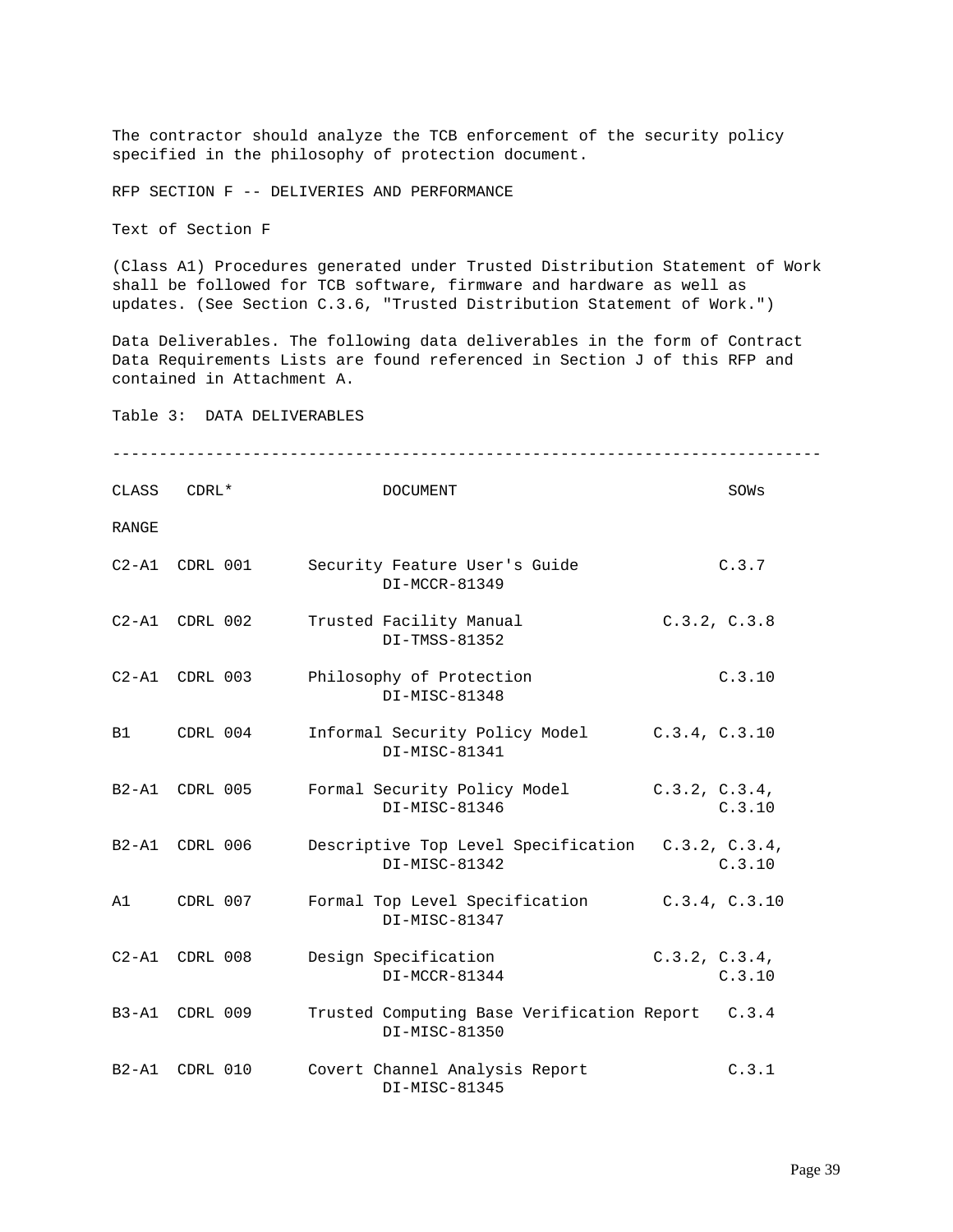| $B2 - A1$ | CDRL 011 | Trusted Computing Base Configuration<br>Management Plan<br>DI-CMAN-81343 | C.3.5, C.3.6 |
|-----------|----------|--------------------------------------------------------------------------|--------------|
| $C2 - A1$ | CDRL 012 | Security Test Plan<br>DI-NDTI-81351                                      | C.3.2, C.3.9 |
| $C2 - A1$ | CDRL 013 | Test Procedure<br>DI-NDTI-80603                                          | C.3.9        |
| $C2 - A1$ | CDRL 014 | Test/Inspection Reports<br>DI-NDTI-80809A                                | C.3.3, C.3.9 |

----------------------------------------------------------------------------

\* These are sample CDRL's used to facilitate the presentations of this guideline. Procurement initiators will have their own CDRL's, and will therefore need to cross-reference the cited SOW paragraph numbers listed above and insert their own CDRL numbers in those paragraphs.

#### Important References

NCSC-TG-006, A Guide to Understanding Configuration Management in Trusted Systems, March 28, 1988.

NCSC-TG-008, A Guide to Understanding Trusted Distribution in Trusted Systems, December 15, 1988.

Section F Procurement Considerations

DELIVERIES

The referenced document, NCSC-TG-008, discusses protective packaging, couriers, registered mail, message authentication codes, encryption, and site validation.

PERFORMANCE

Application specific performance requirements must be developed by the procurement initiator and placed in Section F of the RFP as requirements. The following is a sample list of such requirements that need to be quantified for the application:

Performance requirements must be satisfied under both typical and peak conditions.

Performance requirements should be such that both mission and audit requirements can be met without performance conflict.

The bidder shall identify the time to initialize, recover, and shutdown the system in a secure state, consistent with RFP requirements.

The bidder shall identify the maximum, minimum and average time to perform reference verification once a subject request has been made, consistent with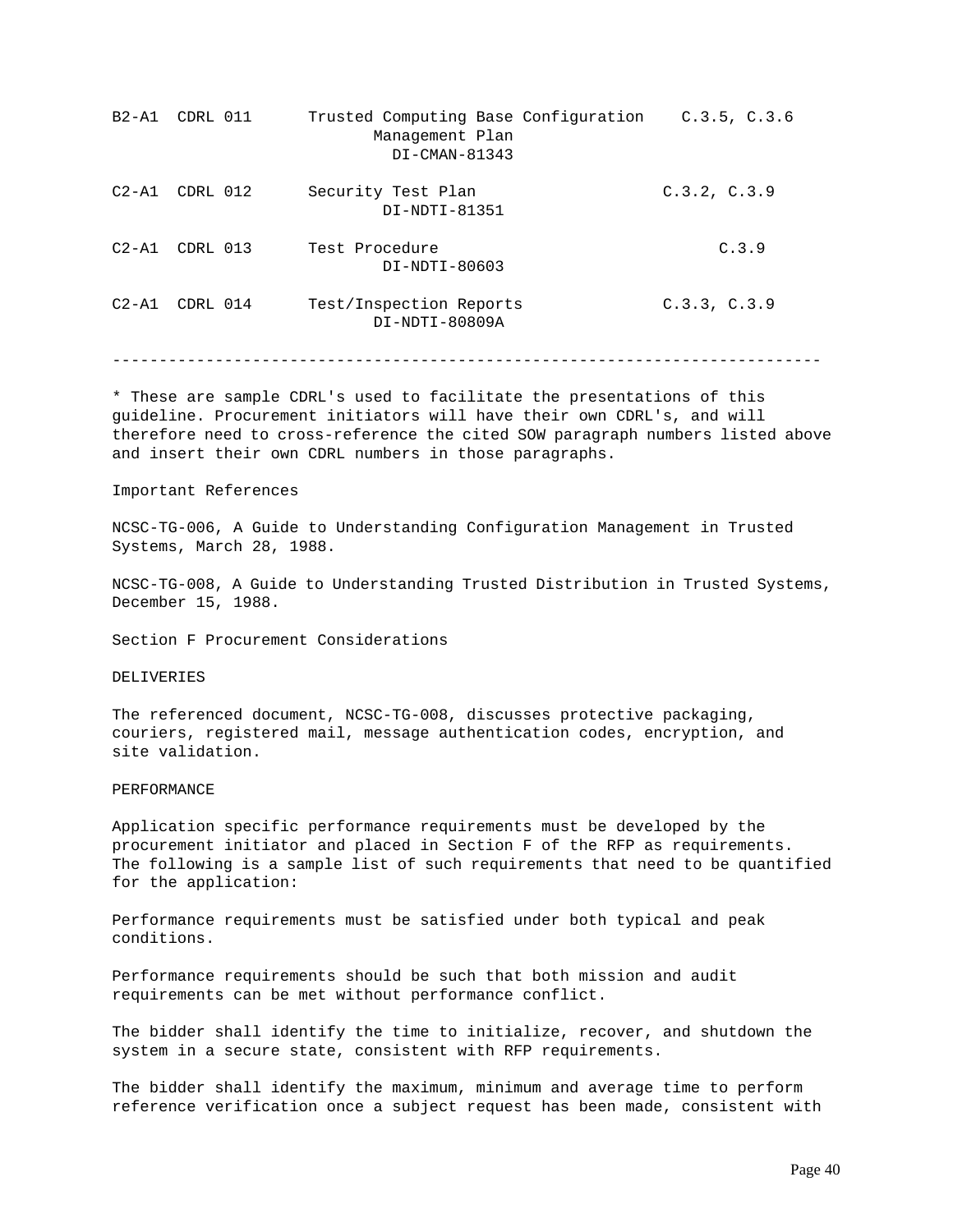RFP requirements.

The bidder shall identify the maximum, minimum, and average time to create an audit record associated with an auditable event.

The bidder shall identify the amount of time required of a user for security during a best case, typical case, and worst case user session, consistent with RFP requirements.

The bidder shall identify the maximum, average, and minimum amount of time required to seek out a specific audit record, the audit records associated with a single subject over a day, and the audit records associated with a single object over the day, consistent with RFP requirements.

The bidder shall identify the maximum, average, and minimum percentage overhead due to security in the intended operational environment over the course of a day, consistent with RFP requirements.

RFP SECTION J -- LIST OF DOCUMENTS, EXHIBITS AND OTHER ATTACHMENTS

Text of Section J

The following is a listing of all attachments to the contract:

ATTACHMENT NO.TITLE

A CONTRACT DATA REQUIREMENTS LIST

B GLOSSARY

C ACRONYMS

D REFERENCES

Important References

(None)

Section J Procurement Considerations

RFP Sections A through K, when combined with the attachments referenced above, constitute the contract. Sections L (discussed next) and M (discussed in Volume 4 of this guideline series) serve only to support the RFP and are discarded once the contract has been awarded.

RFP SECTION L -- INSTRUCTIONS, CONDITIONS, AND NOTICES TO OFFERORS

Text of Section L

(These statements shall be included under GENERAL INSTRUCTIONS FOR THE PREPARATION OF PROPOSALS -- SPECIFIC INSTRUCTIONS.)

Offerors shall identify in the technical proposal the commercially available products proposed to meet the acquisition's operational and security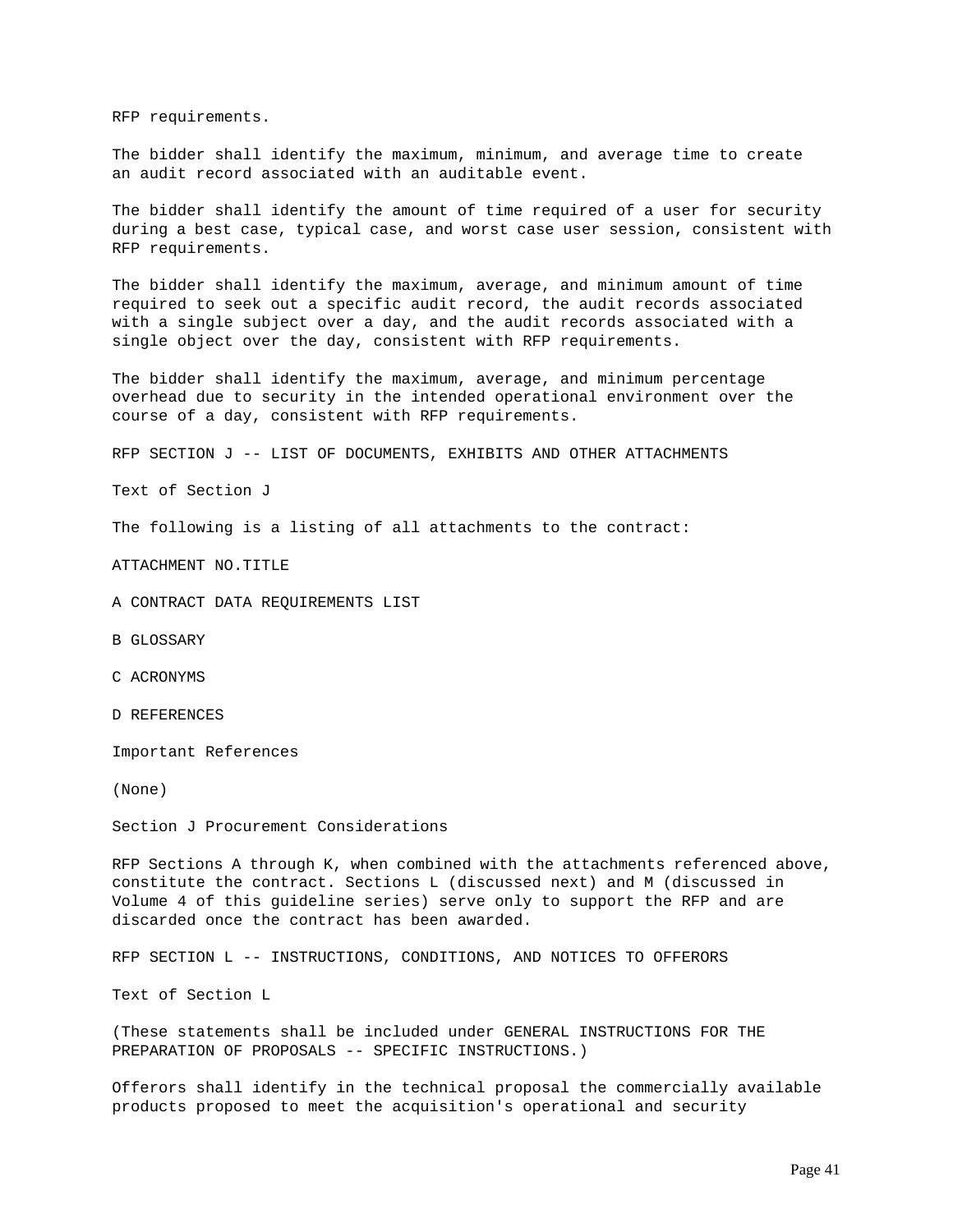requirements and/or reasons that none were chosen as part of the offeror's solution. Responses must be supported by appropriate published technical specifications and technical documents.

Offerors shall identify tests, analyses, and documents previously produced for the development and evaluation of any proposed EPL product to be used in satisfying the requirements of this contract. Offerors shall also provide reasons why such information is not available or is not being proposed as part of the solution, if this is the case.

TECHNICAL

The bidder shall precisely identify all security related hardware, firmware, and software.

The bidder shall present a description of the philosophy of protection and an explanation of how this philosophy will be translated into the TCB.

If the TCB is composed of distinct modules, the interfaces between these modules shall be described by the bidder.

The bidder shall provide procedures for examining and maintaining audit files.

The bidder shall describe the test plan.

The bidder shall describe the approach to configuration management.

The bidder shall describe trusted initialization and shutdown.

The bidder shall describe the process of creating, maintaining, and protecting from modification or unauthorized access or destruction of an audit trail of accesses and objects the TCB protects.

(Classes B1--A1) The bidder shall describe the operator and system administrator functions related to security, to include changing the security characteristics of a user.

(Classes B1--A1) The bidder shall state a security model either informally or formally and provide an explanation to show that it is sufficient to enforce the security policy.

(Classes B1--A1) The bidder shall identify specific TCB protection mechanisms with an explanation given to show that they satisfy the model.

(Classes B2--A1) The bidder shall describe the approach to covert channel analysis.

(Classes B2--A1) The bidder shall provide a descriptive top level specification.

(Class A1) A formal top level specification shall be provided.

(Classes B3--A1) The bidder shall define system recovery procedures or mechanisms with an explanation as to how the system will recover without a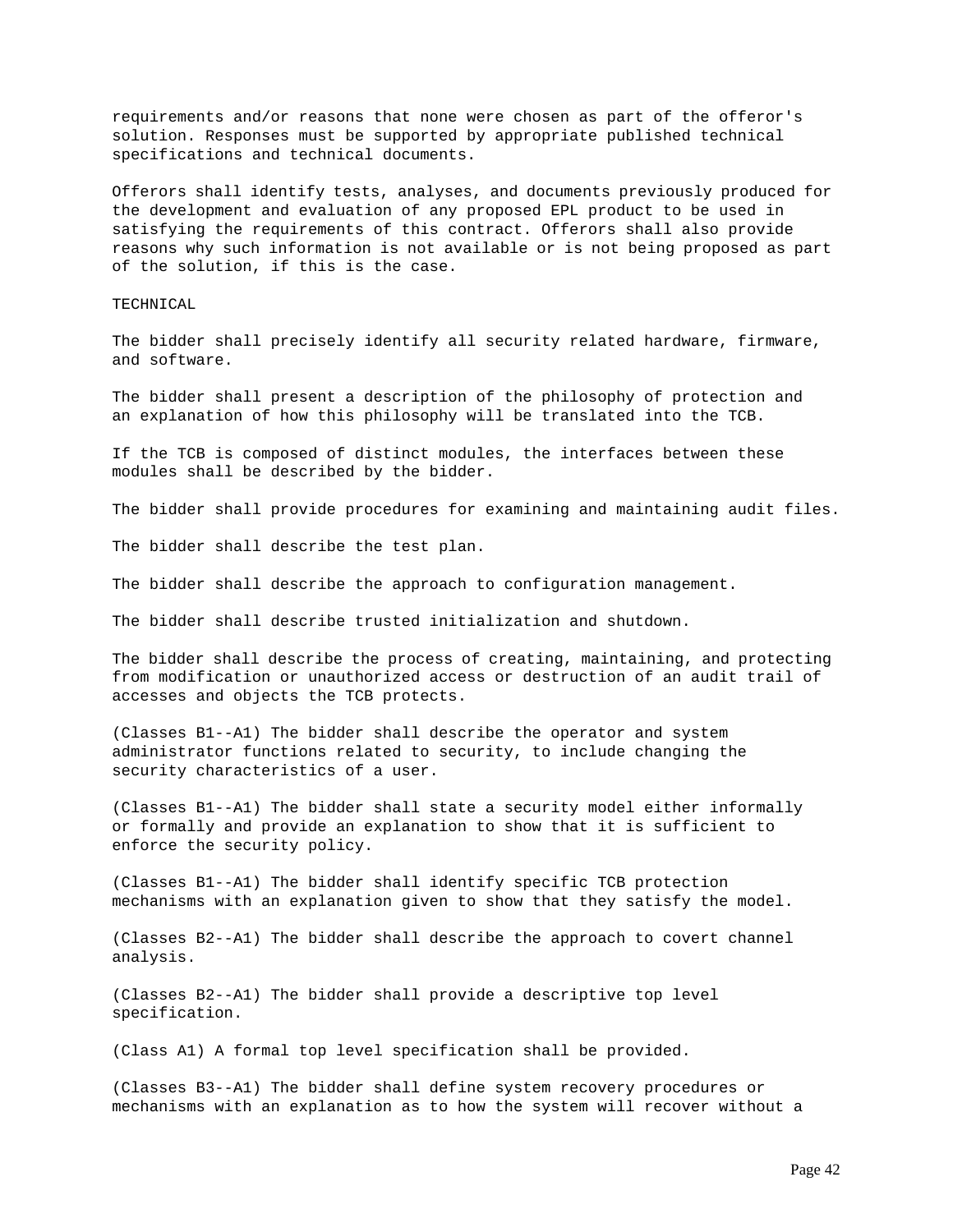protection compromise.

(Classes B3--A1) The bidder shall identify the functions performed by the System Administrator.

(Class A1) The bidder shall describe techniques to show that the Formal Top Level Specification (FTLS) is consistent with the model.

The bidder shall show an understanding of the mission requirements and reflect the security relevant aspects in the proposed solution.

The bidder shall show an understanding of the environment of the system as stated in the RFP and the system proposed shall address and meet all of the environmental requirements.

#### MANAGEMENT

Secure systems developed, tested, and placed into operational usage have notoriously high cost risk, schedule risk, and technical risk because of the ease in misunderstanding the full implications of the Government requirements as contained in the TCSEC. The bidder shall provide, not only anticipated program plan items, but also where deviations could occur, the worst those deviations could become, and the approach to be taken to recover from such anomalies.

The bidder shall summarize security experience applicable to this project, major successes, problems and their solutions, and explain how such experience will be brought to bear.

The bidder shall explain the relationship between the senior security specialist and the Program Manager and how it will be assured that technical issues will be resolved to reduce security risk and cost to the Government.

The bidder shall identify key individuals on this project; summarize their applicable education, training, and work experience; specifically state their experience with trusted system design, development, and test including Division/Class and whether NSA evaluation or certification evaluation were successfully achieved.

The bidder shall identify who specifically is responsible for any security modeling, security testing, configuration management, TCB design, and TCB build, as applicable.

The bidder shall show how the security organization operates as a cohesive entity within the overall project organization so that security receives the appropriate attention and continuity through development phases, as applicable.

The bidder shall show how the management plan is organized such that time and effort is not wasted on problems that can arise in design and development of a trusted system.

The bidder shall show how potential problems are identified early and how they are treated at a high level with the appropriate level of expertise before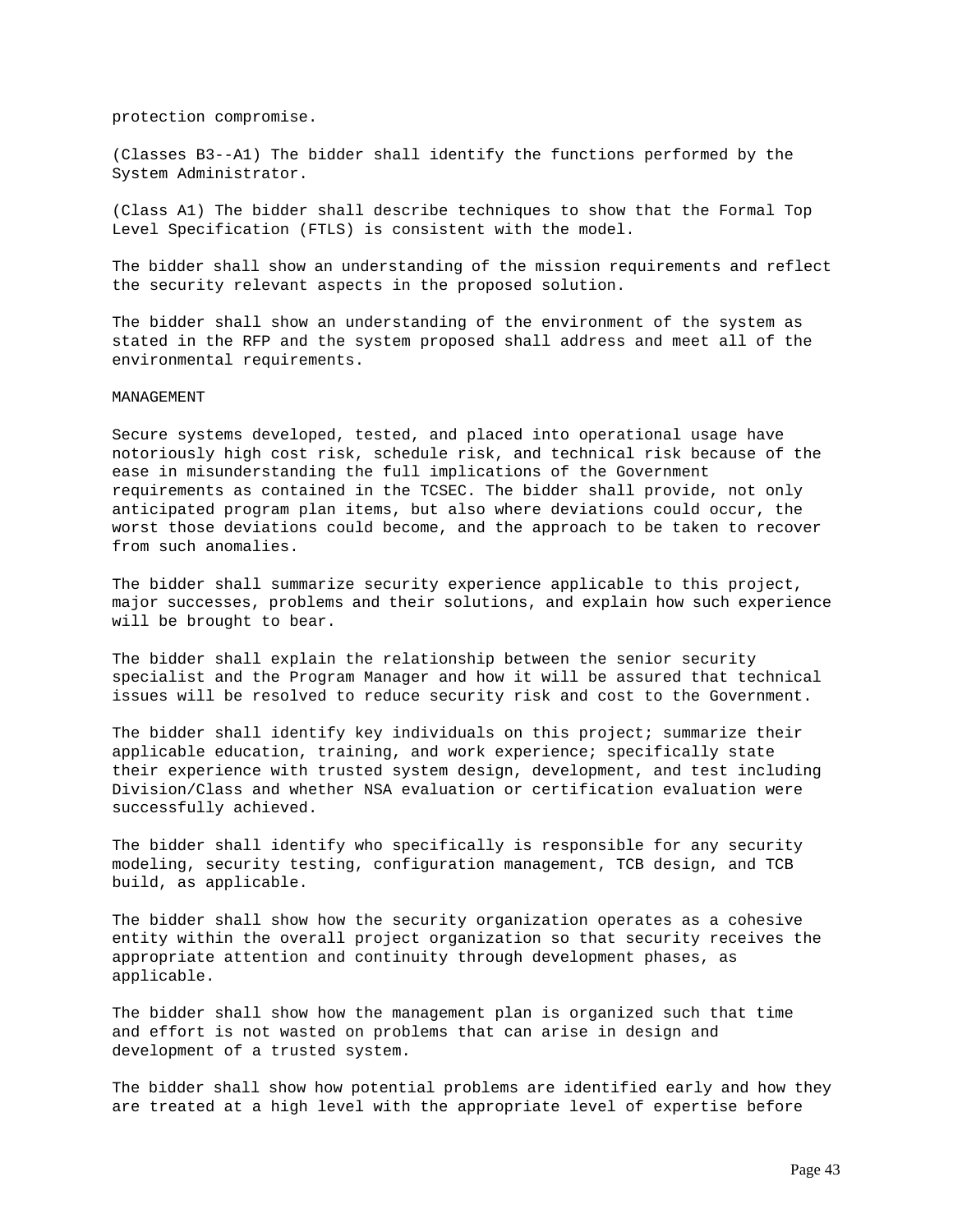they result in a high cost or increased risk situation.

The bidder shall show specific personnel continuity during the critical stages of design, development, test, certification and accreditation, as applicable.

The bidder shall identify who will be the primary interface during certification.

The schedule shall be easily and precisely associated with the work plan with the deliverables identified in the management proposal and in the technical proposal.

Items that are schedule critical to the project and items where there is high schedule risk shall be delineated to the appropriate detail level on the schedule.

The bidder shall identify from his/her experience where the areas of greatest schedule risk exist in his/her proposed approach to satisfy the requirements of the RFP for this secure system.

For the areas of high schedule risk, the bidder shall show how he/she intends to identify the situation of a schedule slippage and then what will be done to minimize the impact of the deviation.

COST

Commercial off-the-shelf items shall be broken down to the degree that they will be described on the purchase order. Other uniquely identified deliverables (e.g., manuals, computer programs, services) shall be identifiable to level-of-effort, schedule, and overall cost.

Costs of all items associated in any way with security and the acquisition/ development of the secure system shall be identifiable in the cost breakdown.

The bidder shall identify from his/her experience where the areas of greatest cost risk exist in his/her proposed approach to satisfy the requirements of the RFP for this secure system.

For the areas of high cost risk, the bidder shall show how he/she intends to identify the situation of a cost overrun and then what will be done to minimize the impact of the deviation.

GENERAL

A single work breakdown structure shall be used in all three proposals, allowing a precise cross referencing between cost, effort, schedule, individuals, and elements of the technical work plan.

Tradeoffs may be purely technical or they may be decided because of cost, schedule or risk issues. The bidder shall identify significant tradeoffs along with the results and rationale for the decision.

The bidder shall identify what significant tradeoffs are yet to be made along with the factors involved in the decision.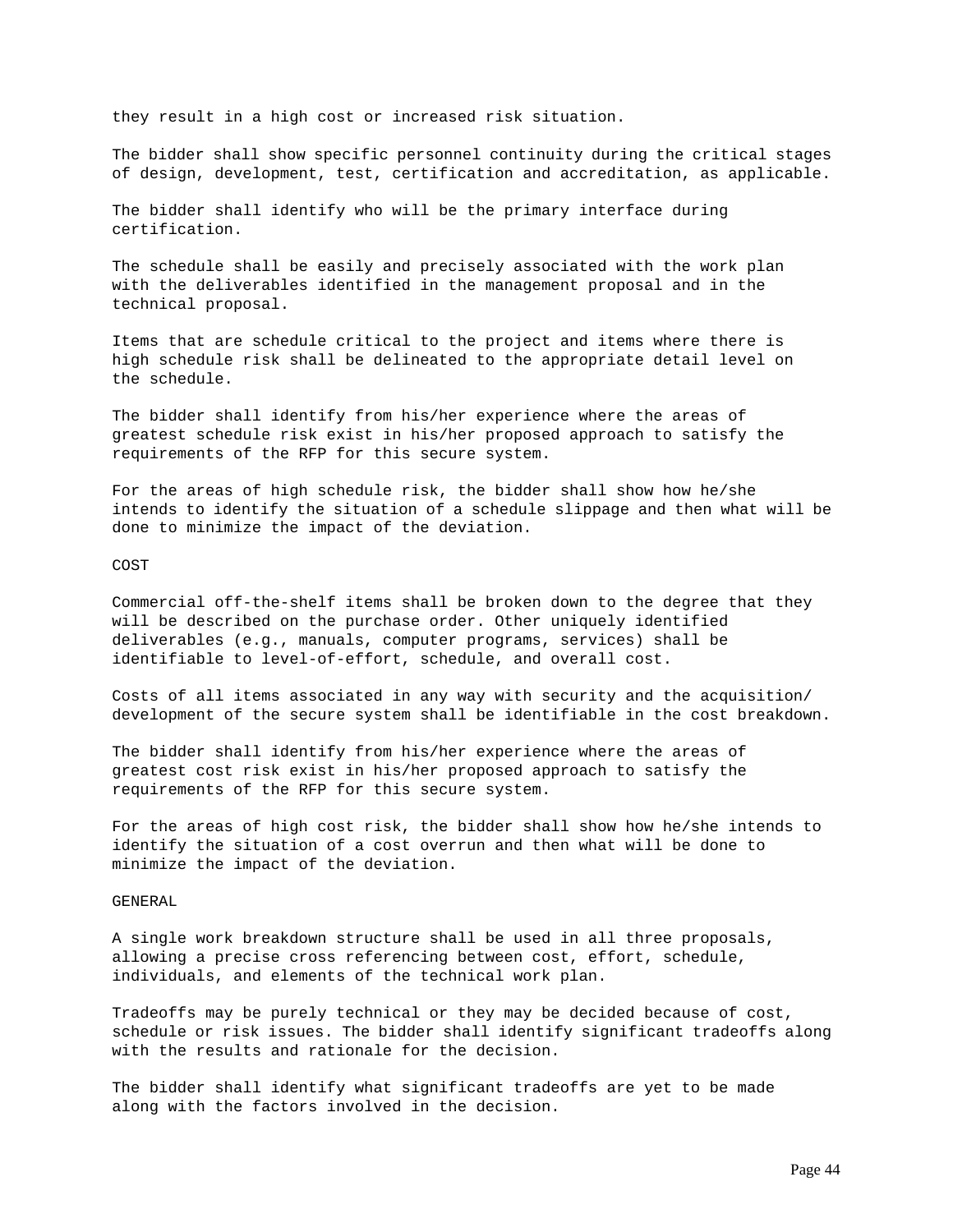Important References

(None)

Section L Procurement Considerations

In procuring EPL products, a goal is to use as much of the existing documentation and certification evidence as possible in satisfaction of the requirements of the contract. Usually this data does not belong to the Government. Thus bidders are encouraged to seek out and attempt to buy or otherwise obtain existing documentation from the developing vendor in an attempt to reduce the cost and risk of the bid and ensuing contract. This approach can also provide a significant competitive advantage for EPL solutions.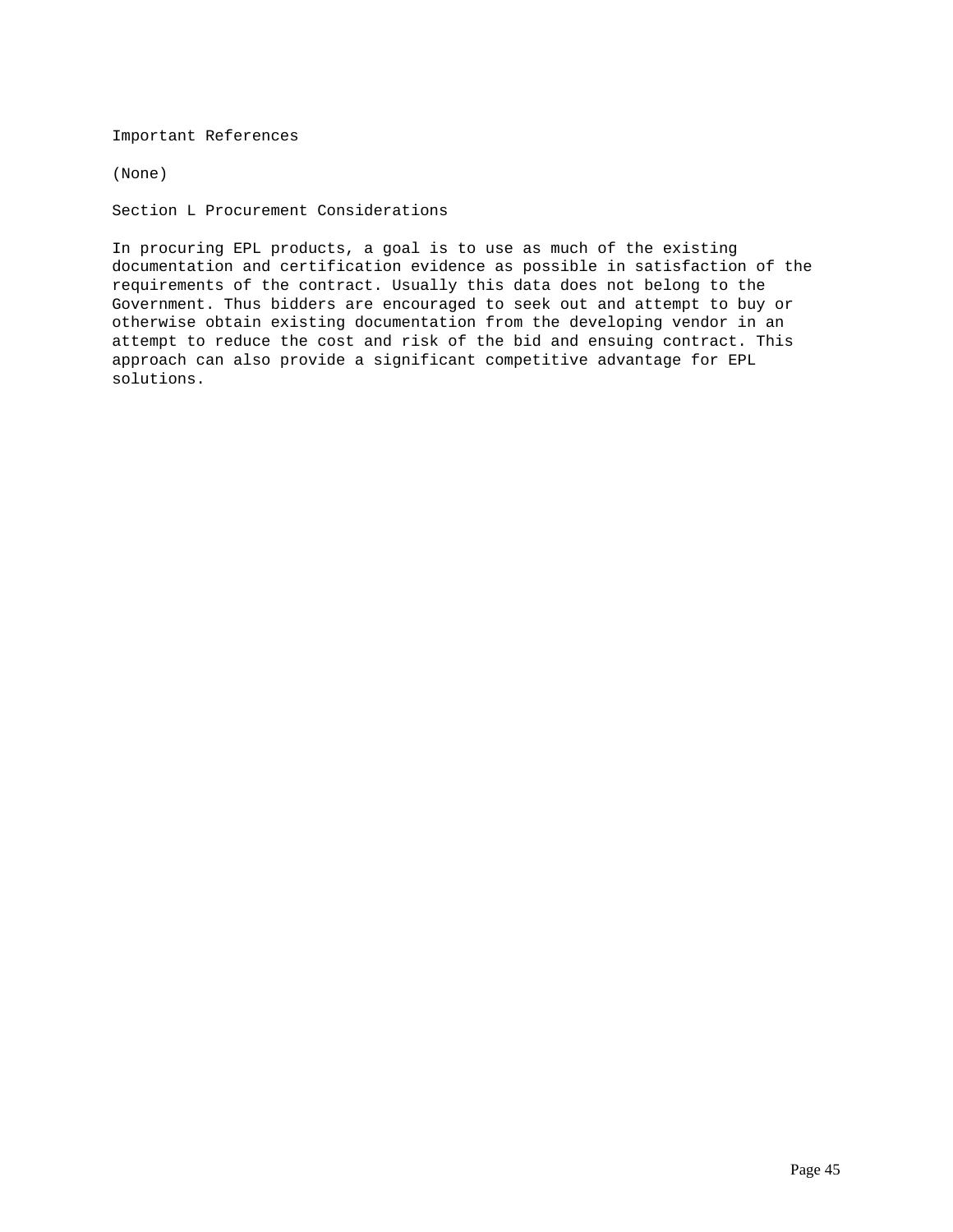RFP ATTACHMENT A - CONTRACT DATA REQUIREMENTS LIST (CDRL) FORM DD1423

Contract Data Requirements List Discussion

CDRLs will be provided for the following documents as part of Volume 3 of this guideline series. The CDRLs should be attached to this section and adapted to the procurement. For each document and for each Division/Class there will also be a DID Number and DID source reference.

Security Feature User's Guide

Trusted Facility Manual

Philosophy of Protection Report

Informal Security Policy Model

Formal Security Policy Model

Descriptive Top Level Specification

Formal Top Level Specification

Design Specification

Trusted Computing Base Verification Report

Covert Channel Analysis Report

TCB Configuration Management Plan

Security Test Plan

Test Procedure

Test Reports

RFP ATTACHMENT B - GLOSSARY

Text of the Glossary

(The Glossary Section of the TCSEC should be repeated here verbatim.)

The ADP system definition used in the TCSEC also should be treated as the definition of AIS.

Important References

NCSC-TG-004, Glossary of Computer Security Terms, October 21,1988.

Glossary Procurement Considerations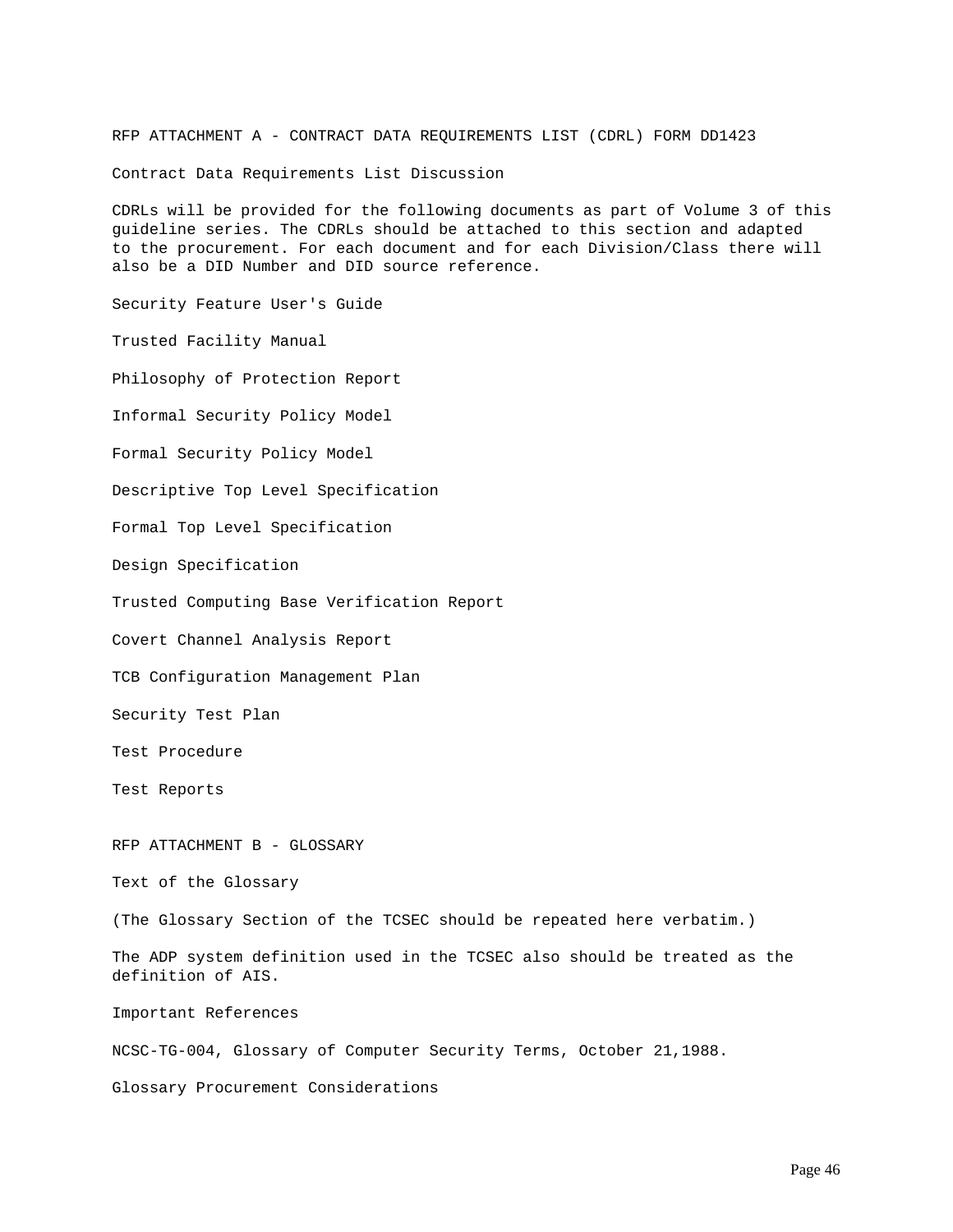Any conflicts between security terms and system terms must be found and resolved. Precise accuracy of interpretation requirements in the specifications and Statements of Work depends greatly on these definitions. Changes must not be made that might invalidate the security specifications and Statements of Work.

RFP ATTACHMENT C - ACRONYMS ADP Automated Data Processing AIS Automated Information System CDRL Contract Data Requirements List COTS Commercial-Off-The-Shelf DAA Designated Approving Authority DAC Discretionary Access Control DID Data Item Description DoD Department of Defense DTLS Descriptive Top--Level Specification ECP Engineering Change Proposal EPL Evaluated Products List FTLS Formal Top--Level Specification NCSC National Computer Security Center NIST National Institute of Standards and Technology NSA National Security Agency RFP Request for Proposal SOW Statement of Work TCB Trusted Computing Base TCSEC Trusted Computer System Evaluation Criteria RFP ATTACHMENT D - REFERENCES

Text of the References

DoD 5200.1-R, Information Security Program Regulation, August 1982, June 1986, change June 27, 1988.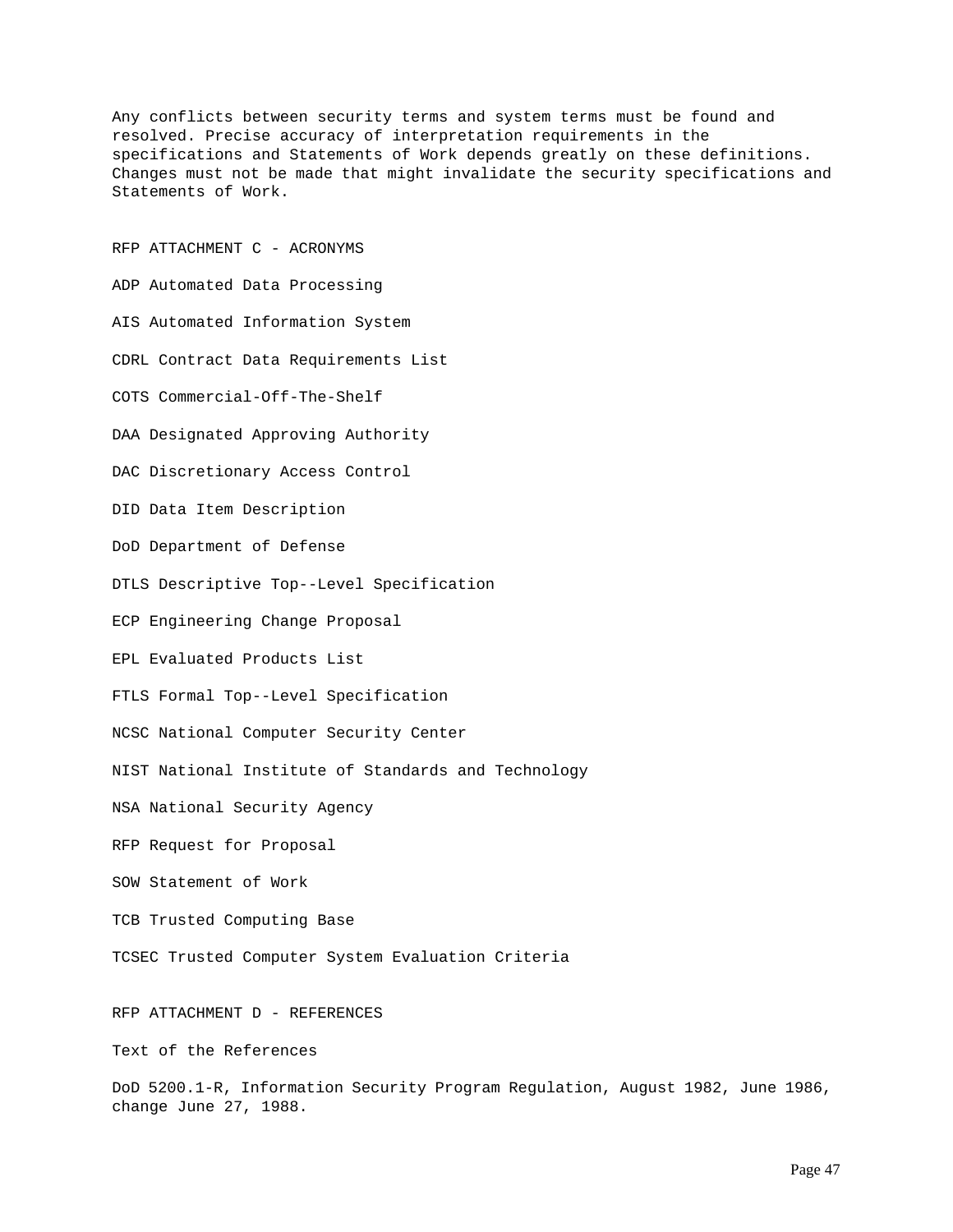DoD 5200.2-R, DoD Personnel Security Program, January 1987. DoD Directive 5200.28, Security Requirements for Automated Information Systems (AISs), March 21, 1988. DoD 5200.28-M, (Draft) "Automated Information System Security Manual," April 29, 1991. DoD 5200.28-STD, DoD Trusted System Evaluation Criteria, December 26, 1985. CSC-STD-002-85, Department of Defense (DoD) Password Management Guideline, April 12, 1985. NCSC-TG-001, A Guide to Understanding Audit in Trusted Systems, June 1, 1988. NCSC-TG-002, Version 2, Trusted Product Evaluation, A Guide for Vendors, April 29, 1990. NCSC-TG-003, A Guide to Understanding Discretionary Access Control (DAC) in Trusted Systems, September 30, 1987. NCSC-TG-004, Glossary of Computer Security Terms, October 21,1988. NCSC-TG-006, A Guide to Understanding Configuration Management in Trusted Systems, March 28, 1988. NCSC-TG-007, A Guide to Understanding Design Documentation in Trusted Systems, October 2, 1988. (A1 Only) NCSC-TG-008, A Guide to Understanding Trusted Distribution in Trusted Systems, December 15, 1988. NCSC-TG-010, Version 1, A Guide to Understanding Security Modeling in Trusted Systems, October, 1992. (A1 Only) NCSC-TG-014, Guidelines for Formal Verification Systems, April 1, 1989. NCSC-TG-015, A Guide to Understanding Trusted Facility Management, October 18, 1989. NCSC-TG-016, Version 1, Guidelines for Writing Trusted Facility Manuals, October, 1992. NCSC-TG-017, A Guide to Understanding Identification and Authentication in Trusted Systems, September 1, 1991. NCSC-TG-018, A Guide to Understanding Object Reuse in Trusted Systems, July, 1992. NCSC-TG-019, Trusted Product Evaluation Questionnaire, October 16, 1989. NCSC-TG-022, A Guide to Understanding Trusted Recovery in Trusted Systems,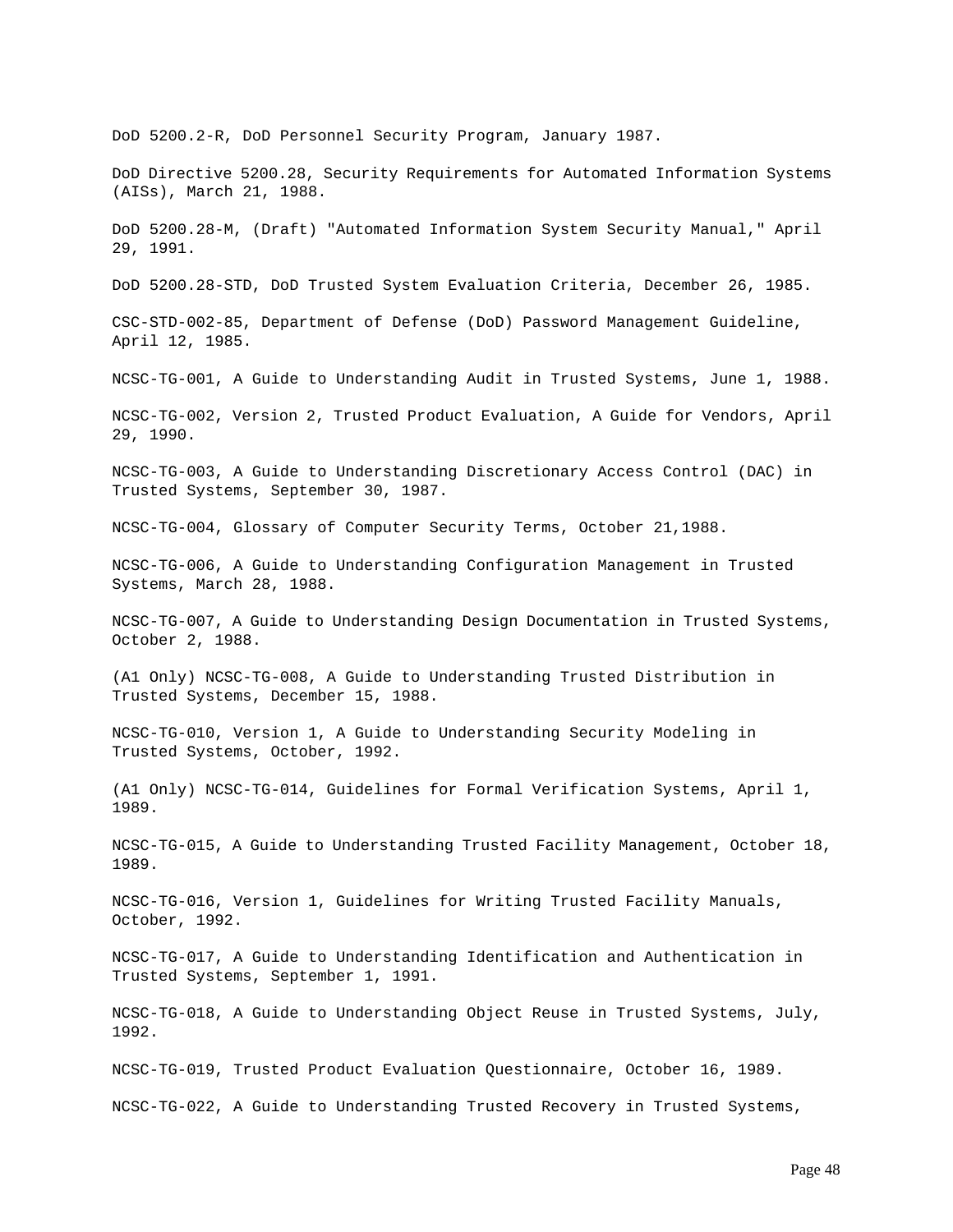December 30, 1991.

NCSC-TG-024, Version 1, Volume 4/4, (Draft) "A Guide to Procurement of Trusted Systems: How to Evaluate a Bidder's Proposal Document---An Aid to Procurement Initiators and Contractors."

NCSC-TG-025, A Guide to Understanding Data Remanence in Automated Information Systems, September 1991.

NCSC-TG-026, A Guide to Writing the Security Features User's Guide for Trusted Systems, September 1991.

NCSC-TG-027, Information System Security Officer Guideline, June 1991.

NCSC-TG-028, Assessing Controlled Access Protection, May 25, 1992.

A single complimentary copy of NSA guidelines (CSC-STD- and NCSC-TG-) may be obtained from Department of Defense, INFOSEC Awareness Operations Center, Fort George G. Meade, MD 20755-6000. By phone, call (410) 766-8729.

DoD documents and more than single copies of NSA guidelines may be obtained from the Superintendent of Documents, U.S. Government Printing Office, Washington, DC 20402. Mastercard or VISA may be used. By phone, call (202) 783-3238.

Important References

None

References Procurement Considerations

DoD and NSA continue to publish guides and other supportive documents. The initiator should continue to check the document list to ensure a complete set of references are being supplied and the most up to date versions are being referenced.

(This is the end of the standard RFP. The following Appendix pertains only to this Volume 2 guideline.)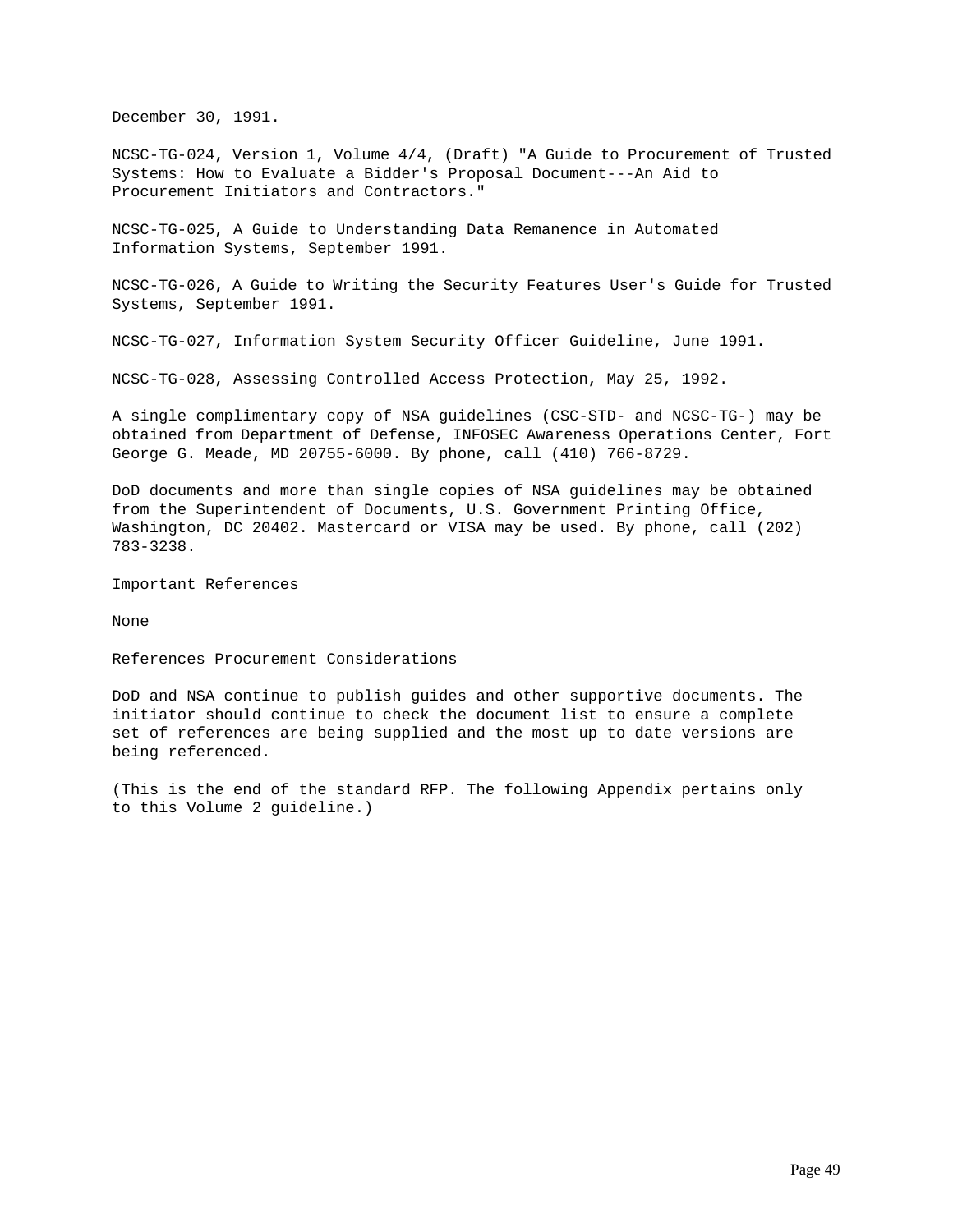### APPENDIX A BIBLIOGRAPHY

This is the bibliography for this guideline and is not intended to be part of the standard RFP provided in previous sections.

A Guide to Standard Solicitation Documents for Federal Information Processing Resources, General Services Administration, June 30, 1991.

"Competition in Contracting Act of 1984" (CICA).

CSC-STD-002-85, Department of Defense (DoD) Password Management Guideline, April 12, 1985.

CSC-STD-003-85, Computer Security Requirements---Guidance for Applying the Department of Defense (DoD) Trusted Computer System Evaluation Criteria (TCSEC) to Specific Environments, June 25, 1985 (Updated as enclosure 4 of DoD Directive 5200.28).

CSC-STD-004-85, Technical Rationale Behind CSC-STD-003-85: Computer Security Requirements---Guidance for Applying the Department of Defense (DoD) Trusted Computer System Evaluation Criteria (TCSEC) to Specific Environments, June 25, 1985.

DoD Instruction 5000.2, Defense Acquisition Management Policy, February 23, 1991.

DoD 5000.2-M, Defense Acquisition Management Documentation and Reports, February, 1991.

DoD 5010.12-L, Acquisition Management Systems and Data Requirements Control List, October 1, 1990.

DoD 5200.1-R, Information Security Program Regulation, June 1986, Change June 27, 1988.

DoD 5200.2-R, DoD Personnel Security Program, January 1987.

DoD Directive 5200.28, Security Requirements for Automated Information Systems (AISs), March 21, 1988.

DoD 5200.28-M, (Draft) "Automated Information System Security Manual," April 29, 1991.

DoD 5200.28-STD, DoD Trusted Computer System Evaluation Criteria, December 26, 1985.

DoD Directive 5215.1, Computer Security Evaluation Center, October 25, 1982

DoD Directive 5220.22, Industrial Security Program, December 8, 1980.

DoD 5220.22-M, Industrial Security Manual for Safeguarding Classified Information, January 1991.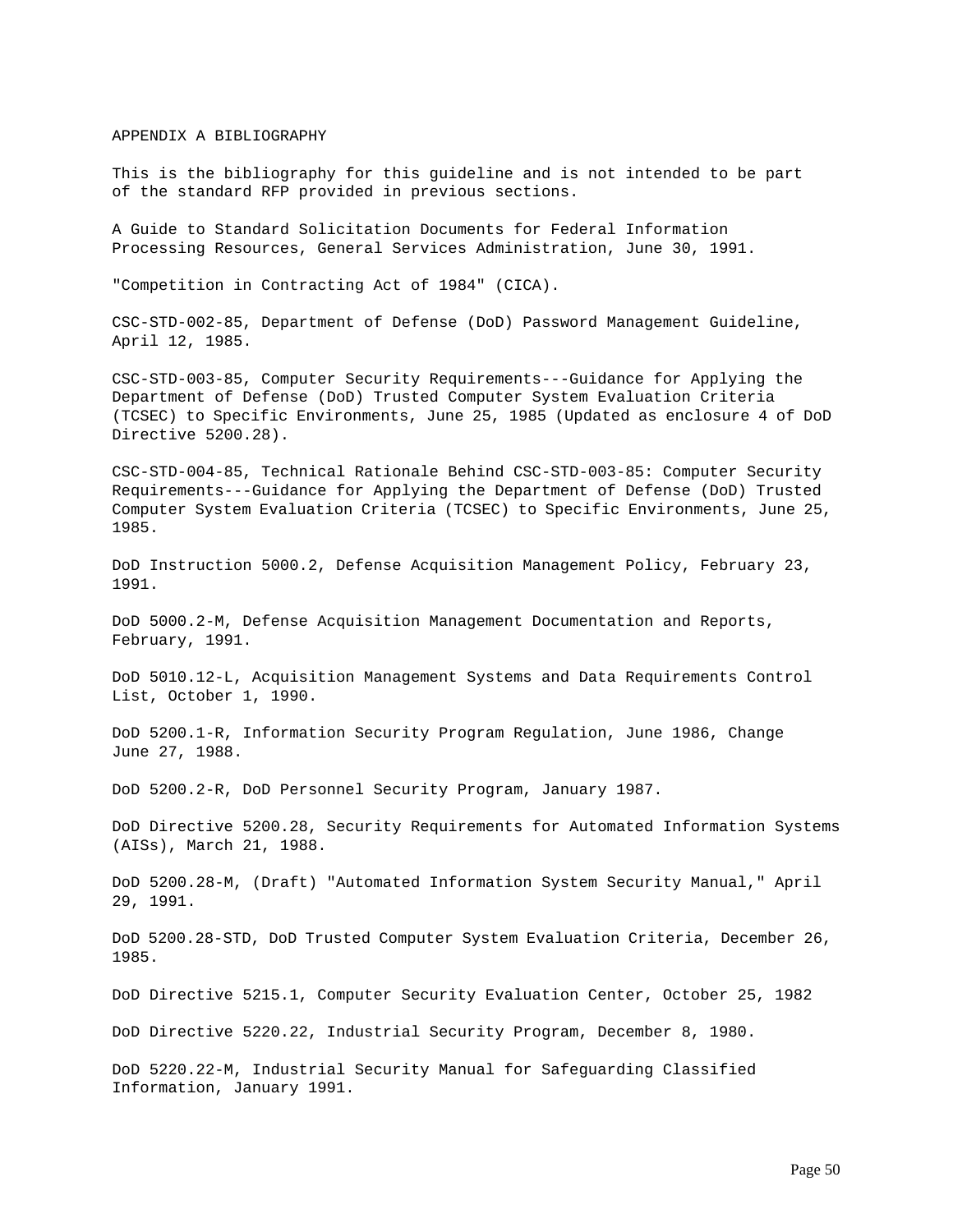DoD 5220.22-R, Industrial Security Regulation, December, 1985.

Executive Order 12356, "National Security Information," April 6, 1982.

"Federal Acquisition Regulation" (FAR) Title 48, 1990 edition issued by General Services Administration, DoD, and National Institute of Standards and Technology (these organizations also issue the "DoD FAR Supplement").

Federal Information Resources Management Regulation (FIRMR), General Services Administration (41 CFR Ch 201).

FIPS PUB 31, Guidelines for ADP Physical Security and Risk Management, U.S. Department of Commerce, National Bureau of Standards, June 1974.

FIPS PUB 39, Glossary for Computer System Security, U.S. Department of Commerce, National Bureau of Standards, February 15, 1976.

FIPS PUB 41, Computer Security Guidelines for Implementing the Privacy Act of 1974, U.S. Department of Commerce, National Bureau of Standards.

FIPS PUB 48, Guidelines on Evaluation of Techniques for Automated Personal Identification, U.S. Department of Commerce, National Bureau of Standards, April 1, 1977.

FIPS PUB 65, Guideline for Automatic Data Processing Risk Analysis, U.S. Department of Commerce, National Bureau of Standards, August 1, 1979.

FIPS PUB 73, Guidelines for Security of Computer Applications, U.S. Department of Commerce, National Bureau of Standards, June 30, 1980.

FIPS PUB 83, Guideline for User Authentication Techniques for Computer Network Access, U.S. Department of Commerce, National Bureau of Standards.

FIPS PUB 102, Guidelines for Computer Security Certification and Accreditation, U.S. Department of Commerce, National Bureau of Standards, Sept., 27, 1983.

FIPS PUB 112, Password Usage Standard, U.S. Department of Commerce, National Bureau of Standards, May 30, 1985.

Gasser, M., Building a Secure Computer System, Van Nostrand Reinhold, NY, 1988.

Information Systems Security Products and Services Catalogue, National Security Agency, (Published Quarterly).

MIL-HDBK-245B, Preparation of Statements of Work.

MIL-STD-481, Configuration Control, Engineering Changes, Deviations and Waivers.

MIL-STD-483A, Configuration Management Practices for Systems, Equipment, Munitions, and Computer Software.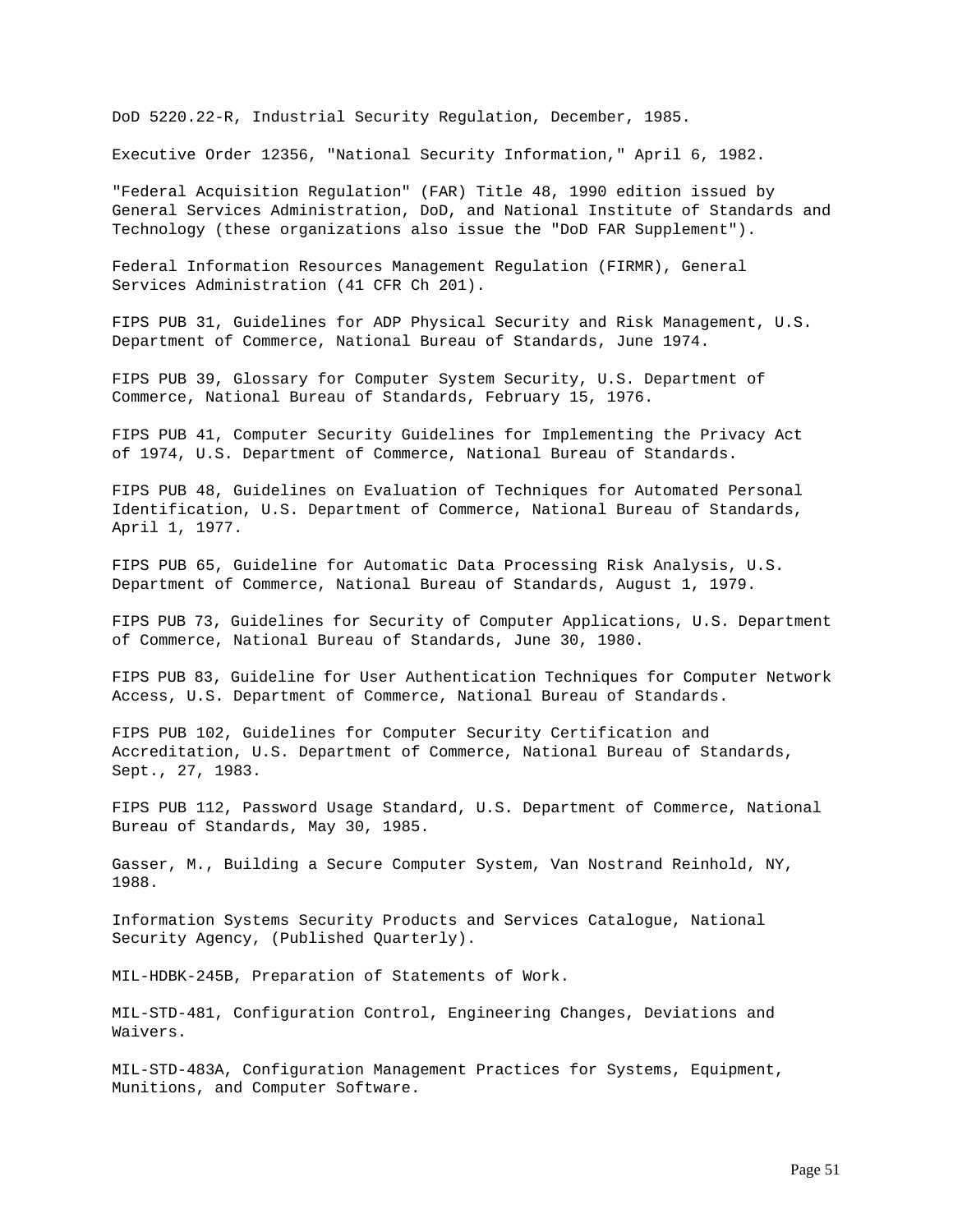MIL-STD-490A, Specification Practices.

MIL-STD-499, Engineering Management.

MIL-STD-499B, System Engineering.

MIL-STD-1521A, Technical Review and Audits for Systems, Equipments and Computer Programs, 1 June 1976, with Notice 1, 29 September 1978 and Notice 2, December 21, 1981.

NCSC-TG-001, A Guide to Understanding Audit in Trusted Systems, June 1, 1988.

NCSC-TG-002, Version 2, Trusted Product Evaluation, A Guide for Vendors, April 29, 1990.

NCSC-TG-003, A Guide to Understanding Discretionary Access Control (DAC) in Trusted Systems, September 30, 1987.

NCSC-TG-004, Glossary of Computer Security Terms, October 21, 1988.

NCSC-TG-005, Trusted Network Interpretation (TNI) of the Trusted Computer System Evaluation Criteria (TCSEC), July 31, 1987.

NCSC-TG-006, A Guide to Understanding Configuration Management in Trusted Systems, March 28, 1988.

NCSC-TG-007, A Guide to Understanding Design Documentation in Trusted Systems, October 2, 1988.

NCSC-TG-008, A Guide to Understanding Trusted Distribution in Trusted Systems, December 15, 1988.

NCSC-TG-009, Computer Security Subsystem Interpretation (CSSI) of the Trusted Computer System Evaluation Criteria (TCSEC), September 16, 1988.

NCSC-TG-010, Version 1, A Guide to Understanding Security Modeling in Trusted Systems, October, 1992.

NCSC-TG-011, Trusted Network Interpretation Environments Guideline, 1 August, 1990.

NCSC-TG-013, Rating Maintenance Phase, Program Document, June 23, 1989.

NCSC-TG-014, Guidelines for Formal Verification Systems, April 1, 1989.

NCSC-TG-015, A Guide to Understanding Trusted Facility Management, October 18, 1989.

NCSC-TG-016, Version 1, Guidelines for Writing Trusted Facility Manuals, October, 1992.

NCSC-TG-017, A Guide to Understanding Identification and Authentication in Trusted Systems, September 1, 1991.